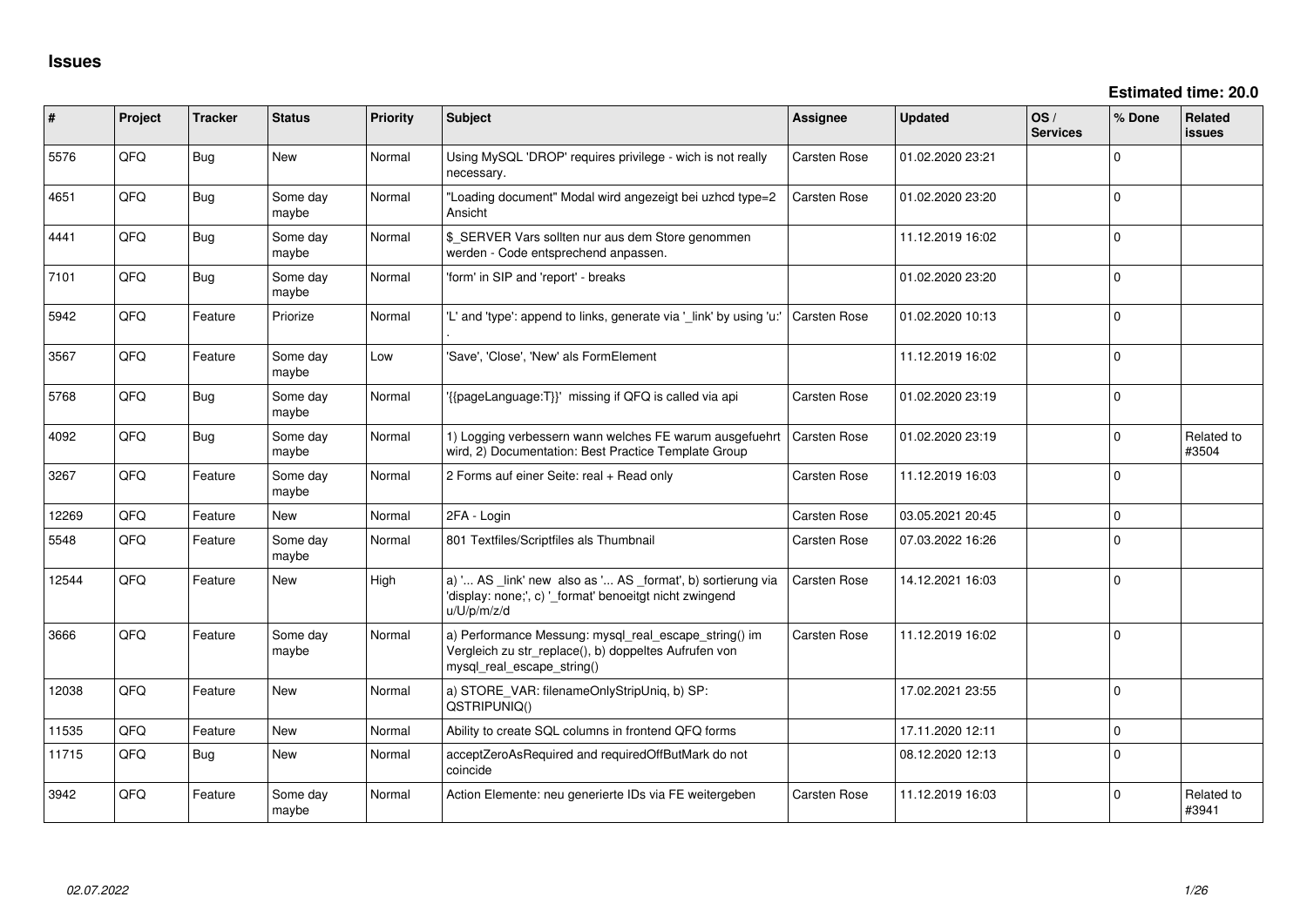| #     | Project | <b>Tracker</b> | <b>Status</b>     | <b>Priority</b> | <b>Subject</b>                                                                                                 | Assignee            | Updated          | OS/<br><b>Services</b> | % Done      | Related<br>issues                                                                                                                                                     |
|-------|---------|----------------|-------------------|-----------------|----------------------------------------------------------------------------------------------------------------|---------------------|------------------|------------------------|-------------|-----------------------------------------------------------------------------------------------------------------------------------------------------------------------|
| 12412 | QFQ     | Feature        | <b>New</b>        | Normal          | Action/Escape qualifier 'e' (empty), '0': if given, an empty<br>string (or '0') will be treated as 'not found' | <b>Carsten Rose</b> | 08.05.2021 09:40 |                        | $\Omega$    | Related to<br>#12413,<br>Related to<br>#10012                                                                                                                         |
| 5131  | QFQ     | Feature        | New               | Normal          | Activate Spin Gear ('wait/busy' indicator) via LINK attribute                                                  | Carsten Rose        | 01.02.2020 23:21 |                        | $\mathbf 0$ |                                                                                                                                                                       |
| 7342  | QFQ     | Feature        | New               | Normal          | add content = hide_this                                                                                        | Carsten Rose        | 01.02.2020 23:21 |                        | $\mathbf 0$ |                                                                                                                                                                       |
| 10979 | QFQ     | Feature        | New               | Normal          | Ajax Calls an API - dataReport                                                                                 | Carsten Rose        | 11.05.2022 12:15 |                        | $\mathbf 0$ |                                                                                                                                                                       |
| 8962  | QFQ     | Feature        | New               | High            | allow for form fields with identical names                                                                     | Carsten Rose        | 03.05.2021 21:14 |                        | $\mathbf 0$ |                                                                                                                                                                       |
| 14320 | QFQ     | Feature        | ToDo              | Normal          | Allow specific HTML Tags and Attributes: general, TinyMCE                                                      | Enis Nuredini       | 17.06.2022 10:44 |                        | $\mathbf 0$ | Related to<br>#12664,<br>Related to<br>#12039,<br>Related to<br>#11702,<br>Related to<br>#7239,<br>Related to<br>#3708,<br>Related to<br>#3646,<br>Related to<br>#880 |
| 9281  | QFQ     | Bug            | Some day<br>maybe | Normal          | Allow STRICT_TRANS_TABLES                                                                                      | Carsten Rose        | 02.01.2021 18:43 |                        | $\mathbf 0$ |                                                                                                                                                                       |
| 3848  | QFO     | Feature        | Some day<br>maybe | High            | Antivirus check fuer Upload files in qfq?                                                                      | Carsten Rose        | 03.05.2021 21:14 |                        | $\mathbf 0$ | Related to<br>#4131                                                                                                                                                   |
| 12119 | QFQ     | Feature        | New               | Normal          | AS paged: error message missing if there ist no 'r' argument.                                                  | Carsten Rose        | 03.05.2021 20:51 |                        | $\mathbf 0$ |                                                                                                                                                                       |
| 14077 | QFQ     | Bug            | New               | Normal          | As _link: Attribute 'class' missing by r:1 and r:3 - but should<br>set                                         | Carsten Rose        | 28.05.2022 11:02 |                        | $\mathbf 0$ | Related to<br>#5342,<br>Related to<br>#4343                                                                                                                           |
| 13945 | QFQ     | Feature        | New               | Normal          | As _link: content before/after link                                                                            | Enis Nuredini       | 28.05.2022 11:01 |                        | $\mathbf 0$ | Related to<br>#12262                                                                                                                                                  |
| 14233 | QFQ     | Bug            | New               | Normal          | AS _link: question - HTML is not rendered                                                                      | Carsten Rose        | 28.05.2022 11:02 |                        | $\mathbf 0$ |                                                                                                                                                                       |
| 3947  | QFQ     | Feature        | Some day<br>maybe | Normal          | Attack detectect: logout current user                                                                          | Carsten Rose        | 11.12.2019 16:03 |                        | $\mathbf 0$ | Related to<br>#5458,<br>Related to<br>#6299                                                                                                                           |
| 6299  | QFQ     | Feature        | Some day<br>maybe | Normal          | Attack detection: log table with invalid SIP access                                                            |                     | 11.12.2019 16:02 |                        | $\mathbf 0$ | Related to<br>#3947                                                                                                                                                   |
| 11522 | QFQ     | Bug            | New               | Normal          | Aus/Einblenden von Reitern                                                                                     |                     | 13.11.2020 14:58 |                        | $\mathbf 0$ |                                                                                                                                                                       |
| 10890 | QFQ     | Bug            | New               | Normal          | AutoCron hangs                                                                                                 |                     | 20.07.2020 13:56 |                        | $\mathbf 0$ |                                                                                                                                                                       |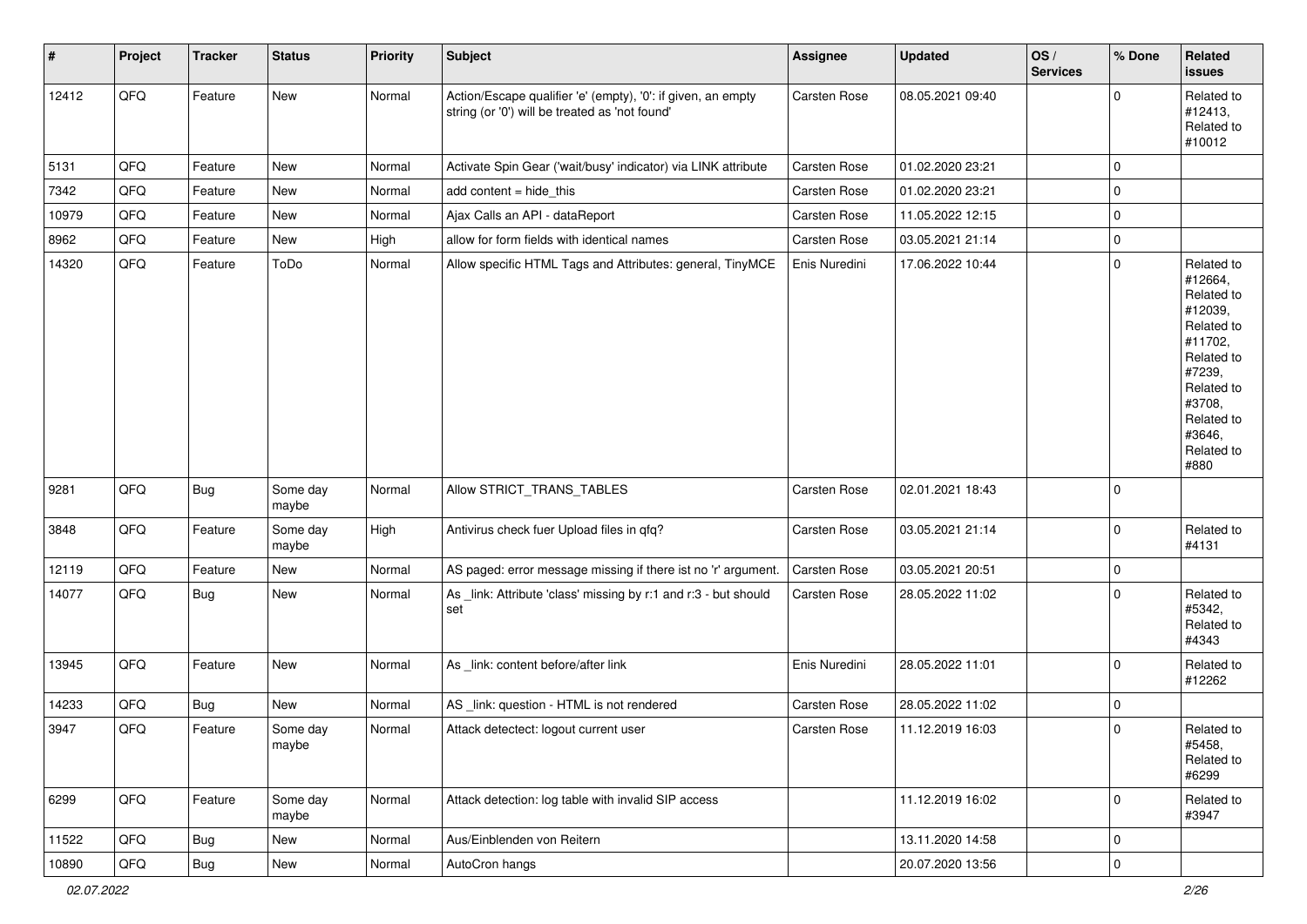| $\vert$ # | <b>Project</b> | <b>Tracker</b> | <b>Status</b>     | <b>Priority</b> | <b>Subject</b>                                                                                       | Assignee            | <b>Updated</b>   | OS/<br><b>Services</b> | % Done      | Related<br><b>issues</b>                      |
|-----------|----------------|----------------|-------------------|-----------------|------------------------------------------------------------------------------------------------------|---------------------|------------------|------------------------|-------------|-----------------------------------------------|
| 4250      | QFQ            | Feature        | New               | Normal          | AutoCron in QFQ via PHP                                                                              | Carsten Rose        | 01.02.2020 23:21 |                        | $\Omega$    | Related to<br>#3292,<br>Related to<br>#3291   |
| 12146     | QFQ            | Feature        | <b>New</b>        | Normal          | Autocron Job: Anzeigen wann der naechste Job ausgefuehrt<br>wird, resp das er nicht ausgefuehrt wird | Carsten Rose        | 15.03.2021 15:23 |                        | $\Omega$    |                                               |
| 3291      | QFQ            | Feature        | Some day<br>maybe | Normal          | AutoCron websiteToken                                                                                | Carsten Rose        | 11.12.2019 16:02 |                        | $\Omega$    | Related to<br>#4250                           |
| 8431      | QFQ            | Bug            | New               | High            | autocron.php with wrong path                                                                         | Carsten Rose        | 03.05.2021 21:14 |                        | $\mathbf 0$ |                                               |
| 13647     | QFQ            | Bug            | <b>New</b>        | Normal          | Autofocus funktioniert nicht auf Chrome                                                              | Benjamin Baer       | 19.03.2022 17:44 |                        | $\mathbf 0$ |                                               |
| 7452      | QFQ            | Feature        | Some day<br>maybe | Normal          | automate deployment new QFQ version                                                                  | Carsten Rose        | 16.09.2021 15:10 |                        | $\mathbf 0$ |                                               |
| 13608     | QFQ            | Feature        | Some day<br>maybe | Normal          | Automatic Browser Language Redirect                                                                  | Enis Nuredini       | 17.06.2022 08:35 |                        | $\Omega$    |                                               |
| 12452     | QFQ            | Feature        | Priorize          | Normal          | BaseURL: alsways with '/' at the end                                                                 | Carsten Rose        | 19.06.2022 13:45 |                        | $\Omega$    | Related to<br>#10782                          |
| 9346      | QFQ            | Feature        | Priorize          | Normal          | beforeSave: check if an upload is given                                                              | Carsten Rose        | 11.06.2021 21:18 |                        | $\mathbf 0$ |                                               |
| 3782      | QFQ            | <b>Bug</b>     | Priorize          | Normal          | Bei fehlerhafter Eingabe (z.B. Datum) sollte das erwartete<br>Format angezeigt werden                | <b>Carsten Rose</b> | 01.02.2020 10:13 |                        | $\mathbf 0$ |                                               |
| 7106      | QFQ            | Feature        | Some day<br>maybe | Normal          | Beispiel Nummerierung von Rows in Report                                                             |                     | 11.12.2019 16:01 |                        | $\Omega$    |                                               |
| 7105      | QFQ            | Feature        | Some day<br>maybe | Normal          | Beispiel wie man in einer zweiten Tabelle speichert.                                                 |                     | 11.12.2019 16:01 |                        | $\mathbf 0$ |                                               |
| 6288      | QFQ            | Feature        | Some day<br>maybe | Normal          | Best Practice: Erklaeren wie man ein Formular ganz in<br>'weiss' erstellen kann                      |                     | 11.12.2019 16:02 |                        | $\Omega$    |                                               |
| 11630     | QFQ            | <b>Bug</b>     | Feedback          | High            | Bitte check ob CALL() in 20.11.0 noch so funktioniert wie in<br>20.4.1                               | Enis Nuredini       | 28.05.2022 13:45 |                        | $\Omega$    | Related to<br>#11325                          |
| 4194      | QFQ            | Feature        | In Progress       | Normal          | Bootstrap 4 ist jetzt offiziel                                                                       |                     | 03.05.2021 20:47 |                        | $\mathbf 0$ | Related to<br>#10114                          |
| 5783      | QFQ            | Feature        | Some day<br>maybe | Normal          | <b>BPMN View/Edit</b>                                                                                |                     | 11.12.2019 16:02 |                        | $\mathbf 0$ |                                               |
| 12546     | QFQ            | Bug            | Feedback          | Normal          | Branch 'Development' - Unit Tests mit dirty workaround<br>angepasst                                  | Carsten Rose        | 19.03.2022 17:48 |                        | $\Omega$    |                                               |
| 8520      | QFQ            | Feature        | Some day<br>maybe | Normal          | Bring QFQ to Composer                                                                                | Carsten Rose        | 16.09.2021 15:10 |                        | $\mathbf 0$ |                                               |
| 11893     | QFQ            | Feature        | <b>New</b>        | High            | Broken SIP: a) only report one time, b) only report in main<br>column                                | <b>Carsten Rose</b> | 12.05.2021 12:13 |                        | $\mathbf 0$ | Related to<br>#12532,<br>Related to<br>#14187 |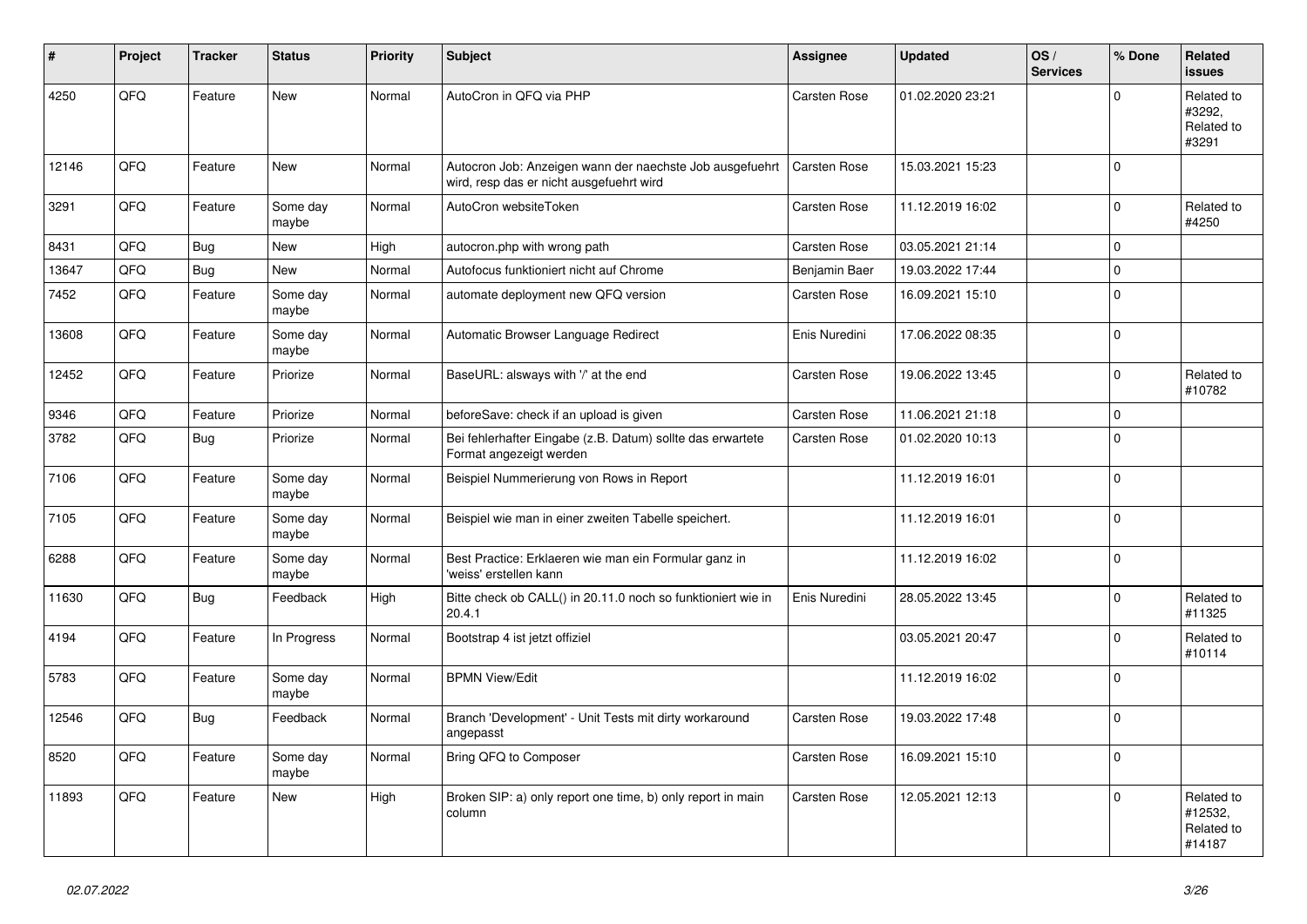| #     | Project | <b>Tracker</b> | <b>Status</b>     | Priority | <b>Subject</b>                                                                                                                | Assignee            | <b>Updated</b>   | OS/<br><b>Services</b> | % Done       | Related<br><b>issues</b>                        |
|-------|---------|----------------|-------------------|----------|-------------------------------------------------------------------------------------------------------------------------------|---------------------|------------------|------------------------|--------------|-------------------------------------------------|
| 9958  | QFQ     | <b>Bug</b>     | Priorize          | Normal   | Broken subrecord query: no error message                                                                                      | <b>Carsten Rose</b> | 05.02.2021 15:15 |                        | $\Omega$     |                                                 |
| 9177  | QFQ     | Bug            | New               | Normal   | Bug? QFQ tries to save an action FE, which has real<br>existing column name                                                   | <b>Carsten Rose</b> | 01.02.2020 23:22 |                        | $\Omega$     |                                                 |
| 10716 | QFQ     | Feature        | Some day<br>maybe | Normal   | Business Logic mit Externen Skripten                                                                                          | <b>Carsten Rose</b> | 16.09.2021 15:10 |                        | $\Omega$     | Related to<br>#10713.<br>Related to<br>#8217    |
| 9781  | QFQ     | Feature        | New               | Normal   | Button: CSS class to make buttons smaller                                                                                     | <b>Carsten Rose</b> | 01.02.2020 23:22 |                        | $\Omega$     |                                                 |
| 13467 | QFQ     | Feature        | <b>New</b>        | Normal   | ChangeLog Generator                                                                                                           | <b>Carsten Rose</b> | 19.03.2022 17:46 |                        | $\Omega$     | Related to<br>#11460                            |
| 13451 | QFQ     | Bug            | <b>New</b>        | Normal   | Character Counter / Max Character: Problem in Safari                                                                          | <b>Carsten Rose</b> | 15.04.2022 17:18 |                        | $\Omega$     |                                                 |
| 12474 | QFQ     | Feature        | <b>New</b>        | Normal   | Check BaseConfigURL if it is given and the the last char is '/'                                                               | <b>Carsten Rose</b> | 03.05.2021 20:45 |                        | $\mathbf{0}$ |                                                 |
| 9853  | QFQ     | Feature        | <b>New</b>        | Normal   | Check das SQL / QFQ / Mail Logfile geschrieben wird                                                                           |                     | 09.01.2020 11:15 |                        | $\Omega$     |                                                 |
| 9669  | QFO     | <b>Bug</b>     | Some day<br>maybe | Normal   | Checkbox / Template Group: radio/checkbox visible broken<br>after 'add'                                                       | Carsten Rose        | 16.06.2021 13:47 |                        | $\Omega$     | Related to<br>#8091                             |
| 11752 | QFQ     | <b>Bug</b>     | <b>New</b>        | Normal   | checkbox renders multiple input elements with same name                                                                       | <b>Carsten Rose</b> | 17.12.2020 14:58 |                        | $\Omega$     | Related to<br>#11750                            |
| 12163 | QFQ     | Feature        | <b>New</b>        | Normal   | Checkbox: table wrap                                                                                                          | <b>Carsten Rose</b> | 03.05.2021 20:51 |                        | $\mathbf 0$  |                                                 |
| 11057 | QFQ     | Bug            | <b>New</b>        | High     | Checkboxes ohne span.checkmark im Report werden<br>ausgeblendet                                                               | Benjamin Baer       | 03.05.2021 21:12 |                        | $\Omega$     | Related to<br>#11039                            |
| 12476 | QFQ     | Feature        | <b>New</b>        | Normal   | clearMe: a) should trigger 'dirty', b) sticky on textarea resize                                                              | Benjamin Baer       | 04.01.2022 08:40 |                        | $\Omega$     | Related to<br>#9528                             |
| 6870  | QFQ     | Feature        | Priorize          | Normal   | Click on 'link' triggers an API call                                                                                          | Benjamin Baer       | 03.01.2022 08:25 |                        | $\Omega$     |                                                 |
| 4420  | QFQ     | Feature        | Some day<br>maybe | Normal   | Client: Local Storage - store the changes of a form, local in<br>the browser.                                                 | Benjamin Baer       | 11.12.2019 16:02 |                        | $\Omega$     |                                                 |
| 6715  | QFQ     | Feature        | Some day<br>maybe | Normal   | Code-Refactoring: dbArray vereinheitlichen                                                                                    | <b>Carsten Rose</b> | 11.12.2019 16:02 |                        | $\Omega$     |                                                 |
| 7102  | QFQ     | Feature        | <b>New</b>        | Normal   | Comment sign in report: '#' and '--'                                                                                          | <b>Carsten Rose</b> | 01.02.2020 23:21 |                        | $\Omega$     |                                                 |
| 4279  | QFQ     | <b>Bug</b>     | Some day<br>maybe | High     | config.linkVars lost                                                                                                          | <b>Carsten Rose</b> | 03.05.2021 21:14 |                        | $\Omega$     |                                                 |
| 3349  | QFQ     | Bug            | Some day<br>maybe | Normal   | config.qfq.ini: a) vertraegt keine '=' im Value (z.B. Passwort),<br>b) Values sollten in ticks einschliessbar sein (spaces, ) | <b>Carsten Rose</b> | 11.12.2019 16:02 |                        | $\Omega$     |                                                 |
| 8082  | QFQ     | Feature        | Priorize          | High     | Contact form without saving record                                                                                            | <b>Carsten Rose</b> | 07.12.2021 15:20 |                        | $\Omega$     | Related to<br>#8587,<br><b>Blocks</b><br>#11850 |
| 12714 | QFQ     | Bug            | New               | Normal   | Conversion of GIF to PDF broken when GIF contains Alpha.                                                                      | <b>Carsten Rose</b> | 19.03.2022 17:49 |                        | $\Omega$     |                                                 |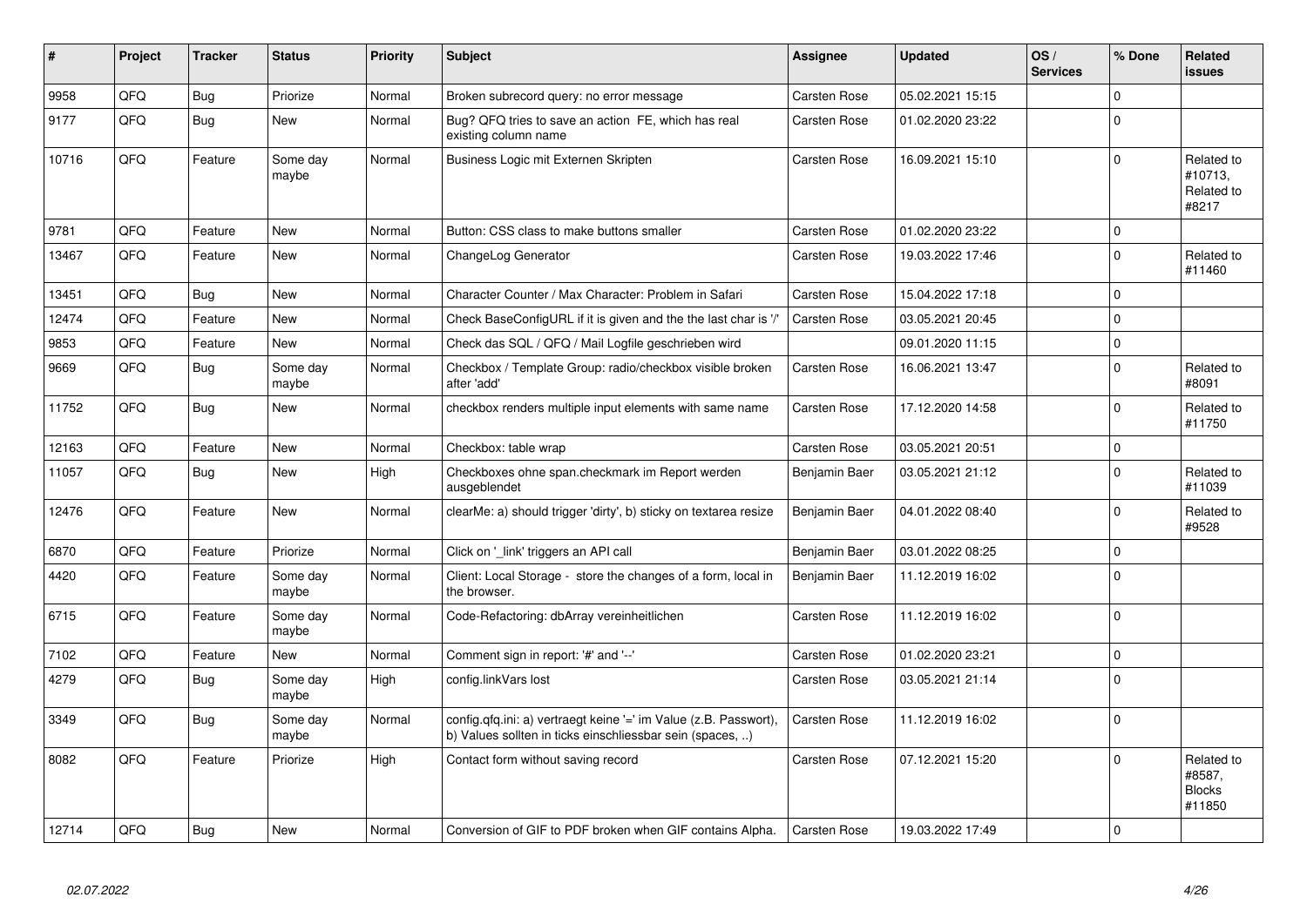| #     | Project | <b>Tracker</b> | <b>Status</b>              | <b>Priority</b> | <b>Subject</b>                                                                                                                                                | Assignee            | <b>Updated</b>   | OS/<br><b>Services</b> | % Done      | Related<br>issues    |
|-------|---------|----------------|----------------------------|-----------------|---------------------------------------------------------------------------------------------------------------------------------------------------------------|---------------------|------------------|------------------------|-------------|----------------------|
| 4650  | QFQ     | Feature        | Some day<br>maybe          | Normal          | Convert html to doc/rtf                                                                                                                                       | Carsten Rose        | 01.02.2020 23:20 |                        | $\Omega$    | Related to<br>#10704 |
| 12327 | QFQ     | Bug            | <b>New</b>                 | Normal          | Copy to clipboard: Glyphicon can not be changed                                                                                                               | <b>Carsten Rose</b> | 27.12.2021 17:59 |                        | $\Omega$    |                      |
| 12330 | QFQ     | Feature        | New                        | Normal          | Copy to input field / text area / TinyMCE                                                                                                                     | <b>Carsten Rose</b> | 07.04.2021 09:01 |                        | $\Omega$    |                      |
| 8089  | QFQ     | Feature        | New                        | Normal          | Copy/Paste for FormElements                                                                                                                                   | Carsten Rose        | 01.02.2020 23:22 |                        | 0           |                      |
| 10738 | QFQ     | Feature        | Some day<br>maybe          | Normal          | CORS headers for external API requests                                                                                                                        |                     | 10.06.2020 14:00 |                        | $\Omega$    |                      |
| 13843 | QFQ     | Feature        | New                        | Normal          | Create JWT via QFQ                                                                                                                                            | <b>Carsten Rose</b> | 19.03.2022 17:42 |                        | $\Omega$    |                      |
| 13841 | QFQ     | Feature        | <b>New</b>                 | Normal          | Create PDF via iText - evaluate                                                                                                                               | <b>Carsten Rose</b> | 19.03.2022 17:42 |                        | 0           |                      |
| 9136  | QFQ     | Feature        | New                        | Normal          | Create ZIP files with dynamic PDFs                                                                                                                            | <b>Carsten Rose</b> | 01.02.2020 23:22 |                        | $\Omega$    |                      |
| 3990  | QFQ     | Feature        | Some day<br>maybe          | High            | custom class definition: add space automatically                                                                                                              | Carsten Rose        | 03.05.2021 21:14 |                        | $\Omega$    |                      |
| 4719  | QFQ     | Feature        | Some day<br>maybe          | Normal          | Custom Message in Client in case of 'Browser tab close,<br>modification will be lost'                                                                         |                     | 01.02.2020 23:20 |                        | $\mathbf 0$ |                      |
| 12337 | QFQ     | Feature        | Some day<br>maybe          | Normal          | Database.php: better caching                                                                                                                                  | <b>Carsten Rose</b> | 16.09.2021 15:10 |                        | $\Omega$    |                      |
| 13767 | QFQ     | <b>Bug</b>     | Feedback                   | Normal          | date/time-picker: required shows up/down button orange                                                                                                        | Enis Nuredini       | 16.05.2022 23:16 |                        | $\Omega$    |                      |
| 14303 | QFQ     | <b>Bug</b>     | ToDo                       | Normal          | datetime broken with picker                                                                                                                                   | Enis Nuredini       | 17.06.2022 09:02 |                        | $\Omega$    | Related to<br>#12630 |
| 6992  | QFQ     | Feature        | Some day<br>maybe          | Normal          | DB exception: Syntax Highlight                                                                                                                                |                     | 11.12.2019 16:01 |                        | $\Omega$    | Related to<br>#5450  |
| 4627  | QFQ     | Feature        | Some day<br>maybe          | Normal          | dbupdate: all tables - check 'create', 'modified' if it is possible<br>to change to default 'CURRENT_TIMESTAMP' and modified<br>'ON UPDATE CURRENT_TIMESTAMP' |                     | 01.02.2020 23:20 |                        | $\Omega$    |                      |
| 3130  | QFQ     | <b>Bug</b>     | Some day<br>maybe          | Normal          | Debug Info's nicht korrekt nach 'New > Save'.                                                                                                                 | <b>Carsten Rose</b> | 11.12.2019 16:03 |                        | $\Omega$    | Related to<br>#3253  |
| 3331  | QFQ     | Feature        | Some day<br>maybe          | Normal          | Default Tooltip fuer _page? Links: mit Form und Record ID                                                                                                     | Carsten Rose        | 11.12.2019 16:02 |                        | $\Omega$    |                      |
| 9348  | QFQ     | Feature        | <b>New</b>                 | Normal          | defaultThumbnailSize: pre render thumbnails                                                                                                                   | <b>Carsten Rose</b> | 12.06.2021 09:05 |                        | $\Omega$    |                      |
| 13566 | QFQ     | Feature        | Ready to sync<br>(develop) | Normal          | Delete config-example.gfg.php file                                                                                                                            | <b>Carsten Rose</b> | 23.12.2021 09:25 |                        | 0           |                      |
| 5850  | QFQ     | Feature        | Some day<br>maybe          | Normal          | Deployment: In QFQ Doc best practice fuer zeitgemaesses<br>Deployment beschreiben                                                                             |                     | 01.02.2020 23:20 |                        | $\Omega$    |                      |
| 7630  | QFQ     | Feature        | Priorize                   | Normal          | detailed error message for simple upload                                                                                                                      | <b>Carsten Rose</b> | 01.02.2020 10:13 |                        | $\Omega$    |                      |
| 7481  | QFQ     | Feature        | <b>New</b>                 | Normal          | Detect 'BaseUrl' automatically                                                                                                                                | <b>Carsten Rose</b> | 01.02.2020 23:21 |                        | $\Omega$    |                      |
| 12503 | QFQ     | Feature        | Priorize                   | Normal          | Detect dangerous UPDATE statement with missing WHERE                                                                                                          | <b>Carsten Rose</b> | 05.05.2021 22:09 |                        | $\Omega$    |                      |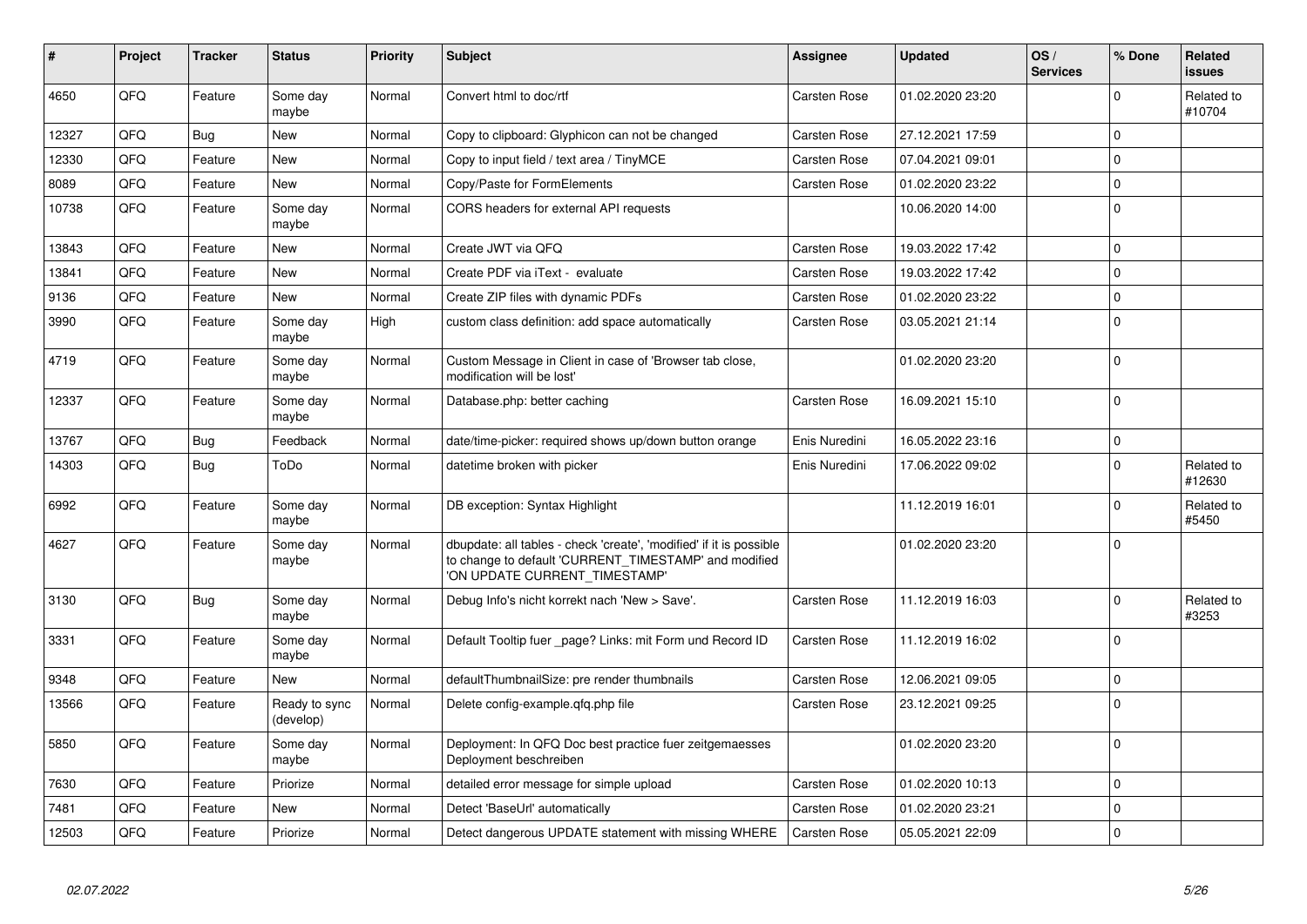| #     | Project | <b>Tracker</b> | <b>Status</b>     | <b>Priority</b> | <b>Subject</b>                                                                                                     | Assignee            | <b>Updated</b>   | OS/<br><b>Services</b> | % Done       | Related<br>issues    |
|-------|---------|----------------|-------------------|-----------------|--------------------------------------------------------------------------------------------------------------------|---------------------|------------------|------------------------|--------------|----------------------|
| 3273  | QFQ     | Feature        | Some day<br>maybe | Low             | Dirty Flag in Form                                                                                                 | <b>Carsten Rose</b> | 11.12.2019 16:02 |                        | $\Omega$     |                      |
| 3458  | QFQ     | Feature        | Some day<br>maybe | Normal          | Display 'Edit Form Element'-Checkbox on form: should<br>depend on FE Group                                         | <b>Carsten Rose</b> | 11.12.2019 16:02 |                        | $\mathbf 0$  | Related to<br>#3447  |
| 8892  | QFQ     | Feature        | Some day<br>maybe | Normal          | Display and Edit SQL Comments in Form Editor                                                                       | <b>Carsten Rose</b> | 11.12.2019 16:01 |                        | $\Omega$     |                      |
| 13460 | QFQ     | <b>Bug</b>     | New               | Normal          | Doc: Password set/reset  password should not processed<br>with 'html encode'                                       | <b>Carsten Rose</b> | 19.03.2022 17:46 |                        | $\Omega$     |                      |
| 14377 | QFQ     | <b>Bug</b>     | <b>New</b>        | Normal          | Documentation > General Tips: white page after migration                                                           | Enis Nuredini       | 19.06.2022 16:37 |                        | $\Omega$     |                      |
| 8894  | QFQ     | Feature        | Some day<br>maybe | Normal          | Documentation Tags Usable in QFQ Application                                                                       | <b>Carsten Rose</b> | 11.12.2019 16:01 |                        | $\Omega$     |                      |
| 8316  | QFQ     | <b>Bug</b>     | Feedback          | Normal          | Documentation/Behaviour for Nested Queries and<br>Record-Store confusing                                           | Nicola Chiapolini   | 20.11.2019 09:14 |                        | $\mathbf 0$  |                      |
| 3905  | QFQ     | Feature        | Some day<br>maybe | Normal          | Documentation: Best Practice anhand eines Online<br>Bewerbungstools                                                | <b>Carsten Rose</b> | 11.12.2019 16:03 |                        | $\mathbf 0$  |                      |
| 12109 | QFQ     | Feature        | <b>New</b>        | Normal          | Donwload Link: Plain, SIP, Persistent Link, Peristent SIP -<br>new notation                                        | <b>Carsten Rose</b> | 03.05.2021 20:45 |                        | $\mathbf 0$  | Related to<br>#12085 |
| 4293  | QFQ     | Bug            | Some day<br>maybe | Normal          | Download broken if token 'd:' is missing - but no error<br>message                                                 | <b>Carsten Rose</b> | 11.12.2019 16:03 |                        | $\mathbf 0$  | Related to<br>#7514  |
| 5221  | QFQ     | Bug            | <b>New</b>        | High            | Download Dialog: Bleibt stehen in FF wenn Datei<br>automatisch gespeichert wird.                                   | <b>Carsten Rose</b> | 03.05.2021 21:14 |                        | $\Omega$     |                      |
| 10996 | QFQ     | Feature        | <b>New</b>        | Normal          | Download video via sip: no seek                                                                                    | <b>Carsten Rose</b> | 12.08.2020 14:18 |                        | $\Omega$     |                      |
| 6292  | QFQ     | Feature        | <b>New</b>        | Normal          | Download: File speichern mit Hash aber original Filename in<br>der Datenbank vermerken fuer Downloads              | <b>Carsten Rose</b> | 01.02.2020 23:21 |                        | $\Omega$     |                      |
| 7100  | QFQ     | Feature        | Some day<br>maybe | Normal          | Download: log access, max downloads, time limit                                                                    |                     | 01.02.2020 23:19 |                        | $\Omega$     |                      |
| 7217  | QFQ     | Feature        | Priorize          | Normal          | Download: notice User if `_sip=?` is missing                                                                       | <b>Carsten Rose</b> | 01.02.2020 10:13 |                        | $\mathbf{0}$ |                      |
| 5562  | QFQ     | Feature        | Priorize          | Normal          | Drag'n'Drop fuer Uploads                                                                                           | Benjamin Baer       | 21.03.2022 09:52 |                        | $\Omega$     | Related to<br>#9706  |
| 12603 | QFQ     | Feature        | <b>New</b>        | Normal          | Dropdown (Select), Radio, checkbox:<br>itemListAlways={{!SELECT key, value}}                                       | <b>Carsten Rose</b> | 19.03.2022 17:47 |                        | $\Omega$     |                      |
| 10119 | QFQ     | Feature        | <b>New</b>        | Normal          | Dropdown (selectlist) & TypeAhead: format and catagorize list                                                      | <b>Carsten Rose</b> | 07.05.2020 09:36 |                        | $\mathbf 0$  |                      |
| 2995  | QFQ     | Feature        | Some day<br>maybe | Normal          | Dropdown JQuery Plugin: 'chosen' - Moeglichkeit um Select<br>Listen mehr Funktion zu geben. Kein Bootstrap noetig. | <b>Carsten Rose</b> | 11.12.2019 16:03 |                        | $\Omega$     |                      |
| 9975  | QFQ     | <b>Bug</b>     | Priorize          | Normal          | Dropdown Menu: 'r:3' broken                                                                                        | <b>Carsten Rose</b> | 01.02.2020 10:13 |                        | $\Omega$     |                      |
| 12670 | QFQ     | <b>Bug</b>     | New               | High            | Dropdown-Menu classes können nicht mehr angegeben<br>werden                                                        | <b>Carsten Rose</b> | 07.12.2021 17:19 |                        | $\Omega$     |                      |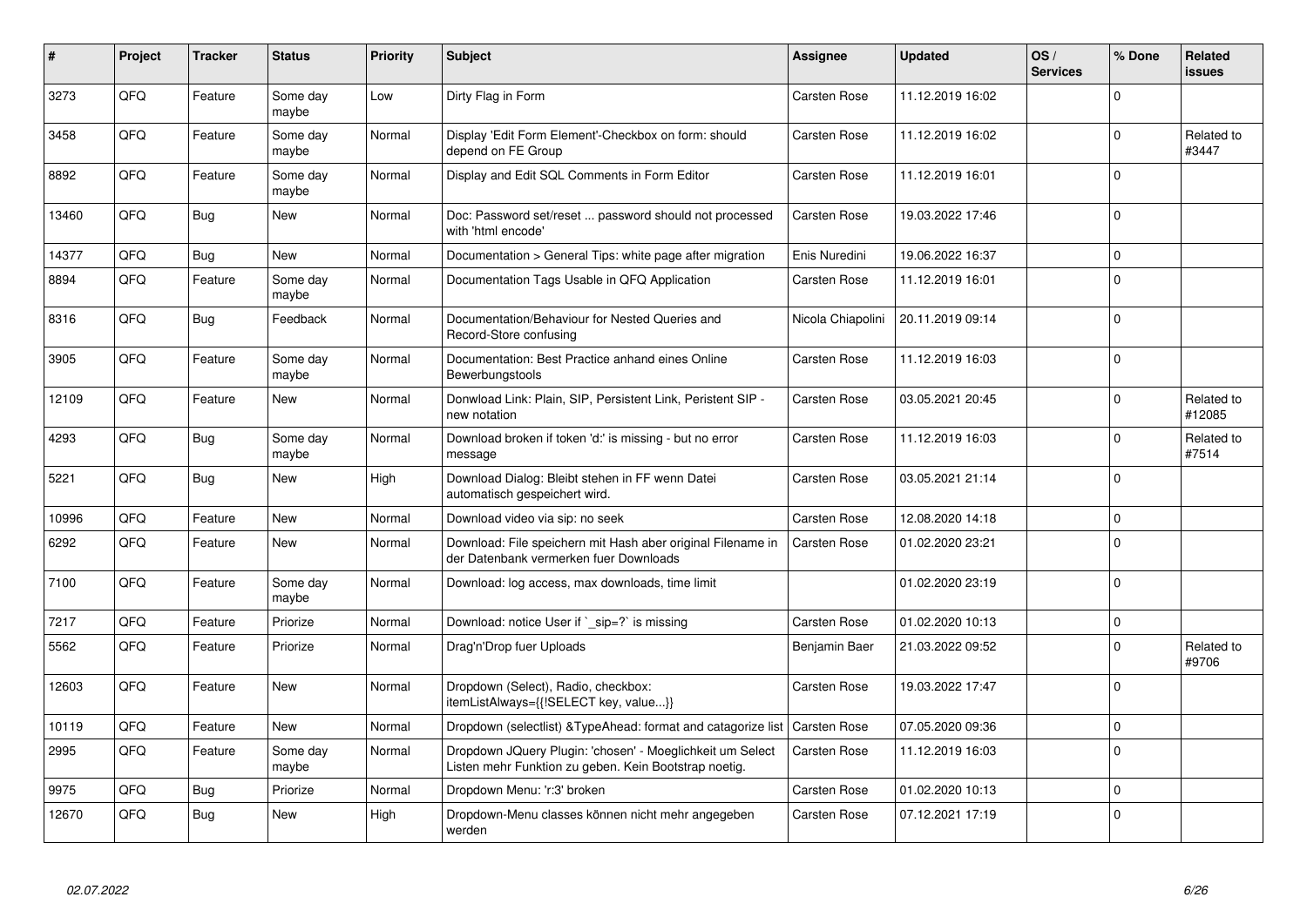| ∦     | Project | <b>Tracker</b> | <b>Status</b>     | <b>Priority</b> | <b>Subject</b>                                                                          | Assignee            | Updated          | OS/<br><b>Services</b> | % Done      | Related<br><b>issues</b>  |
|-------|---------|----------------|-------------------|-----------------|-----------------------------------------------------------------------------------------|---------------------|------------------|------------------------|-------------|---------------------------|
| 4869  | QFQ     | Feature        | Some day<br>maybe | Normal          | Dynamic Update (show, hide, readonly?, required?) for<br><b>Template Group Elements</b> | <b>Carsten Rose</b> | 01.02.2020 23:19 |                        | $\Omega$    | Related to<br>#4865       |
| 4583  | QFQ     | <b>Bug</b>     | Some day<br>maybe | Normal          | Dynamic Update bei TypeAhead Feldern                                                    | <b>Carsten Rose</b> | 01.02.2020 23:19 |                        | $\mathbf 0$ |                           |
| 3216  | QFQ     | Feature        | Some day<br>maybe | Normal          | dynamic update für checkbox label2                                                      | <b>Carsten Rose</b> | 11.12.2019 16:03 |                        | $\Omega$    | Related to<br>#2081       |
| 11504 | QFQ     | Feature        | New               | Normal          | Dynamic Update: Button text update for 'Save',' Close' &<br>'Delete'                    | <b>Carsten Rose</b> | 12.11.2020 23:44 |                        | $\Omega$    |                           |
| 3811  | QFQ     | Bug            | Some day<br>maybe | Normal          | Dynamic Update: extraButtonInfo - Text aktualisieren                                    | <b>Carsten Rose</b> | 11.12.2019 16:03 |                        | $\Omega$    | Related to<br>#11517      |
| 6224  | QFQ     | Feature        | Priorize          | Normal          | Dynamic update: fade in/out fields                                                      | Benjamin Baer       | 21.03.2022 09:50 |                        | $\Omega$    |                           |
| 8106  | QFQ     | <b>Bug</b>     | Some day<br>maybe | Normal          | Dynamic Update: Feld kann nicht auf empty zurückgesetzt<br>werden                       | <b>Carsten Rose</b> | 11.12.2019 16:01 |                        | $\Omega$    |                           |
| 4082  | QFQ     | Feature        | <b>New</b>        | Normal          | Dynamic Update: modeSql - useful default                                                | <b>Carsten Rose</b> | 01.02.2020 23:22 |                        | $\mathbf 0$ |                           |
| 11195 | QFQ     | <b>Bug</b>     | <b>New</b>        | Low             | Dynamic Update: Note not updated if new text is empty<br>(v20.4)                        |                     | 25.09.2020 11:14 |                        | $\Omega$    |                           |
| 3682  | QFQ     | Bug            | Some day<br>maybe | Normal          | Dynamic update: Radio buttons                                                           | <b>Carsten Rose</b> | 11.12.2019 16:02 |                        | $\Omega$    |                           |
| 7002  | QFQ     | <b>Bug</b>     | <b>New</b>        | Normal          | Dynamic Update: row does not disappear / appear                                         | <b>Carsten Rose</b> | 01.02.2020 23:22 |                        | $\Omega$    |                           |
| 6083  | QFQ     | Feature        | Some day<br>maybe | Normal          | Dynamic Update: Value Check via SQL                                                     |                     | 11.12.2019 16:02 |                        | $\Omega$    |                           |
| 7109  | QFQ     | Feature        | <b>New</b>        | Normal          | Dynamic Updates: row/element hide                                                       | <b>Carsten Rose</b> | 01.02.2020 23:22 |                        | $\Omega$    | Has<br>duplicate<br>#4081 |
| 11460 | QFQ     | Feature        | <b>New</b>        | Normal          | Easier creation of changelog: gitchangelog                                              | <b>Carsten Rose</b> | 12.06.2021 10:20 |                        | $\Omega$    | Related to<br>#13467      |
| 5893  | QFQ     | Feature        | Some day<br>maybe | Normal          | Edit on double-click                                                                    |                     | 01.02.2020 23:19 |                        | $\Omega$    | Related to<br>#5894       |
| 9783  | QFQ     | Bug            | <b>New</b>        | Normal          | Email with special characters                                                           | <b>Carsten Rose</b> | 01.02.2020 23:22 |                        | $\Omega$    |                           |
| 12989 | QFQ     | Bug            | <b>New</b>        | Normal          | empty string does not trigger dynamic update                                            | Enis Nuredini       | 28.05.2022 11:09 |                        | $\Omega$    |                           |
| 10759 | QFQ     | <b>Bug</b>     | <b>New</b>        | Normal          | emptyMeansNull - Feld falsch aktualisiert                                               |                     | 12.11.2020 23:45 |                        | $\Omega$    |                           |
| 3864  | QFQ     | Feature        | <b>New</b>        | Normal          | Encrypt / decrypt field                                                                 | Enis Nuredini       | 30.06.2022 16:29 |                        | $\Omega$    |                           |
| 5579  | QFQ     | Feature        | Some day<br>maybe | Normal          | Enhance Doc / Presentation: variable type 'link column type'                            | <b>Carsten Rose</b> | 01.02.2020 23:19 |                        | $\Omega$    |                           |
| 8585  | QFQ     | Feature        | Priorize          | Normal          | Enhance Error message for 'unknown form'                                                | <b>Carsten Rose</b> | 01.02.2020 10:13 |                        | $\mathbf 0$ |                           |
| 6250  | QFQ     | Feature        | In Progress       | Normal          | Enhance layout: a) Subrecord, b) Subrecord-Title                                        | <b>Carsten Rose</b> | 01.02.2020 23:22 |                        | $\Omega$    | Related to<br>#5391       |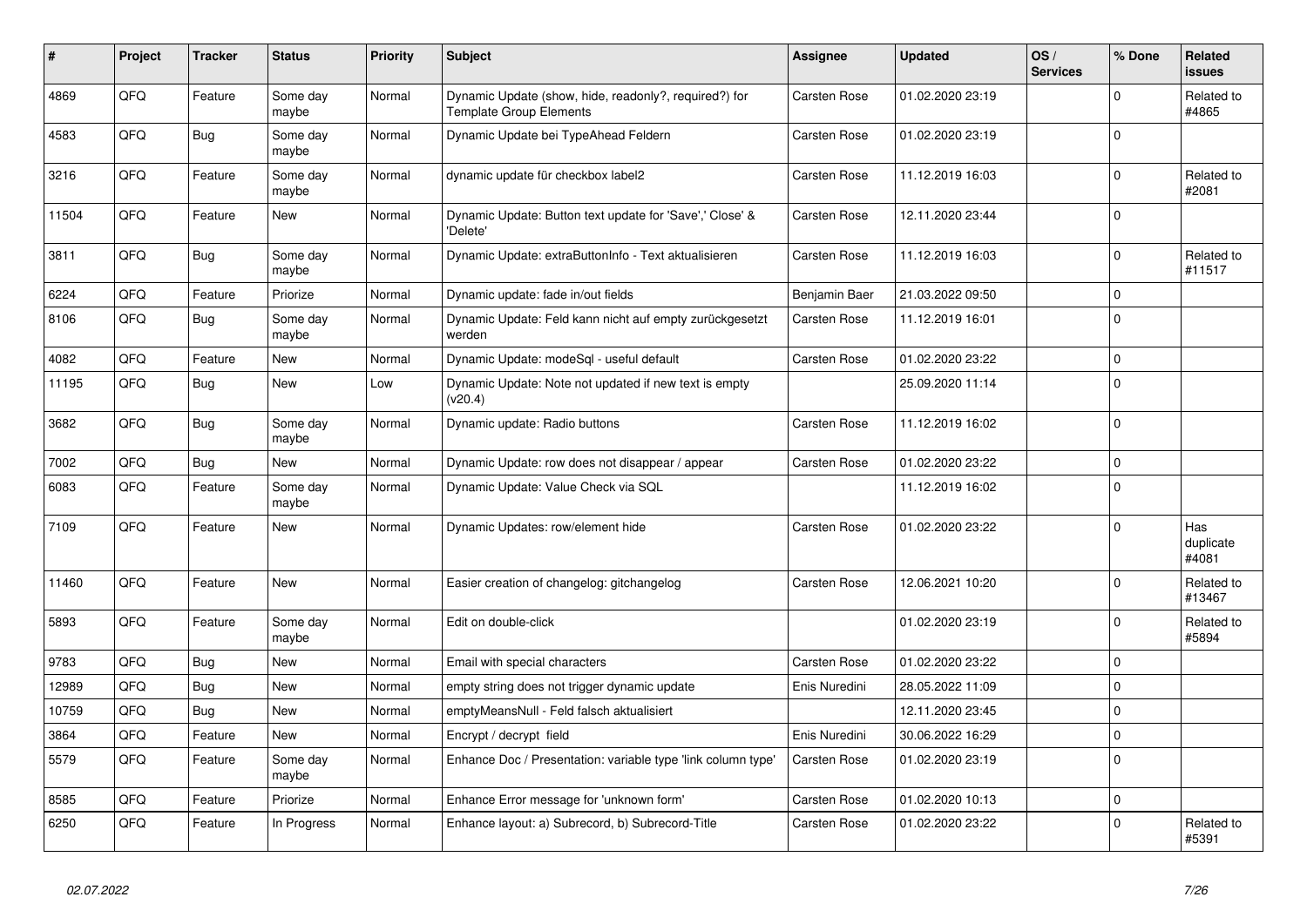| #     | Project | <b>Tracker</b> | <b>Status</b>     | <b>Priority</b> | Subject                                                                                                                 | Assignee            | <b>Updated</b>   | OS/<br><b>Services</b> | % Done   | Related<br><b>issues</b>                         |
|-------|---------|----------------|-------------------|-----------------|-------------------------------------------------------------------------------------------------------------------------|---------------------|------------------|------------------------|----------|--------------------------------------------------|
| 13689 | QFQ     | <b>Bug</b>     | New               | Normal          | Enter auf Eingabefeld mit ungültigem Wert führt zu blurry<br>Seite                                                      | Enis Nuredini       | 28.05.2022 10:53 |                        | $\Omega$ | Related to<br>#14245, Has<br>duplicate<br>#11891 |
| 12066 | QFQ     | Bug            | <b>New</b>        | High            | enterAsSubmit: Forward wird nicht ausgeführt                                                                            | Enis Nuredini       | 29.05.2022 09:23 |                        | $\Omega$ |                                                  |
| 9013  | QFQ     | <b>Bug</b>     | <b>New</b>        | Normal          | Error in Twig template not handled                                                                                      | Carsten Rose        | 20.10.2021 13:43 |                        | $\Omega$ |                                                  |
| 6677  | QFQ     | Bug            | <b>New</b>        | Normal          | Error message FE Action Element: no/wrong FE reference<br>who cause the problem.                                        | Carsten Rose        | 01.02.2020 23:21 |                        | $\Omega$ |                                                  |
| 7547  | QFQ     | Bug            | <b>New</b>        | Normal          | Error Message in afterSave: wrong parameter column<br>reported                                                          | <b>Carsten Rose</b> | 01.02.2020 23:22 |                        | $\Omega$ |                                                  |
| 5132  | QFQ     | Feature        | Some day<br>maybe | Normal          | Error Message sendmail missing attachment: more details                                                                 | <b>Carsten Rose</b> | 01.02.2020 23:19 |                        | $\Omega$ |                                                  |
| 6912  | QFQ     | Bug            | New               | Normal          | error Message Var 'deadline' already set in SIP - in Form<br>with FE.value={{deadline:R:::{{deadlinePeriod:Y}}}}        | Carsten Rose        | 01.02.2020 23:21 |                        | $\Omega$ |                                                  |
| 9127  | QFQ     | Bug            | <b>New</b>        | Normal          | Error Message: change 'roll over' color - text not readable                                                             | Carsten Rose        | 01.02.2020 23:22 |                        | $\Omega$ |                                                  |
| 9128  | QFQ     | Feature        | New               | Normal          | Error Message: not replaced variables- a) replace back to '{{'<br>b) underline                                          | <b>Carsten Rose</b> | 01.02.2020 23:22 |                        | $\Omega$ | Related to<br>#9129                              |
| 4330  | QFQ     | Feature        | Some day<br>maybe | Normal          | Error Message: report missing {{ / }} in sqlUpdate, sqlInsert,<br>sqlDelete, sqlAfter, sqlBefore in FE action elements. | Carsten Rose        | 01.02.2020 23:20 |                        | $\Omega$ |                                                  |
| 4328  | QFQ     | Bug            | Some day<br>maybe | Normal          | Error Message: Show FE name/number on problems in FE                                                                    | Carsten Rose        | 01.02.2020 23:20 |                        | $\Omega$ |                                                  |
| 10874 | QFQ     | Feature        | <b>New</b>        | Normal          | Erstellen eines Foreign Keys in der Tabelle "FormElement"                                                               |                     | 13.07.2020 10:11 |                        | $\Omega$ |                                                  |
| 10324 | QFQ     | Bug            | New               | Normal          | Excel Export mit Template funktioniert nur, wenn Template<br>vor uid kommt                                              |                     | 30.03.2020 11:20 |                        | $\Omega$ | Related to<br>#10257                             |
| 10976 | QFQ     | Feature        | <b>New</b>        | Normal          | Excel Export Verbesserungen                                                                                             | Carsten Rose        | 06.08.2020 10:56 |                        | $\Omega$ |                                                  |
| 12024 | QFQ     | Feature        | <b>New</b>        | Normal          | Excel Export: text columns by default decode<br>htmlspeciachar()                                                        | <b>Carsten Rose</b> | 17.02.2021 23:55 |                        | $\Omega$ | Related to<br>#12022                             |
| 6594  | QFQ     | Feature        | <b>New</b>        | Normal          | Excel: on download, check if there is a valid sip                                                                       | Carsten Rose        | 01.02.2020 23:21 |                        | $\Omega$ |                                                  |
| 3900  | QFQ     | Feature        | Some day<br>maybe | Normal          | Extend documentation of 'Copy / Paste'                                                                                  | <b>Carsten Rose</b> | 11.12.2019 16:03 |                        | $\Omega$ | Related to<br>#3899                              |
| 11217 | QFQ     | Feature        | Some day<br>maybe | Normal          | <b>Extend Script Functionality</b>                                                                                      | Carsten Rose        | 16.09.2021 15:10 |                        | $\Omega$ |                                                  |
| 14185 | QFQ     | Feature        | <b>New</b>        | Normal          | External/Autocron.php - better suitable directory                                                                       | Support: System     | 28.05.2022 11:03 |                        | $\Omega$ |                                                  |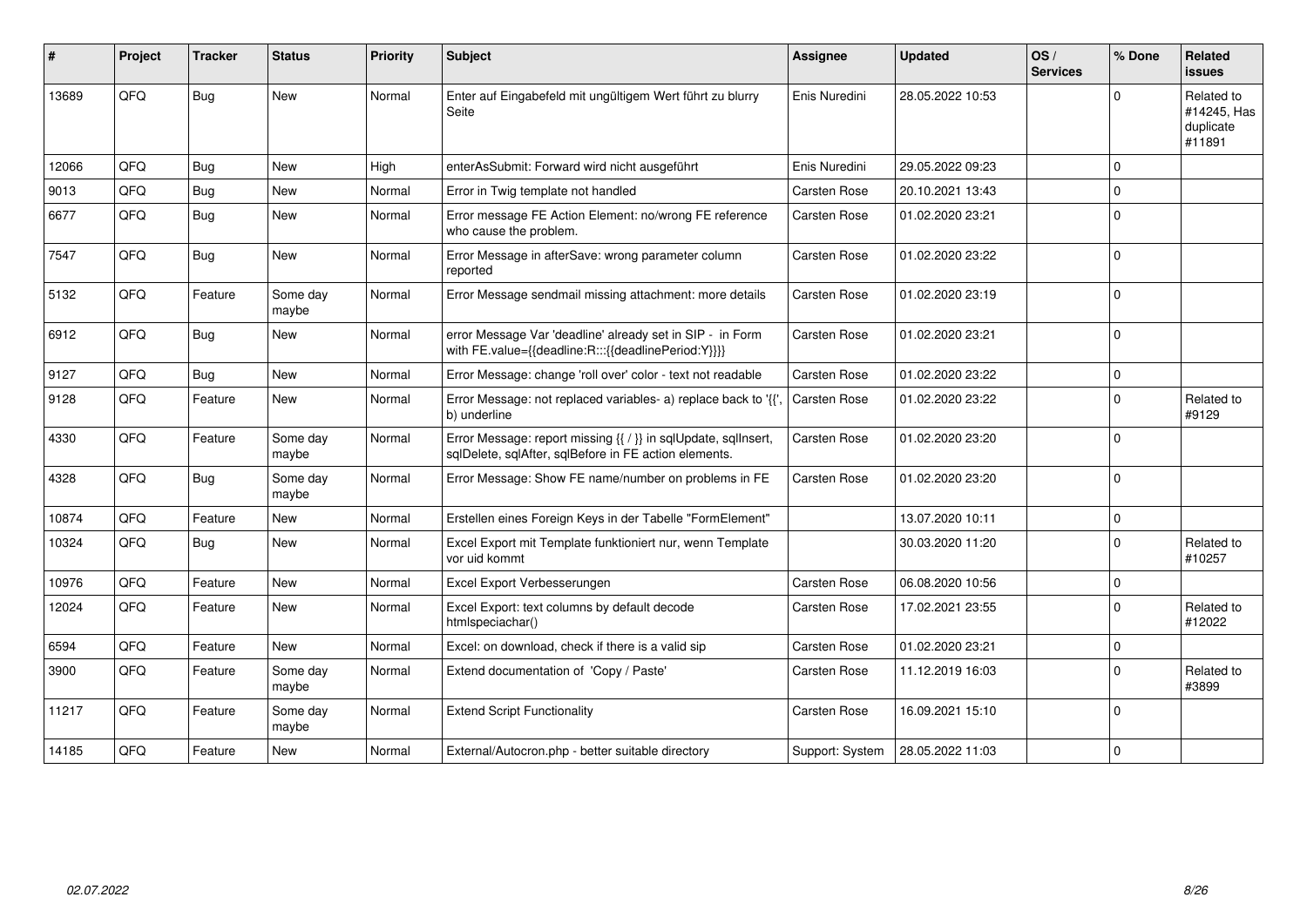| #     | Project | <b>Tracker</b> | <b>Status</b>     | <b>Priority</b> | <b>Subject</b>                                                                            | Assignee            | <b>Updated</b>   | OS/<br><b>Services</b> | % Done              | Related<br><b>issues</b>                                                                                                       |
|-------|---------|----------------|-------------------|-----------------|-------------------------------------------------------------------------------------------|---------------------|------------------|------------------------|---------------------|--------------------------------------------------------------------------------------------------------------------------------|
| 11517 | QFQ     | Bug            | In Progress       | Normal          | extraButtonInfo Broken for multiple FormElements                                          | Carsten Rose        | 12.05.2022 13:12 |                        | $\Omega$            | Related to<br>#7890,<br>Related to<br>#3811, Has<br>duplicate<br>#10905, Has<br>duplicate<br>#10553, Has<br>duplicate<br>#6779 |
| 4528  | QFQ     | Bug            | Some day<br>maybe | Normal          | extraButtonLock mit SQLAhead Bug                                                          | Carsten Rose        | 01.02.2020 23:19 |                        | l 0                 |                                                                                                                                |
| 8719  | QFQ     | Feature        | New               | Normal          | extraButtonLock: add support for 0/1                                                      | Carsten Rose        | 01.02.2020 23:22 |                        | $\mathbf 0$         |                                                                                                                                |
| 6972  | QFQ     | Feature        | Some day<br>maybe | Normal          | Fabric Clipboard / cross browser tab                                                      | Benjamin Baer       | 01.02.2020 23:21 |                        | $\Omega$            |                                                                                                                                |
| 5024  | QFQ     | Feature        | Some day<br>maybe | Normal          | Fabric: Generate PDF with edits                                                           | Benjamin Baer       | 01.02.2020 23:20 |                        | $\mathbf{0}$        | Related to<br>#10704                                                                                                           |
| 6801  | QFQ     | Feature        | Priorize          | Normal          | Fabric: Maximize / FullIscreen                                                            | Benjamin Baer       | 21.03.2022 09:56 |                        | $\Omega$            |                                                                                                                                |
| 9862  | QFQ     | <b>Bug</b>     | Priorize          | Normal          | Failed writing to sql mail qfq.log should throw an exception                              | <b>Carsten Rose</b> | 01.02.2020 10:13 |                        | 0 I                 |                                                                                                                                |
| 8584  | QFQ     | Feature        | Priorize          | Normal          | FE 'Action' - never assign to Container (except Template<br>Group)                        | <b>Carsten Rose</b> | 01.02.2020 10:13 |                        | $\Omega$            |                                                                                                                                |
| 9352  | QFQ     | Feature        | New               | Normal          | FE 'Native' fire slaveld, sqlAfter, sqlIns                                                | Carsten Rose        | 01.02.2020 23:22 |                        | $\mathsf{O}\xspace$ |                                                                                                                                |
| 7812  | QFQ     | Feature        | New               | Normal          | FE 'Subrecord' - new option 'subrecordShowFilter',<br>'subrecordPaging'                   | Carsten Rose        | 01.02.2020 23:22 |                        | $\Omega$            |                                                                                                                                |
| 9531  | QFQ     | Bug            | <b>New</b>        | High            | FE File: Dynamic Update / modeSql / required detected even<br>it not set                  | Carsten Rose        | 11.06.2021 20:32 |                        | $\Omega$            | Related to<br>#12398                                                                                                           |
| 3750  | QFQ     | <b>Bug</b>     | Some day<br>maybe | Normal          | FE in a row: if one violates check, all are red                                           | Carsten Rose        | 11.12.2019 16:03 |                        | $\mathbf 0$         |                                                                                                                                |
| 3415  | QFQ     | Feature        | Some day<br>maybe | Normal          | FE Login Box Templatefile                                                                 | Benjamin Baer       | 11.12.2019 16:02 |                        | 0 I                 |                                                                                                                                |
| 12040 | QFQ     | Bug            | <b>New</b>        | Normal          | FE Mode 'hidden' für zwei FEs auf einer Zeile                                             | <b>Carsten Rose</b> | 18.02.2021 10:13 |                        | l 0                 |                                                                                                                                |
| 3547  | QFQ     | Bug            | New               | Normal          | FE of type 'note' causes writing of empty fields.                                         | <b>Carsten Rose</b> | 01.02.2020 23:21 |                        | $\mathbf 0$         |                                                                                                                                |
| 4536  | QFQ     | Feature        | Some day<br>maybe | Normal          | FE upload: problem with delete if mutliple uploads an<br>FE.name="                        |                     | 01.02.2020 23:20 |                        | $\Omega$            |                                                                                                                                |
| 7656  | QFQ     | <b>Bug</b>     | Priorize          | Normal          | FE with required, 'pattern' and 'extraButtonLock': always<br>complain about missing value | Carsten Rose        | 01.02.2020 10:13 |                        | $\Omega$            |                                                                                                                                |
| 8277  | QFQ     | Feature        | Priorize          | Normal          | fe.parameter.default=                                                                     | <b>Carsten Rose</b> | 01.02.2020 23:17 |                        | $\Omega$            | Related to<br>#8113                                                                                                            |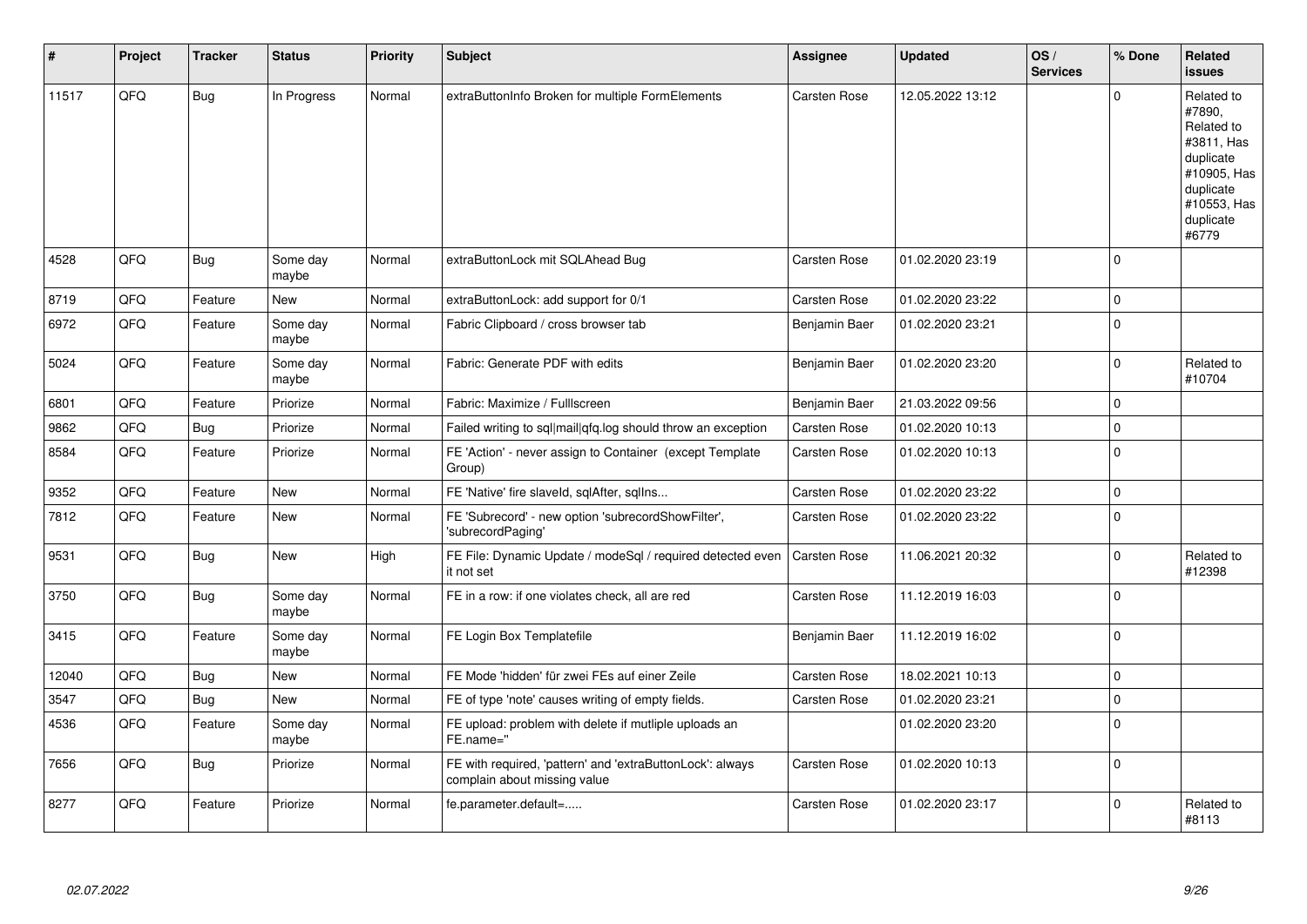| ∦     | Project | <b>Tracker</b> | <b>Status</b>     | <b>Priority</b> | <b>Subject</b>                                                                                                       | Assignee            | <b>Updated</b>   | OS/<br><b>Services</b> | % Done      | Related<br><b>issues</b>                                              |
|-------|---------|----------------|-------------------|-----------------|----------------------------------------------------------------------------------------------------------------------|---------------------|------------------|------------------------|-------------|-----------------------------------------------------------------------|
| 10013 | QFQ     | Feature        | Some day<br>maybe | Normal          | FE.typ=editor: CodeMirror                                                                                            | <b>Carsten Rose</b> | 08.06.2022 10:37 |                        | $\Omega$    | Related to<br>#12611,<br>Related to<br>#12490,<br>Related to<br>#7732 |
| 5021  | QFQ     | <b>Bug</b>     | Some day<br>maybe | Normal          | FE.typ=extra - during save displays error 'datum2' already<br>filled in STORE SIP - the value is stored nevertheless | <b>Carsten Rose</b> | 01.02.2020 23:19 |                        | $\Omega$    | Related to<br>#3875                                                   |
| 5559  | QFQ     | <b>Bug</b>     | <b>New</b>        | Normal          | FE.type = Upload: 'accept' might contain variables                                                                   | <b>Carsten Rose</b> | 11.05.2020 21:23 |                        | $\Omega$    |                                                                       |
| 8049  | QFQ     | Bug            | <b>New</b>        | Normal          | FE.type=note, column 'value': text moves some pixel to top<br>after save                                             | <b>Carsten Rose</b> | 01.02.2020 23:22 |                        | $\Omega$    |                                                                       |
| 9317  | QFQ     | <b>Bug</b>     | <b>New</b>        | Normal          | FE.type=note: with dynamic show/hidden an empty label<br>causes trouble                                              | <b>Carsten Rose</b> | 01.02.2020 23:22 |                        | $\mathbf 0$ |                                                                       |
| 5877  | QFQ     | <b>Bug</b>     | Some day<br>maybe | Normal          | FE.type=note:bsColumn strange behaviour                                                                              |                     | 01.02.2020 23:19 |                        | $\Omega$    |                                                                       |
| 7899  | QFQ     | <b>Bug</b>     | <b>New</b>        | High            | Fe.type=password / retype / required: always complain about<br>missing value                                         | <b>Carsten Rose</b> | 03.05.2021 21:14 |                        | $\Omega$    |                                                                       |
| 10082 | QFQ     | Bug            | <b>New</b>        | Normal          | FE.type=SELECT - 'sanatize' Class                                                                                    | Carsten Rose        | 07.05.2020 09:36 |                        | $\Omega$    | Related to<br>#10081                                                  |
| 12162 | QFQ     | Feature        | New               | Normal          | FE.type=sendmail: personalized mailing (several mails) via<br>template                                               | Carsten Rose        | 03.05.2021 20:45 |                        | $\Omega$    |                                                                       |
| 9347  | QFQ     | Bug            | <b>New</b>        | High            | FE.type=upload with dynamic show/hidden: required not<br>detected                                                    | Carsten Rose        | 12.06.2021 10:40 |                        | $\Omega$    | Related to<br>#5305.<br>Related to<br>#12398                          |
| 8037  | QFQ     | <b>Bug</b>     | Priorize          | Normal          | FE.type=upload (advanced mode): {{slaveld:V}} missing<br>during dynamic update                                       | <b>Carsten Rose</b> | 01.02.2020 10:13 |                        | $\mathbf 0$ |                                                                       |
| 9534  | QFQ     | <b>Bug</b>     | Priorize          | Urgent          | FE.type=upload: 'Unknown Mode: ID"                                                                                   | <b>Carsten Rose</b> | 03.05.2021 21:14 |                        | $\Omega$    | Related to<br>#9532                                                   |
| 9533  | QFQ     | Bug            | <b>New</b>        | Normal          | FE.type=upload: Check in 'beforeSave' if upload is given                                                             | <b>Carsten Rose</b> | 01.02.2020 23:22 |                        | $\Omega$    | Related to<br>#11523                                                  |
| 4444  | QFQ     | Feature        | Some day<br>maybe | Normal          | FE.type=upload: detect mime type                                                                                     |                     | 11.12.2019 16:02 |                        | $\mathbf 0$ | Related to<br>#4303                                                   |
| 7512  | QFQ     | Bug            | <b>New</b>        | Normal          | FE: inputType=number >> 'pattern' is not respected                                                                   | Carsten Rose        | 01.02.2020 23:22 |                        | $\Omega$    |                                                                       |
| 7920  | QFQ     | Feature        | <b>New</b>        | Normal          | FE: Syntax Highlight, Zeinlenumbruch                                                                                 | <b>Carsten Rose</b> | 01.02.2020 10:03 |                        | $\Omega$    |                                                                       |
| 10937 | QFQ     | <b>Bug</b>     | <b>New</b>        | Normal          | Fehler mit abhängigen Select- Feldern beim Positionieren                                                             | <b>Carsten Rose</b> | 12.11.2020 23:45 |                        | $\mathbf 0$ |                                                                       |
| 4872  | QFQ     | Feature        | Some day<br>maybe | Normal          | Fields of Typo3 page available in STORE TYPO3                                                                        | <b>Carsten Rose</b> | 01.02.2020 23:19 |                        | $\Omega$    |                                                                       |
| 4413  | QFQ     | Feature        | New               | Normal          | fieldset: show/hidden, modeSql, dynamicUpdate                                                                        | <b>Carsten Rose</b> | 09.02.2022 15:19 |                        | $\mathbf 0$ |                                                                       |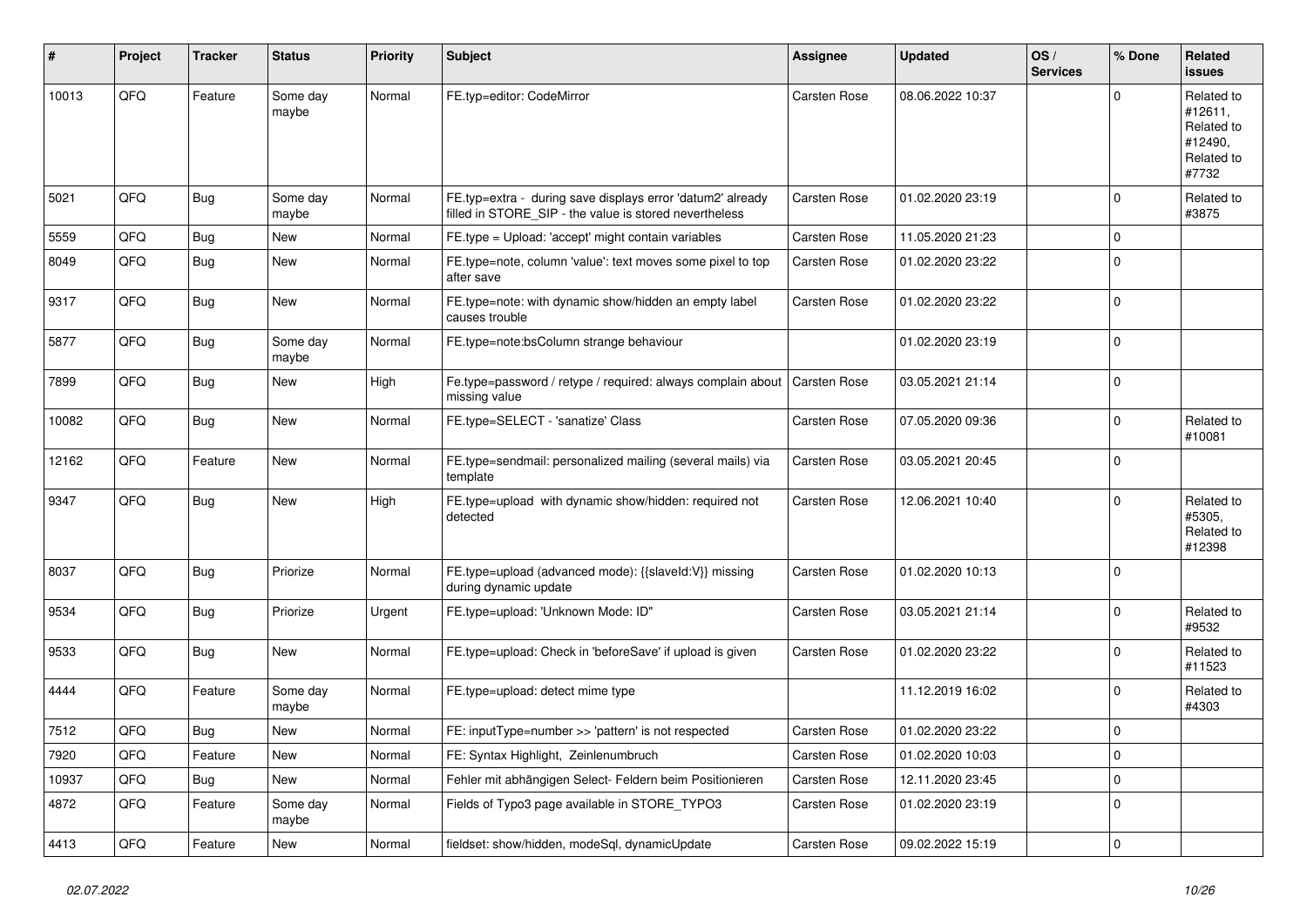| ∦     | Project | <b>Tracker</b> | <b>Status</b>     | <b>Priority</b> | <b>Subject</b>                                                                                                                                           | Assignee            | <b>Updated</b>   | OS/<br><b>Services</b> | % Done              | Related<br><b>issues</b>                                                    |
|-------|---------|----------------|-------------------|-----------------|----------------------------------------------------------------------------------------------------------------------------------------------------------|---------------------|------------------|------------------------|---------------------|-----------------------------------------------------------------------------|
| 10003 | QFQ     | Feature        | Priorize          | Normal          | fieldset: stronger visualize group                                                                                                                       | Benjamin Baer       | 12.02.2020 08:13 |                        | $\mathbf{0}$        |                                                                             |
| 6462  | QFQ     | <b>Bug</b>     | New               | Normal          | File Upload: Nutzlose Fehlermeldung wenn Datei zu gross                                                                                                  | Carsten Rose        | 01.02.2020 23:21 |                        | $\mathsf{O}\xspace$ | Related to<br>#6139                                                         |
| 5923  | QFQ     | Feature        | Some day<br>maybe | Normal          | fillStoreSystemBySqlLate                                                                                                                                 |                     | 01.02.2020 23:19 |                        | $\mathbf 0$         |                                                                             |
| 13716 | QFQ     | <b>Bug</b>     | New               | High            | Firefox ask to store username/password                                                                                                                   | Enis Nuredini       | 30.05.2022 09:31 |                        | $\mathbf 0$         | Related to<br>#13827                                                        |
| 3880  | QFQ     | Feature        | Some day<br>maybe | Normal          | Form 'Form': anlegen einer Tabelle                                                                                                                       |                     | 14.01.2021 10:12 |                        | $\Omega$            |                                                                             |
| 3879  | QFQ     | Feature        | Some day<br>maybe | Normal          | Form 'FormElement': Beim Feld 'name' rechts in der Notiz<br>einen Link einblenden - a) aktuelle Definition anzeigen, b)<br>Spalte in der Tabelle anlegen |                     | 11.12.2019 16:03 |                        | $\mathbf 0$         |                                                                             |
| 3878  | QFQ     | Feature        | Some day<br>maybe | Normal          | Form 'FormElement': Spalte 'name' typeAhead mit<br>Spaltennamen der Primarytable.                                                                        |                     | 11.12.2019 16:03 |                        | $\Omega$            |                                                                             |
| 8336  | QFQ     | Feature        | <b>New</b>        | Normal          | Form > modified > Close New: a) Optional disable popup, b)<br>custom text, c) mode on save: close stay                                                   | Carsten Rose        | 01.02.2020 23:22 |                        | $\mathsf 0$         | Related to<br>#8335                                                         |
| 10763 | QFQ     | Feature        | <b>New</b>        | Normal          | form accessed and submitted despite logout?                                                                                                              |                     | 16.06.2020 11:43 |                        | $\mathbf 0$         |                                                                             |
| 11716 | QFQ     | Feature        | <b>New</b>        | Normal          | Form an beliebiger Stelle im Report anzeigen                                                                                                             |                     | 09.12.2020 09:47 |                        | $\mathsf 0$         |                                                                             |
| 12262 | QFQ     | Feature        | ToDo              | Normal          | Form buttons on top: more customable                                                                                                                     | Enis Nuredini       | 17.06.2022 10:44 |                        | $\Omega$            | Related to<br>#13945, Has<br>duplicate<br>#4046, Has<br>duplicate<br>#10080 |
| 9602  | QFQ     | Feature        | <b>New</b>        | Normal          | Form definition as JSON                                                                                                                                  | <b>Carsten Rose</b> | 01.02.2020 23:21 |                        | $\mathbf 0$         | Related to<br>#9600                                                         |
| 4756  | QFQ     | <b>Bug</b>     | <b>New</b>        | Normal          | Form dirty even nothing changes                                                                                                                          | Carsten Rose        | 11.12.2019 16:16 |                        | $\Omega$            |                                                                             |
| 11322 | QFQ     | Feature        | Some day<br>maybe | Normal          | Form Element JSON - (multiline parameter field)                                                                                                          | Carsten Rose        | 16.09.2021 15:10 |                        | $\mathbf 0$         |                                                                             |
| 12315 | QFQ     | Feature        | Some day<br>maybe | Normal          | Form History (Diffs) / Backups                                                                                                                           | Carsten Rose        | 16.09.2021 15:10 |                        | $\Omega$            |                                                                             |
| 14322 | QFQ     | <b>Bug</b>     | New               | Normal          | Form Load: by default no scroll (save & close should be<br>visible)                                                                                      | Enis Nuredini       | 15.06.2022 14:12 |                        | $\mathbf 0$         | Related to<br>#14321,<br>Related to<br>#6232                                |
| 5557  | QFQ     | Bug            | Some day<br>maybe | Normal          | Form load: STORE RECORD filled, but should be empty                                                                                                      | Carsten Rose        | 01.02.2020 23:19 |                        | $\mathbf 0$         |                                                                             |
| 14245 | QFQ     | <b>Bug</b>     | New               | Normal          | Form Save Btn bleibt disabled wenn Datumsfeld über<br>Datepicker geändert                                                                                | Enis Nuredini       | 27.05.2022 13:45 |                        | $\Omega$            | Related to<br>#13689                                                        |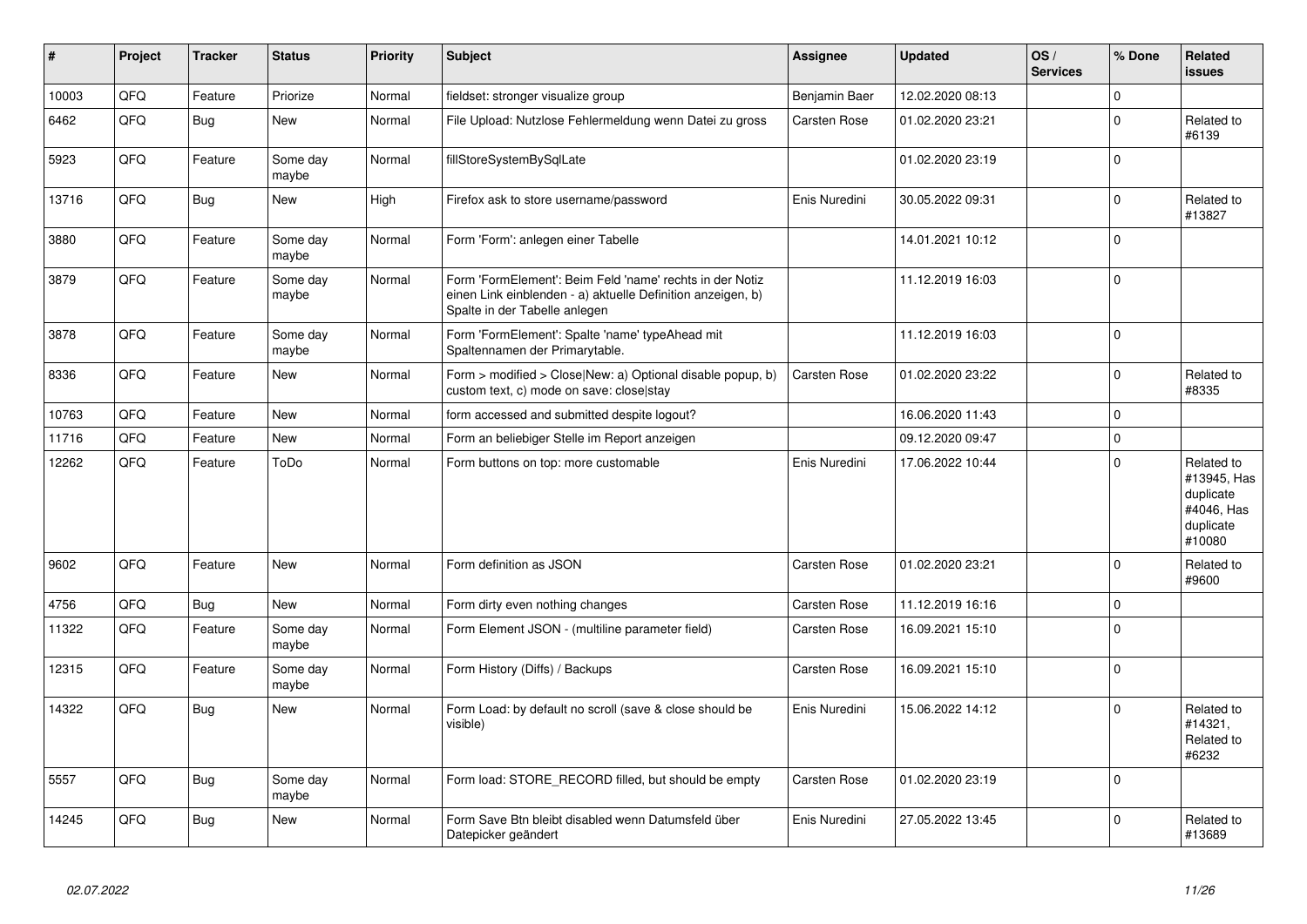| #     | Project | <b>Tracker</b> | <b>Status</b>     | <b>Priority</b> | Subject                                                                                                                                             | Assignee            | <b>Updated</b>   | OS/<br><b>Services</b> | % Done      | Related<br><b>issues</b>  |
|-------|---------|----------------|-------------------|-----------------|-----------------------------------------------------------------------------------------------------------------------------------------------------|---------------------|------------------|------------------------|-------------|---------------------------|
| 5983  | QFQ     | Feature        | Some day<br>maybe | Normal          | Form Submit (save & update): normalize date/-time FE                                                                                                | Carsten Rose        | 01.02.2020 23:19 |                        | $\Omega$    |                           |
| 12581 | QFQ     | Bug            | New               | Normal          | Form.forward=close: Record 'new' in new browser tab > save<br>(& close) >> Form is not reloaded with new created record id<br>and stays in mode=new | <b>Carsten Rose</b> | 19.03.2022 17:48 |                        | $\mathbf 0$ |                           |
| 9668  | QFQ     | Feature        | Priorize          | Normal          | Form.mode: rename 'hidden' to 'hide'                                                                                                                | Carsten Rose        | 05.05.2021 22:14 |                        | $\mathbf 0$ | Related to<br>#6437       |
| 9773  | QFQ     | <b>Bug</b>     | <b>New</b>        | Normal          | form.parameter.formModeGlobal=requiredOff                                                                                                           | Carsten Rose        | 01.02.2020 15:56 |                        | $\Omega$    |                           |
| 3708  | QFQ     | Feature        | Some day<br>maybe | Normal          | Form: input - 'specialchars', 'none'  gewisse tags erlauben,<br>andere verbieten                                                                    | <b>Carsten Rose</b> | 11.12.2019 16:02 |                        | $\Omega$    | Related to<br>#14320      |
| 6289  | QFQ     | Feature        | New               | Normal          | Form: Log                                                                                                                                           | Carsten Rose        | 01.02.2020 23:21 |                        | $\Omega$    |                           |
| 4443  | QFQ     | Feature        | Some day<br>maybe | Normal          | Form: multiple secondary tables                                                                                                                     |                     | 01.02.2020 23:20 |                        | $\Omega$    |                           |
| 12156 | QFQ     | Feature        | New               | Normal          | Form: Optional disable 'leave page'                                                                                                                 |                     | 03.05.2021 20:45 |                        | $\mathbf 0$ |                           |
| 12468 | QFQ     | Bug            | New               | Urgent          | Form: update Form.title after save                                                                                                                  | <b>Carsten Rose</b> | 03.05.2021 21:12 |                        | $\Omega$    |                           |
| 7278  | QFQ     | Feature        | Some day<br>maybe | Normal          | Form: Wert vordefinieren der immer gesetzt wird                                                                                                     |                     | 02.05.2021 09:27 |                        | $\Omega$    |                           |
| 6998  | QFQ     | Feature        | Priorize          | Normal          | Form: with debug=on show column information as tooltip of<br>column label                                                                           | Carsten Rose        | 01.02.2020 10:13 |                        | $\mathbf 0$ |                           |
| 3877  | QFQ     | Feature        | Some day<br>maybe | Normal          | FormEditor: die Felder die aktuell nicht gebraucht werden nur<br>auf readonly/disabled setzen (nicht ausblenden > das irritiert.                    | <b>Carsten Rose</b> | 11.12.2019 16:03 |                        | $\Omega$    |                           |
| 9537  | QFQ     | Feature        | New               | Normal          | FormEditor: Edit fieldset in FrontEnd                                                                                                               | Carsten Rose        | 01.02.2020 23:22 |                        | $\Omega$    |                           |
| 3350  | QFQ     | Feature        | Some day<br>maybe | Normal          | FormEditor: Hilfetext hinter 'checktype'                                                                                                            | Carsten Rose        | 11.12.2019 16:02 |                        | $\Omega$    |                           |
| 8083  | QFQ     | Bug            | New               | High            | FormEditor: primary table list does not respect<br>'indexDb={{indexData:Y}}'                                                                        | Carsten Rose        | 03.05.2021 21:14 |                        | $\mathbf 0$ | Has<br>duplicate<br>#6678 |
| 14290 | QFQ     | Feature        | Priorize          | Normal          | FormEditor: Show Table Definition                                                                                                                   | Carsten Rose        | 19.06.2022 16:37 |                        | $\mathbf 0$ |                           |
| 7290  | QFQ     | Feature        | Priorize          | Normal          | FormEditor: title as textarea if LEN(title)>60                                                                                                      | Carsten Rose        | 01.02.2020 10:13 |                        | $\mathbf 0$ | Blocked by<br>#7682       |
| 14395 | QFQ     | Support        | New               | Normal          | FormEditor: Virtual table columns                                                                                                                   | Enis Nuredini       | 21.06.2022 16:09 |                        | $\Omega$    |                           |
| 4008  | QFG     | Bug            | Some day<br>maybe | Normal          | FormElemen.type=sendmail: wrong 'TO' if 'real<br>name <rea@mail.to>' is used</rea@mail.to>                                                          | Carsten Rose        | 11.12.2019 16:03 |                        | $\Omega$    |                           |
| 8034  | QFQ     | Feature        | Priorize          | Normal          | FormElement 'data': 22.22.2222 should not be accepted                                                                                               | Carsten Rose        | 01.02.2020 10:13 |                        | $\mathbf 0$ |                           |
| 7890  | QFQ     | <b>Bug</b>     | New               | Normal          | FormElement 'required': extraButtonInfo not aligned                                                                                                 | Carsten Rose        | 11.06.2021 21:17 |                        | 0           | Related to<br>#11517      |
| 10322 | QFO     | <b>Bug</b>     | New               | Normal          | FormElement / Radio: missing column 'enum' >> FE not<br>reported                                                                                    | Carsten Rose        | 07.05.2020 09:37 |                        | 0           |                           |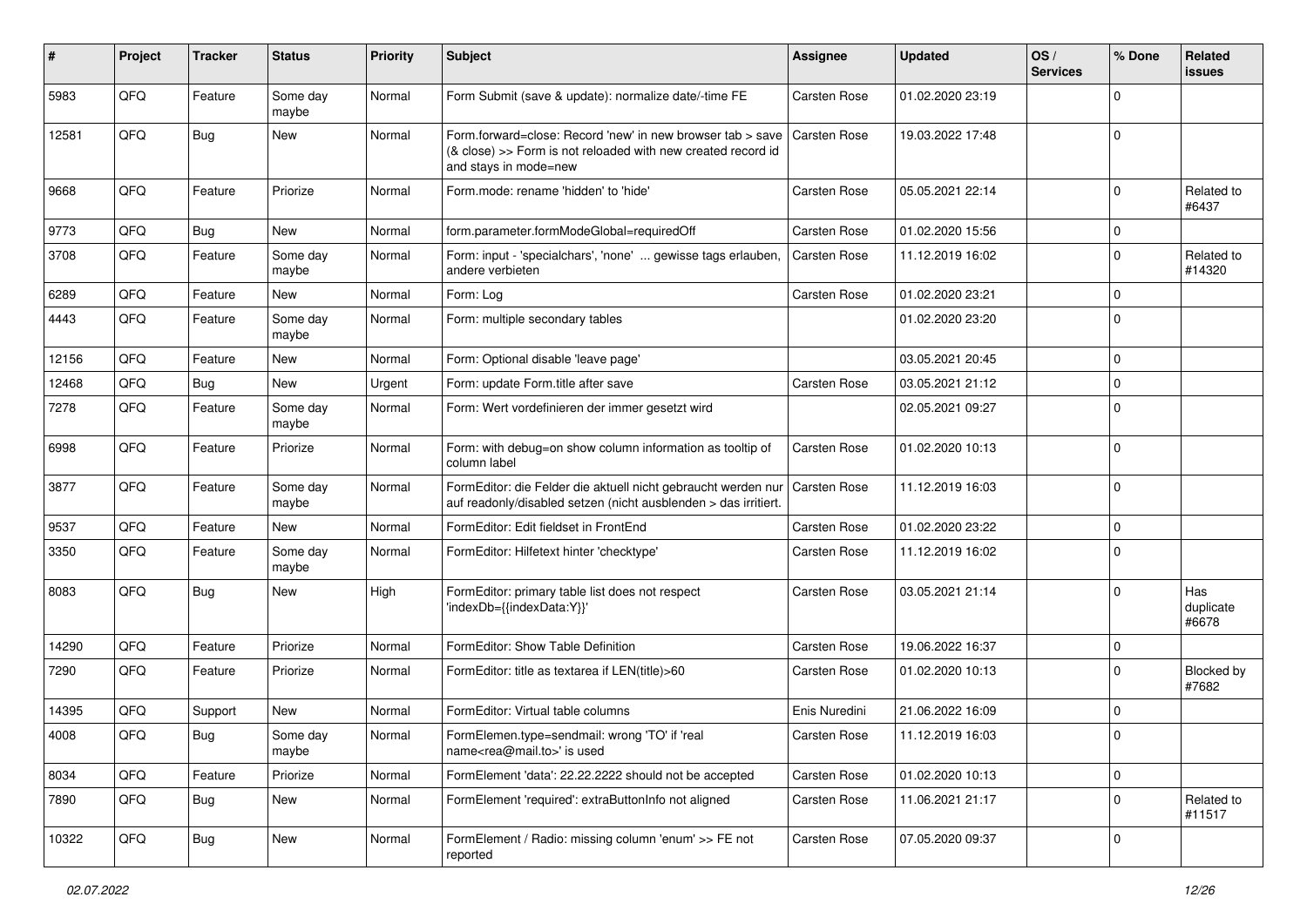| #     | <b>Project</b> | <b>Tracker</b> | <b>Status</b>     | Priority | <b>Subject</b>                                                              | Assignee            | <b>Updated</b>   | OS/<br><b>Services</b> | % Done      | Related<br>issues                            |
|-------|----------------|----------------|-------------------|----------|-----------------------------------------------------------------------------|---------------------|------------------|------------------------|-------------|----------------------------------------------|
| 9548  | QFQ            | Feature        | Feedback          | High     | FormElement: Pattern mismatch - optional report only on<br>focus lost       | Benjamin Baer       | 03.05.2021 21:14 |                        | $\Omega$    |                                              |
| 6602  | QFQ            | Feature        | <b>New</b>        | Normal   | Formlet: in Report auf Mausklick ein mini-form oeffnen                      | <b>Carsten Rose</b> | 11.12.2019 16:16 |                        | $\Omega$    |                                              |
| 8891  | QFQ            | Bug            | New               | High     | formSubmitLog: do not log passwords                                         | Enis Nuredini       | 25.03.2022 09:06 |                        | $\Omega$    |                                              |
| 3570  | QFQ            | Bug            | Some day<br>maybe | High     | Formular mit prmitnew permitEdit=Always wird nicht<br>aufgerufen (ist leer) | <b>Carsten Rose</b> | 03.05.2021 21:14 |                        | $\Omega$    |                                              |
| 9898  | QFQ            | <b>Bug</b>     | Feedback          | Normal   | Formular trotz Timeout gespeichert                                          | Benjamin Baer       | 01.02.2020 15:56 |                        | $\Omega$    |                                              |
| 6515  | QFQ            | Feature        | Some day<br>maybe | Normal   | Formular: Felder dynamisch ein/ausblenden                                   |                     | 11.12.2019 16:02 |                        | $\Omega$    |                                              |
| 9900  | QFQ            | Feature        | Priorize          | Normal   | Generic API Call: tt-content record >> JSON                                 | Carsten Rose        | 01.02.2020 10:13 |                        | $\mathbf 0$ |                                              |
| 10095 | QFQ            | Feature        | Some day<br>maybe | Normal   | Generic Gitlab Integration into QFQ                                         | <b>Carsten Rose</b> | 16.09.2021 15:10 |                        | $\Omega$    |                                              |
| 14283 | QFQ            | Bug            | Priorize          | Normal   | HEIC / HEIF convert doesn't trigger                                         | <b>Carsten Rose</b> | 19.06.2022 16:37 |                        | $\mathbf 0$ |                                              |
| 9126  | QFQ            | Bug            | Some dav<br>maybe | Normal   | hidden Form elements are present in page source                             |                     | 02.01.2021 18:41 |                        | $\Omega$    |                                              |
| 11702 | QFQ            | Feature        | <b>New</b>        | Normal   | HTML Special Char makes no sense for 'allbut' if '&' is<br>forbidden        | <b>Carsten Rose</b> | 07.12.2021 16:35 |                        | $\Omega$    | Related to<br>#5112,<br>Related to<br>#14320 |
| 11347 | QFQ            | <b>Bug</b>     | Feedback          | Normal   | If Bedingungen funktionieren nicht korrekt                                  | Christoph Fuchs     | 21.03.2021 20:37 |                        | $\Omega$    |                                              |
| 12480 | QFQ            | Feature        | New               | Normal   | If QFQ upgrade is running, block further request                            | <b>Carsten Rose</b> | 03.05.2021 20:45 |                        | $\mathbf 0$ |                                              |
| 8217  | QFQ            | Feature        | New               | Normal   | if-elseif-else construct                                                    | <b>Carsten Rose</b> | 16.03.2021 18:41 |                        | $\Omega$    | Related to<br>#10716                         |
| 7660  | QFQ            | Feature        | <b>New</b>        | Normal   | IMAP: import mails to DB, move / delete mails                               | <b>Carsten Rose</b> | 01.02.2020 09:52 |                        | $\Omega$    |                                              |
| 12513 | QFQ            | <b>Bug</b>     | <b>New</b>        | High     | Implement server side check of maxlength                                    | Carsten Rose        | 07.12.2021 17:19 |                        | $\Omega$    |                                              |
| 7453  | QFQ            | Feature        | Some day<br>maybe | Normal   | import / export forms QFQ                                                   | <b>Carsten Rose</b> | 16.09.2021 15:10 |                        | $\mathbf 0$ |                                              |
| 14091 | QFQ            | <b>Bug</b>     | <b>New</b>        | Normal   | inconsistent template path for twig                                         | <b>Carsten Rose</b> | 19.04.2022 18:36 |                        | $\Omega$    |                                              |
| 4659  | QFQ            | Bug            | Some day<br>maybe | Normal   | infoButtonExtra                                                             | Carsten Rose        | 01.02.2020 23:20 |                        | $\Omega$    |                                              |
| 2950  | QFQ            | Feature        | Some day<br>maybe | Normal   | Inhalt QFQ Records als File                                                 |                     | 11.12.2019 16:03 |                        | $\mathbf 0$ |                                              |
| 14305 | QFQ            | <b>Bug</b>     | <b>New</b>        | Normal   | Inline Report editing does not create history entries                       | <b>Carsten Rose</b> | 10.06.2022 11:55 |                        | $\Omega$    |                                              |
| 11036 | QFQ            | Feature        | Some day<br>maybe | Normal   | inline report editor permissions                                            | <b>Carsten Rose</b> | 16.09.2021 15:09 |                        | $\Omega$    | Related to<br>#11323                         |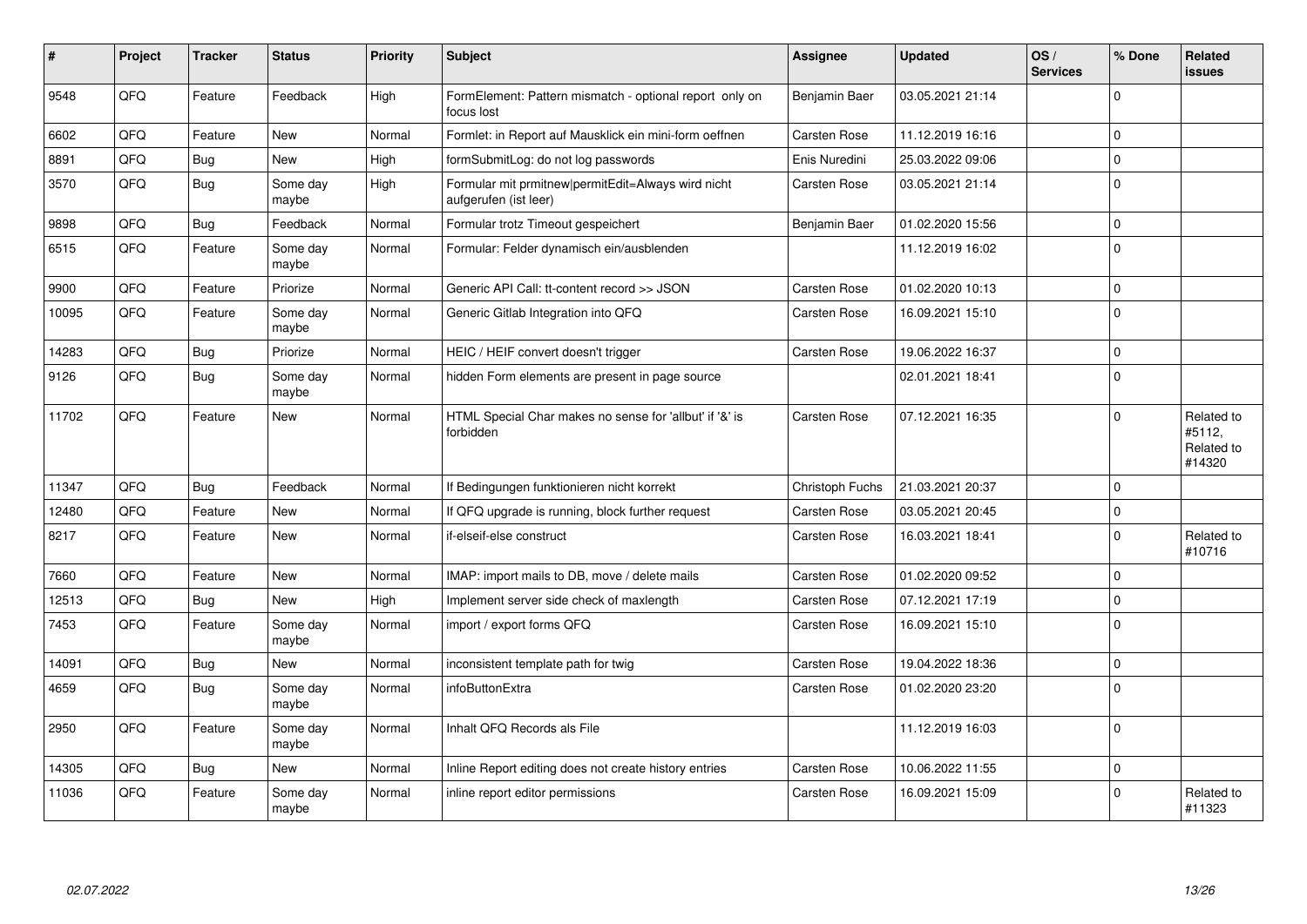| #     | Project | <b>Tracker</b> | <b>Status</b>     | <b>Priority</b> | Subject                                                                                                  | Assignee            | <b>Updated</b>   | OS/<br><b>Services</b> | % Done      | Related<br><b>issues</b>                                                |
|-------|---------|----------------|-------------------|-----------------|----------------------------------------------------------------------------------------------------------|---------------------|------------------|------------------------|-------------|-------------------------------------------------------------------------|
| 9834  | QFQ     | Bug            | Priorize          | Normal          | Input elements with tag 'disabled' are missing on<br>form-submit: server option 'processReadOnly' broken | Carsten Rose        | 07.12.2021 16:43 |                        | $\Omega$    | Related to<br>#9691,<br>Related to<br>#5305, Has<br>duplicate<br>#12331 |
| 7965  | QFQ     | Feature        | Priorize          | Normal          | Input type 'text' with visual format - currency                                                          | Benjamin Baer       | 03.01.2022 07:45 |                        | $\mathbf 0$ |                                                                         |
| 12630 | QFQ     | Feature        | In Progress       | Normal          | Input: date[time]: min / max values                                                                      | Enis Nuredini       | 20.06.2022 18:31 |                        | $\mathbf 0$ | Related to<br>#10096,<br>Related to<br>#14302.<br>Related to<br>#14303  |
| 7522  | QFQ     | Feature        | Priorize          | Normal          | Inserting default index.html to folder (Avoid Apache Indexing)                                           | Carsten Rose        | 01.02.2020 10:13 |                        | $\mathbf 0$ |                                                                         |
| 4259  | QFQ     | Feature        | Some day<br>maybe | Normal          | Instant trigger a cron job                                                                               | Carsten Rose        | 11.12.2019 16:03 |                        | $\mathbf 0$ |                                                                         |
| 7732  | QFQ     | Feature        | Some day<br>maybe | Normal          | Javascript: Lazy Loading der add on libs                                                                 | Benjamin Baer       | 08.06.2022 10:38 |                        | $\mathbf 0$ | Related to<br>#12611,<br>Related to<br>#12490,<br>Related to<br>#10013  |
| 1510  | QFQ     | Feature        | Some day<br>maybe | Normal          | jquery von google laden, falls das nicht geht lokal                                                      |                     | 11.12.2019 16:03 |                        | $\mathbf 0$ |                                                                         |
| 1946  | QFQ     | Feature        | Some day<br>maybe | Normal          | Kontrolle ob der ReadOnly Modus bei den<br>Formularelementen korrekt implementiert ist                   | Carsten Rose        | 11.12.2019 16:03 |                        | $\Omega$    |                                                                         |
| 10443 | QFQ     | Feature        | In Progress       | Normal          | Konzept api / live                                                                                       | Carsten Rose        | 07.05.2020 09:39 |                        | $\mathsf 0$ |                                                                         |
| 10593 | QFQ     | Feature        | New               | Normal          | label2: text behind input element                                                                        | Carsten Rose        | 16.05.2020 10:57 |                        | $\pmb{0}$   |                                                                         |
| 14371 | QFQ     | Feature        | Priorize          | Normal          | <b>LDAP via REPORT</b>                                                                                   | Carsten Rose        | 19.06.2022 16:37 |                        | $\pmb{0}$   |                                                                         |
| 3457  | QFG     | Feature        | Some day<br>maybe | Normal          | LDAP: concat multi values to one single entry                                                            | <b>Carsten Rose</b> | 11.12.2019 16:02 |                        | $\pmb{0}$   |                                                                         |
| 6566  | QFQ     | Bug            | Priorize          | Normal          | Link Function 'delete': provided parameter missing on page<br>reload                                     | Benjamin Baer       | 03.01.2022 08:08 |                        | $\pmb{0}$   |                                                                         |
| 10569 | QFQ     | Feature        | Priorize          | Normal          | link _blank more safe                                                                                    | Enis Nuredini       | 25.03.2022 12:44 |                        | $\mathsf 0$ |                                                                         |
| 3617  | QFQ     | Feature        | Some day<br>maybe | Normal          | Load javascripts at bottom                                                                               |                     | 11.12.2019 16:02 |                        | $\mathbf 0$ |                                                                         |
| 8702  | QFQ     | Feature        | <b>New</b>        | Normal          | Load Record which is locked: missing user info                                                           | <b>Carsten Rose</b> | 11.12.2019 16:16 |                        | $\mathbf 0$ | Related to<br>#9789                                                     |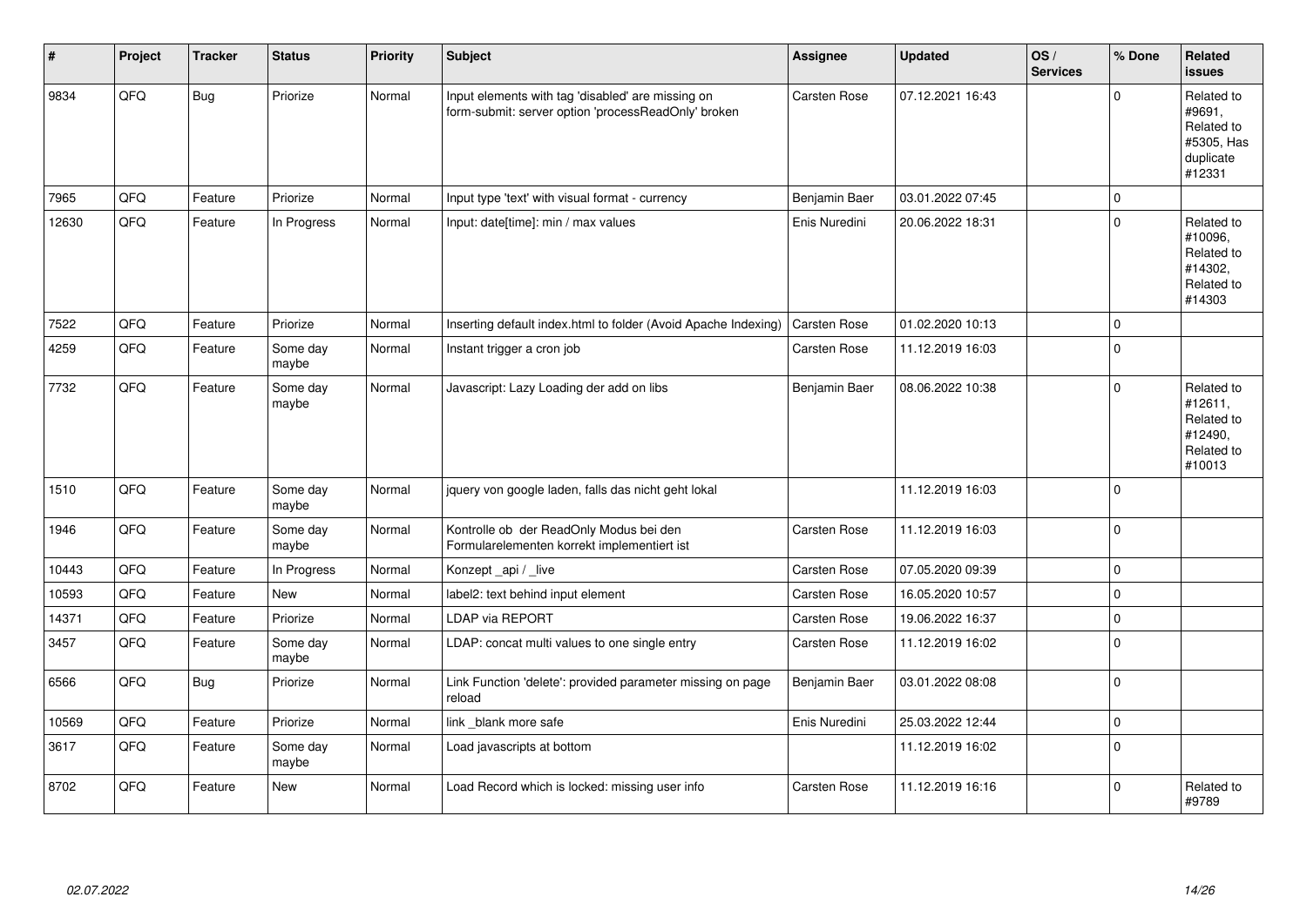| #     | Project | <b>Tracker</b> | <b>Status</b>     | <b>Priority</b> | <b>Subject</b>                                                                                         | <b>Assignee</b> | <b>Updated</b>   | OS/<br><b>Services</b> | % Done      | Related<br><b>issues</b>                                              |
|-------|---------|----------------|-------------------|-----------------|--------------------------------------------------------------------------------------------------------|-----------------|------------------|------------------------|-------------|-----------------------------------------------------------------------|
| 12490 | QFQ     | Feature        | New               | Normal          | Loading Plugins in QFQ - see what tinymce does. (lazy<br>loading)                                      | Benjamin Baer   | 08.06.2022 10:37 |                        | $\Omega$    | Related to<br>#12611,<br>Related to<br>#10013.<br>Related to<br>#7732 |
| 4433  | QFQ     | Feature        | Some day<br>maybe | Normal          | Log when SIP will be destroyed by QFQ for any (security)<br>reason                                     |                 | 01.02.2020 23:20 |                        | $\mathbf 0$ | Related to<br>#4432,<br>Related to<br>#5458                           |
| 4439  | QFQ     | Feature        | Some day<br>maybe | Normal          | Log: report all actions fired by an FE Element, incl. the<br>original directive (slaveld, sqllnsert, ) |                 | 01.02.2020 23:20 |                        | $\mathbf 0$ | Related to<br>#4432,<br>Related to<br>#5458                           |
| 9777  | QFQ     | Feature        | <b>New</b>        | Normal          | Logging QFQ Variables                                                                                  | Carsten Rose    | 16.12.2019 17:17 |                        | $\mathbf 0$ |                                                                       |
| 2361  | QFQ     | Feature        | <b>New</b>        | Normal          | Logging wer/wann/wo welches Formular aufgerufen hat                                                    | Carsten Rose    | 11.12.2019 16:15 |                        | $\mathbf 0$ | Related to<br>#4432,<br>Related to<br>#7480                           |
| 5852  | QFQ     | Feature        | Some day<br>maybe | Normal          | Logging: mail.log / sql.log - im FE anzeigen und via AJAX<br>aktualisieren                             | Carsten Rose    | 01.02.2020 23:19 |                        | $\mathbf 0$ | Related to<br>#5885                                                   |
| 3504  | QFQ     | Feature        | <b>New</b>        | Normal          | Logging: welche Action FEs werden wann wie ausgefuehrt                                                 | Carsten Rose    | 01.02.2020 23:21 |                        | $\mathbf 0$ | Related to<br>#5458,<br>Related to<br>#4092                           |
| 4974  | QFQ     | Feature        | Some day<br>maybe | Normal          | Long polling - inform all listening clients of changes                                                 |                 | 11.12.2019 16:02 |                        | $\mathbf 0$ |                                                                       |
| 5455  | QFQ     | Feature        | Some day<br>maybe | Normal          | Mail Redirects grld abhaengig                                                                          |                 | 01.02.2020 23:20 |                        | $\mathbf 0$ |                                                                       |
| 2084  | QFQ     | Feature        | Some day<br>maybe | Normal          | Mailto mit encryption: Subrecord                                                                       | Carsten Rose    | 11.12.2019 16:03 |                        | $\mathbf 0$ | Related to<br>#2082                                                   |
| 11747 | QFQ     | Feature        | <b>New</b>        | Normal          | Maintenance Page with Redirect                                                                         | Carsten Rose    | 03.05.2021 20:47 |                        | $\mathbf 0$ | Related to<br>#11741                                                  |
| 9208  | QFQ     | Feature        | <b>New</b>        | Normal          | Manage 'recent' records                                                                                | Carsten Rose    | 01.02.2020 23:22 |                        | $\mathbf 0$ |                                                                       |
| 10014 | QFQ     | Feature        | New               | Normal          | Manual.rst: describe behaviour and process order of<br>fillStoreVar, slaveId, sqlBefore,               | Carsten Rose    | 01.02.2020 22:31 |                        | $\mathbf 0$ |                                                                       |
| 4440  | QFQ     | Feature        | Some day<br>maybe | Normal          | Manual.rst: explain how to. expand PHP Session to 4h                                                   |                 | 11.12.2019 16:02 |                        | $\mathbf 0$ |                                                                       |
| 7104  | QFQ     | Feature        | Some day<br>maybe | Normal          | Manual: hint about escaping if '\r' appears in mail body                                               |                 | 11.12.2019 16:01 |                        | $\mathbf 0$ |                                                                       |
| 12039 | QFQ     | Feature        | New               | Normal          | Missing htmlSpecialChar() in pre processing on form submit                                             |                 | 18.02.2021 00:09 |                        | $\mathbf 0$ | Related to<br>#14320                                                  |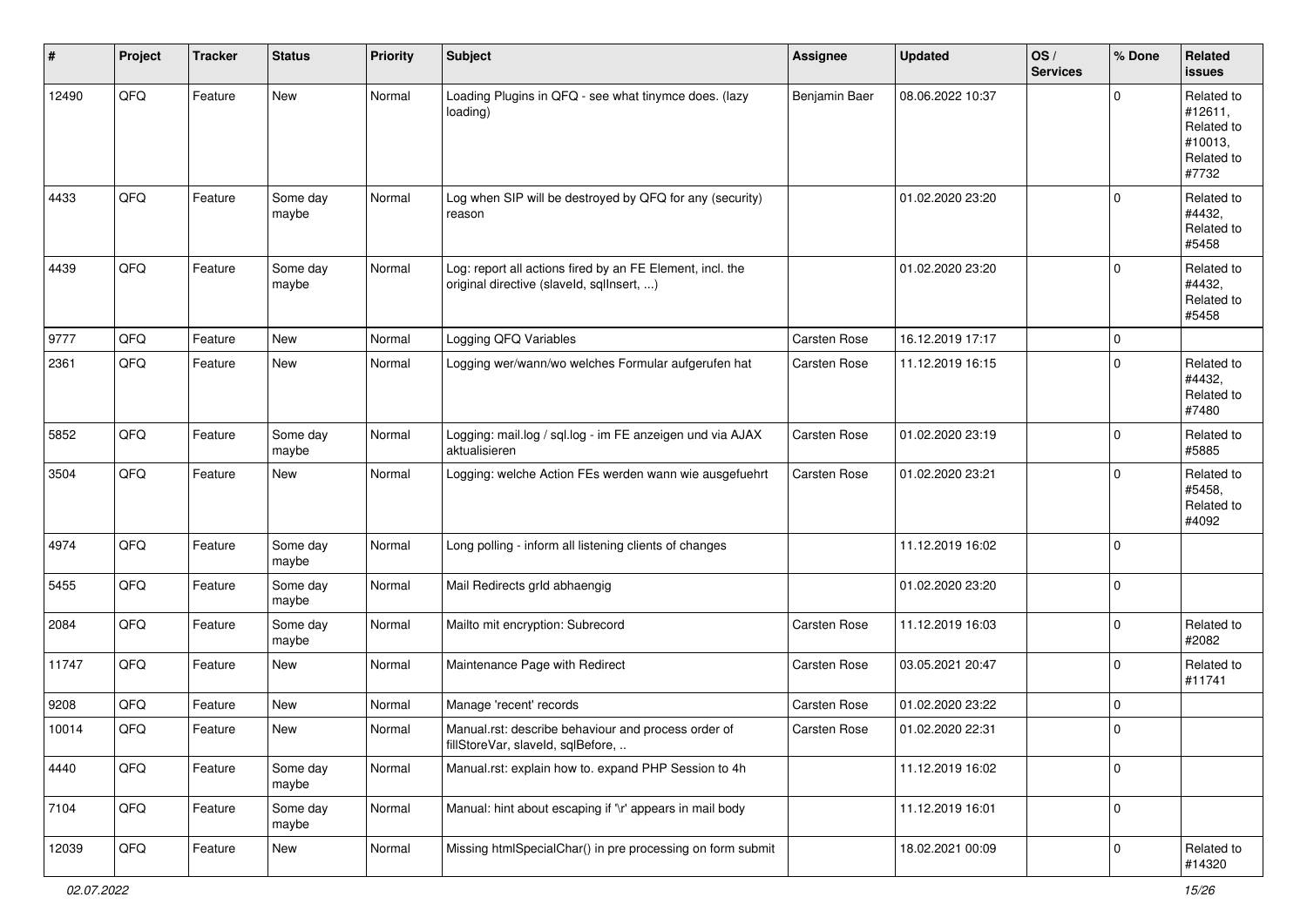| #     | Project | <b>Tracker</b> | <b>Status</b>     | <b>Priority</b> | <b>Subject</b>                                                                    | Assignee            | <b>Updated</b>   | OS/<br><b>Services</b> | % Done      | Related<br><b>issues</b>                                             |
|-------|---------|----------------|-------------------|-----------------|-----------------------------------------------------------------------------------|---------------------|------------------|------------------------|-------------|----------------------------------------------------------------------|
| 4027  | QFQ     | Feature        | Some day<br>maybe | Normal          | Missing: orange 'check' / 'bullet'                                                |                     | 11.12.2019 16:03 |                        | $\Omega$    |                                                                      |
| 11523 | QFQ     | Feature        | <b>New</b>        | Normal          | Mit dynamic Update erkennen, ob Upload gemacht wurde                              | <b>Carsten Rose</b> | 13.11.2020 15:07 |                        | $\mathbf 0$ | Related to<br>#9533                                                  |
| 4626  | QFQ     | Feature        | Some day<br>maybe | Normal          | Mobile View: 'classBody=qfq-form-right' makes no sense                            |                     | 01.02.2020 23:20 |                        | $\mathbf 0$ |                                                                      |
| 3646  | QFQ     | Feature        | Some day<br>maybe | Normal          | Moeglichkeit HTML Tags in Reports auszugeben (zu<br>enkodieren: htmlspecialchars) |                     | 11.12.2019 16:02 |                        | $\Omega$    | Related to<br>#14320                                                 |
| 6765  | QFQ     | Feature        | New               | Normal          | Moeglichkeit via QFQ eigene Logs zu schreiben                                     | Carsten Rose        | 01.02.2020 23:21 |                        | $\Omega$    |                                                                      |
| 10015 | QFQ     | Feature        | Priorize          | Normal          | Monospace in Textarea                                                             | <b>Carsten Rose</b> | 03.02.2020 13:40 |                        | $\mathbf 0$ |                                                                      |
| 5459  | QFQ     | <b>Bug</b>     | <b>New</b>        | High            | Multi DB: spread system tables between 'QFQ' and 'Data'-DB                        | Carsten Rose        | 03.05.2021 21:14 |                        | $\mathbf 0$ | Related to<br>#4720                                                  |
| 9706  | QFQ     | Feature        | <b>New</b>        | Normal          | Multi File Upload (hidden template group)                                         | <b>Carsten Rose</b> | 01.02.2020 23:22 |                        | $\Omega$    | Related to<br>#7521,<br>Related to<br>#5562,<br>Related to<br>#13330 |
| 10508 | QFQ     | Bug            | <b>New</b>        | High            | Multi Form broken on Multi DB Instance                                            | <b>Carsten Rose</b> | 03.05.2021 21:12 |                        | $\mathbf 0$ |                                                                      |
| 13331 | QFQ     | Bug            | <b>New</b>        | Normal          | Multi Form: Clear Icon misplaced                                                  | <b>Carsten Rose</b> | 19.03.2022 17:47 |                        | $\mathbf 0$ |                                                                      |
| 13332 | QFQ     | <b>Bug</b>     | <b>New</b>        | Normal          | Multi Form: Required Felder werden visuell nicht markiert.                        | Carsten Rose        | 19.03.2022 17:47 |                        | $\mathbf 0$ |                                                                      |
| 4365  | QFQ     | Feature        | Some day<br>maybe | Normal          | Multi Language: new way of config                                                 | Carsten Rose        | 01.02.2020 23:20 |                        | $\mathbf 0$ |                                                                      |
| 11516 | QFQ     | Feature        | New               | Normal          | Multi Page Form (Previous/Next Buttons)                                           | Carsten Rose        | 16.03.2021 17:52 |                        | $\mathbf 0$ |                                                                      |
| 7602  | QFQ     | Feature        | ToDo              | High            | Multi Select: with checkboxes                                                     | Benjamin Baer       | 22.03.2022 09:07 |                        | $\mathbf 0$ |                                                                      |
| 10714 | QFQ     | Feature        | New               | Normal          | multi Table Form                                                                  | <b>Carsten Rose</b> | 16.03.2021 18:44 |                        | $\mathbf 0$ |                                                                      |
| 12325 | QFQ     | Bug            | Priorize          | Normal          | MultiDB form.dblndex not working for report syntax                                | Carsten Rose        | 07.09.2021 13:37 |                        | $\mathbf 0$ | Related to<br>#12145,<br>Related to<br>#12314                        |
| 5695  | QFQ     | Feature        | In Progress       | Normal          | Multiform                                                                         | <b>Carsten Rose</b> | 02.01.2021 18:38 |                        | $\Omega$    |                                                                      |
| 11695 | QFQ     | Bug            | New               | Normal          | MultiForm required FE Error                                                       | <b>Carsten Rose</b> | 04.12.2020 13:34 |                        | $\mathbf 0$ |                                                                      |
| 9579  | QFQ     | Feature        | Some day<br>maybe | Normal          | Multiform with Process Row                                                        | <b>Carsten Rose</b> | 11.12.2019 16:01 |                        | $\Omega$    |                                                                      |
| 11667 | QFQ     | Bug            | New               | Normal          | MySQL mariadb-server-10.3: Incorrect datetime value                               | <b>Carsten Rose</b> | 03.05.2021 20:48 |                        | $\mathbf 0$ |                                                                      |
| 12023 | QFQ     | Feature        | <b>New</b>        | Normal          | MySQL Stored Precdure: QDECODESPECIALCHAR()                                       | <b>Carsten Rose</b> | 16.02.2021 11:16 |                        | $\Omega$    | Related to<br>#12022                                                 |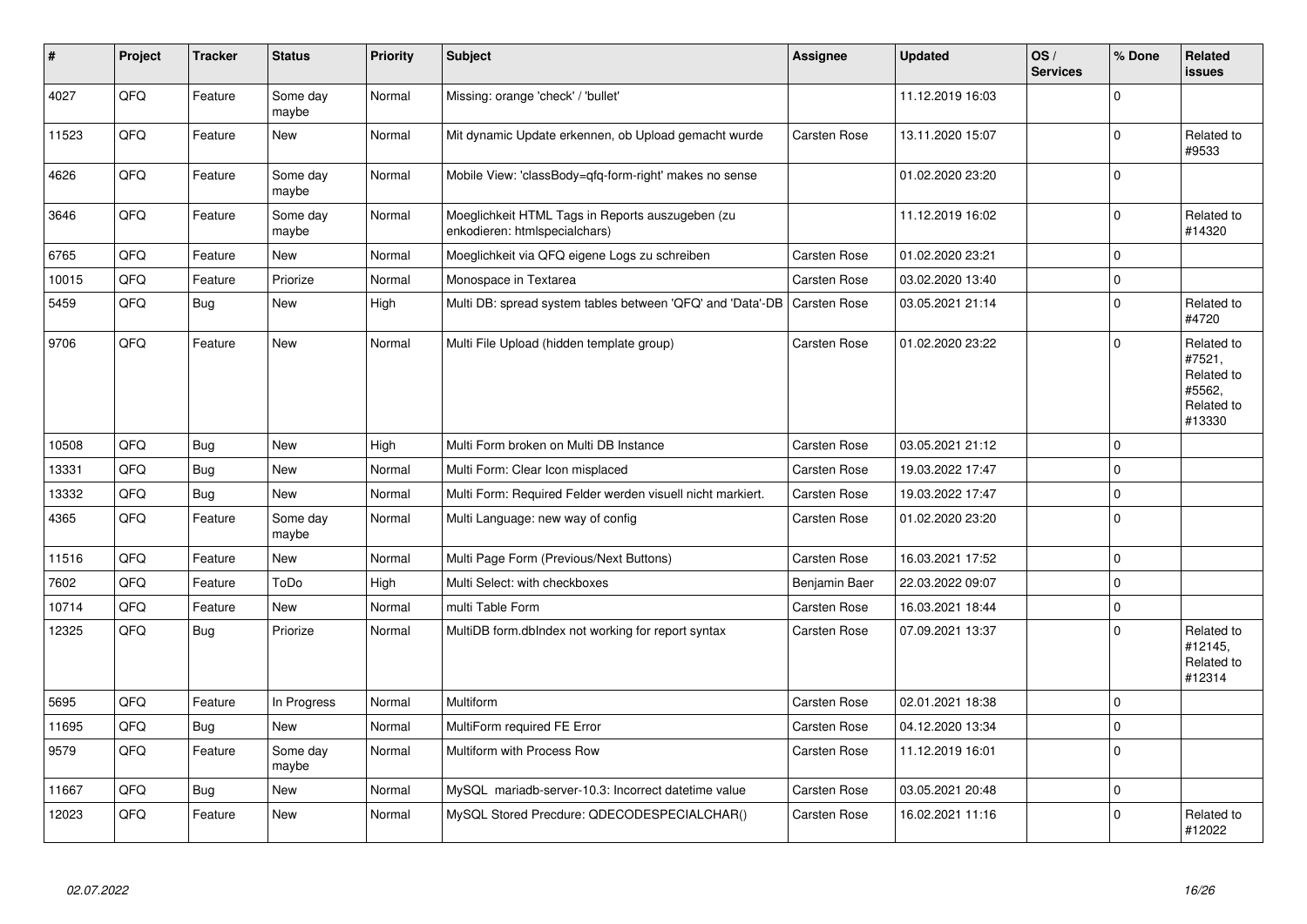| #     | Project | <b>Tracker</b> | <b>Status</b>     | <b>Priority</b> | <b>Subject</b>                                                                                        | Assignee            | <b>Updated</b>   | OS/<br><b>Services</b> | % Done      | Related<br><b>issues</b>                      |
|-------|---------|----------------|-------------------|-----------------|-------------------------------------------------------------------------------------------------------|---------------------|------------------|------------------------|-------------|-----------------------------------------------|
| 6437  | QFQ     | Feature        | New               | Normal          | Neuer Mode Button bei FormElementen                                                                   | Carsten Rose        | 01.02.2020 23:21 |                        | $\Omega$    | Related to<br>#9668.<br>Blocked by<br>#9678   |
| 6084  | QFQ     | Feature        | Some day<br>maybe | Normal          | New escape type: 'D' - convert date                                                                   |                     | 01.02.2020 23:19 |                        | $\Omega$    |                                               |
| 4446  | QFQ     | Feature        | Some day<br>maybe | Normal          | New FE get same feldContainerId as last modifed FE                                                    |                     | 01.02.2020 23:20 |                        | $\mathbf 0$ |                                               |
| 7229  | QFQ     | Feature        | Some day<br>maybe | Normal          | New FormElement.type: Button                                                                          |                     | 01.02.2021 12:32 |                        | $\mathbf 0$ |                                               |
| 5782  | QFQ     | Feature        | <b>New</b>        | Normal          | NextCloud API                                                                                         | Carsten Rose        | 01.02.2020 10:02 |                        | $\mathbf 0$ |                                               |
| 4546  | QFQ     | <b>Bug</b>     | Some day<br>maybe | Normal          | NH: SIP storage is destroyed                                                                          |                     | 01.02.2020 23:20 |                        | $\mathbf 0$ |                                               |
| 12133 | QFQ     | <b>Bug</b>     | <b>New</b>        | Normal          | NPM, phpSpreadSheet aktualisieren                                                                     | Carsten Rose        | 15.03.2021 09:04 |                        | $\mathbf 0$ |                                               |
| 14090 | QFQ     | Feature        | <b>New</b>        | Normal          | Nützliche _script funktionen                                                                          | Carsten Rose        | 28.05.2022 11:03 |                        | $\mathbf 0$ |                                               |
| 10011 | QFQ     | Feature        | Priorize          | Normal          | Offer new STORE_TYPO3 Variable 'beUser', 'beEmail'                                                    | Carsten Rose        | 08.05.2021 09:51 |                        | $\Omega$    | Related to<br>#10012,<br>Related to<br>#12511 |
| 7685  | QFQ     | Bug            | <b>New</b>        | Normal          | Open FormElement from QFQ error message and save<br>modified record: error about missing {{formId:F}} | Carsten Rose        | 01.02.2020 23:22 |                        | $\Omega$    |                                               |
| 14175 | QFQ     | <b>Bug</b>     | In Progress       | Normal          | Opening a form with no QFQ Session cookie fails                                                       | Carsten Rose        | 03.06.2022 10:40 |                        | $\mathbf 0$ |                                               |
| 7650  | QFQ     | <b>Bug</b>     | New               | High            | Optional do not show 'required' sign on FormElement                                                   | Carsten Rose        | 03.05.2021 21:14 |                        | $\mathbf 0$ |                                               |
| 7681  | QFQ     | Feature        | New               | Normal          | Optional switch off 'check for modified record'                                                       | Carsten Rose        | 01.02.2020 23:21 |                        | $\mathbf 0$ |                                               |
| 10384 | QFQ     | Feature        | New               | Normal          | Parameter Exchange QFQ Instances                                                                      |                     | 07.05.2020 09:38 |                        | $\mathbf 0$ |                                               |
| 8101  | QFQ     | Feature        | Some day<br>maybe | Normal          | Password hash: support further hashing methods                                                        | Carsten Rose        | 16.09.2021 15:10 |                        | $\Omega$    |                                               |
| 5715  | QFQ     | Feature        | New               | High            | PDF Caching                                                                                           | Carsten Rose        | 03.05.2021 21:14 |                        | $\Omega$    | Related to<br>#5851,<br>Related to<br>#6357   |
| 7336  | QFQ     | Feature        | Some day<br>maybe | Normal          | PDF Upload: disallow PDFs with specific Meta information                                              | Carsten Rose        | 11.12.2019 16:01 |                        | $\mathbf 0$ |                                               |
| 6261  | QFQ     | Feature        | New               | Normal          | Persistent SIP                                                                                        | Carsten Rose        | 12.06.2021 09:07 |                        | $\mathbf 0$ | Related to<br>#10819                          |
| 10819 | QFQ     | Feature        | New               | Normal          | Persistent SIP - second try                                                                           | Carsten Rose        | 29.06.2020 23:02 |                        | $\mathbf 0$ | Related to<br>#6261                           |
| 8668  | QFQ     | <b>Bug</b>     | New               | High            | Pill disabled: dyamic mode 'hidden' not respected - FE is still<br>required                           | <b>Carsten Rose</b> | 03.05.2021 21:14 |                        | 0           |                                               |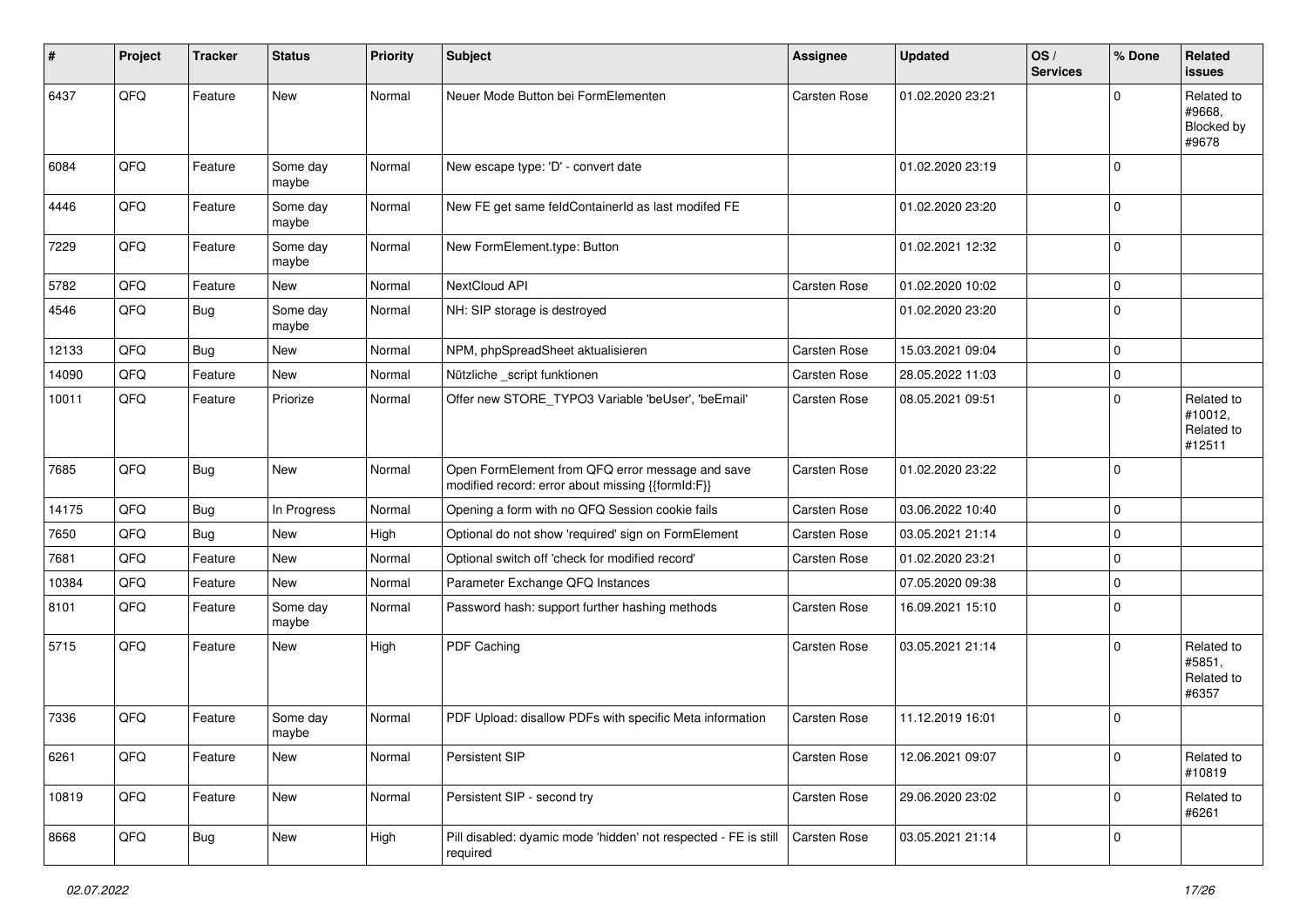| #     | Project | <b>Tracker</b> | <b>Status</b>     | <b>Priority</b> | <b>Subject</b>                                                                                               | Assignee            | <b>Updated</b>   | OS/<br><b>Services</b> | % Done       | Related<br>issues         |
|-------|---------|----------------|-------------------|-----------------|--------------------------------------------------------------------------------------------------------------|---------------------|------------------|------------------------|--------------|---------------------------|
| 2063  | QFQ     | Bug            | Some day<br>maybe | Normal          | Pills auf 'inaktiv' setzen falls keine Element auf dem Pill<br>sichtbar sind.                                | Benjamin Baer       | 11.12.2019 16:03 |                        | <sup>0</sup> | Related to<br>#3752       |
| 12556 | QFQ     | Feature        | New               | Normal          | Pills Title: colored = static or dynamic on allrequiredgiven                                                 | Benjamin Baer       | 19.03.2022 17:49 |                        | $\Omega$     |                           |
| 11668 | QFQ     | Bug            | <b>New</b>        | Normal          | Play function.sql - problem with mysql                                                                       | Carsten Rose        | 03.05.2021 20:48 |                        | $\Omega$     |                           |
| 10080 | QFQ     | Feature        | <b>New</b>        | Normal          | Popup on 'save' / 'close': configure dialog (answer<br>yes/no/cancle/)                                       | Carsten Rose        | 28.03.2021 20:52 |                        | 0            | Is duplicate<br>of #12262 |
| 8204  | QFQ     | Feature        | Priorize          | High            | Position 'required mark'                                                                                     | <b>Carsten Rose</b> | 16.06.2021 13:44 |                        | $\mathbf 0$  |                           |
| 3495  | QFQ     | Feature        | Some day<br>maybe | Normal          | Predifined Parameter werden nicht in '+' (add new record)<br>SIP gerendert.                                  |                     | 11.12.2019 16:02 |                        | $\Omega$     |                           |
| 4023  | QFQ     | Feature        | <b>New</b>        | Normal          | prepared statements - FE action: salveld, sqlInsert,<br>sqlUpdate, sqlDelete, sqlBefore, sqlAfter            | Carsten Rose        | 11.12.2019 16:15 |                        | $\Omega$     |                           |
| 10658 | QFQ     | Bug            | New               | Normal          | processReadOnly broken                                                                                       | Carsten Rose        | 27.05.2020 17:55 |                        | $\mathbf 0$  |                           |
| 9135  | QFQ     | Feature        | Priorize          | Normal          | Progress Bar generic / replace old hourglass download<br>popup                                               | Benjamin Baer       | 03.01.2022 07:43 |                        | $\Omega$     |                           |
| 11980 | QFQ     | Feature        | In Progress       | Normal          | protected verzeichnis MUSS geschützt werden                                                                  | Carsten Rose        | 07.09.2021 13:30 |                        | $\mathbf 0$  |                           |
| 1253  | QFQ     | Feature        | Some day<br>maybe | Normal          | QF: Colorpicker                                                                                              |                     | 11.12.2019 16:03 |                        | $\Omega$     |                           |
| 1251  | QFQ     | Feature        | Some day<br>maybe | Normal          | QF: Combo                                                                                                    |                     | 11.12.2019 16:03 |                        | $\Omega$     |                           |
| 955   | QFQ     | Feature        | Some day<br>maybe | Normal          | QF: Notizen vor/nach dem Form                                                                                |                     | 01.02.2020 23:20 |                        | $\mathbf 0$  |                           |
| 1234  | QFQ     | Feature        | Some day<br>maybe | Normal          | QF: Record numbering: Im Grid soll in Spalte 1 optional die<br>laufende Nummer der Records angezeigt werden. |                     | 01.02.2020 23:20 |                        | $\Omega$     |                           |
| 10124 | QFQ     | Feature        | Feedback          | Normal          | qfq AAI-Login                                                                                                | Karin Niffeler      | 07.05.2020 09:36 |                        | $\Omega$     |                           |
| 14376 | QFQ     | Feature        | New               | Normal          | QFQ Bootstrap: if missing, create stored procedures                                                          | Enis Nuredini       | 19.06.2022 16:37 |                        | $\mathbf 0$  |                           |
| 13592 | QFQ     | Bug            | <b>New</b>        | Normal          | QFQ Build Queue: das vergeben von Tags klappt nicht. Es<br>werden keine Releases gebaut.                     | <b>Carsten Rose</b> | 19.03.2022 17:45 |                        | $\Omega$     |                           |
| 5160  | QFQ     | Feature        | Some day<br>maybe | Normal          | QFQ collaborative / together.js, ShareJS, y-js, collaborative,                                               |                     | 11.12.2019 16:02 |                        | $\Omega$     |                           |
| 5389  | QFQ     | Feature        | Some day<br>maybe | Normal          | QFQ Design: Multline label / note                                                                            | Benjamin Baer       | 01.02.2020 23:19 |                        | $\Omega$     |                           |
| 6140  | QFQ     | <b>Bug</b>     | Priorize          | Normal          | QFQ DnD Sort: Locked fields                                                                                  | Benjamin Baer       | 21.03.2022 09:56 |                        | 0            |                           |
| 9024  | QFQ     | Bug            | Some day<br>maybe | Normal          | QFQ Einarbeitung                                                                                             |                     | 01.02.2020 15:56 |                        | $\mathbf 0$  |                           |
| 1635  | QFQ     | Feature        | Some day<br>maybe | Normal          | QFQ Extension content record: weitere Optionen einblenden.                                                   | <b>Carsten Rose</b> | 11.12.2019 16:03 |                        | $\Omega$     |                           |
| 12508 | QFQ     | Bug            | In Progress       | High            | qfq Form: sendMail                                                                                           | Karin Niffeler      | 19.03.2022 17:48 |                        | $\mathbf 0$  |                           |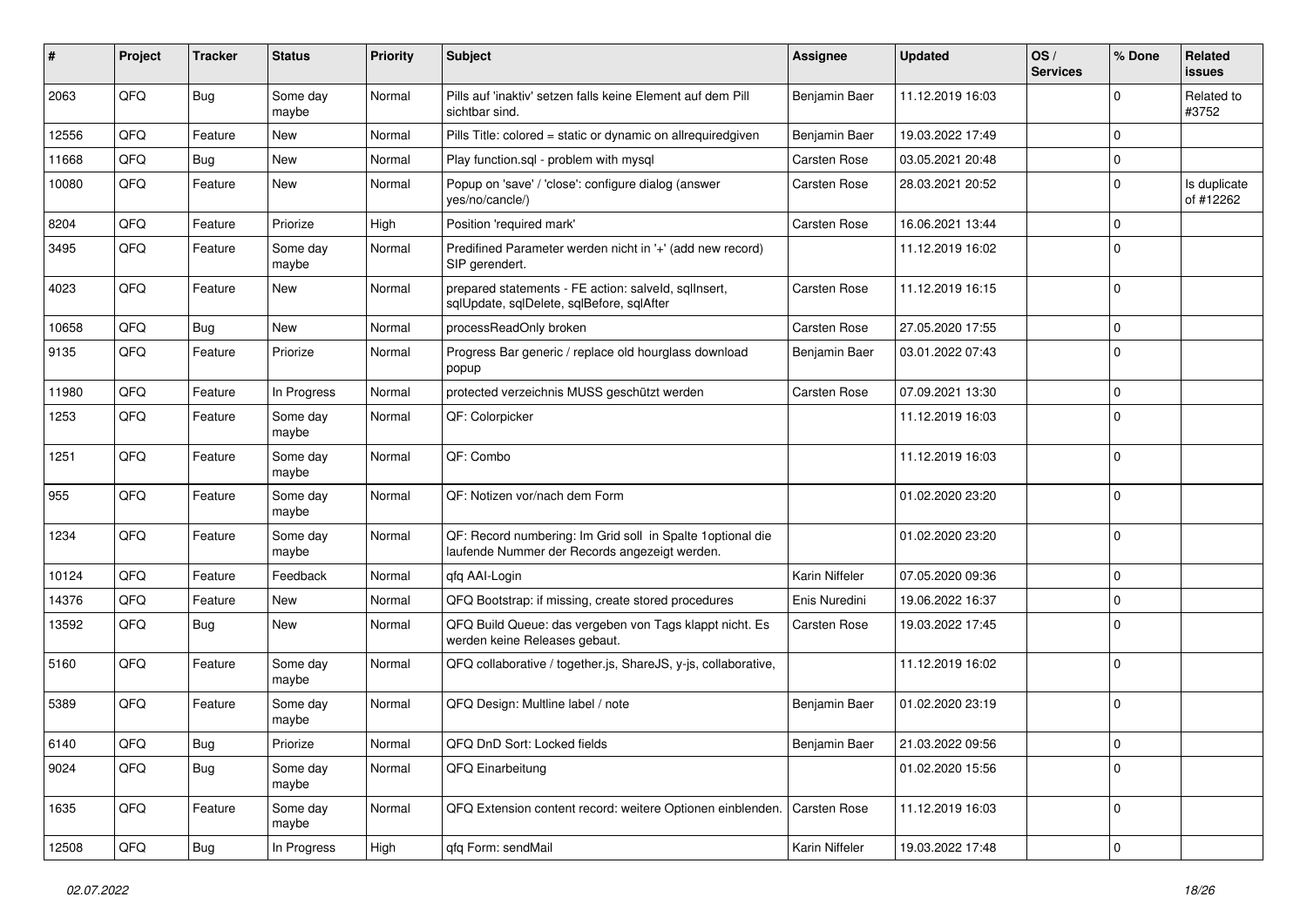| #     | Project | <b>Tracker</b> | <b>Status</b>     | <b>Priority</b> | <b>Subject</b>                                                                                                                        | <b>Assignee</b>        | <b>Updated</b>   | OS/<br><b>Services</b> | % Done         | Related<br>issues                                                      |
|-------|---------|----------------|-------------------|-----------------|---------------------------------------------------------------------------------------------------------------------------------------|------------------------|------------------|------------------------|----------------|------------------------------------------------------------------------|
| 12463 | QFQ     | <b>Bug</b>     | ToDo              | High            | QFQ Function: 'function' and 'sql' on same level - output of<br>sal is shown two times.                                               | <b>Carsten Rose</b>    | 15.12.2021 16:31 |                        | $\Omega$       |                                                                        |
| 12395 | QFQ     | Bug            | ToDo              | High            | QFQ Function: Result two times shown                                                                                                  | <b>Carsten Rose</b>    | 18.02.2022 08:59 |                        | $\mathbf 0$    |                                                                        |
| 12465 | QFQ     | Feature        | <b>New</b>        | Normal          | QFQ Function: use in FE to fill StoreRecord                                                                                           | <b>Carsten Rose</b>    | 05.05.2021 21:58 |                        | $\mathbf 0$    |                                                                        |
| 13609 | QFQ     | Feature        | New               | Normal          | QFQ Introduction: Seite aufloesen                                                                                                     | Philipp<br>Gröbelbauer | 28.05.2022 11:02 |                        | $\mathbf 0$    |                                                                        |
| 5892  | QFQ     | Feature        | Some day<br>maybe | Normal          | QFQ should use T3 API to manipulate FE GROUP<br>membership                                                                            |                        | 01.02.2020 23:20 |                        | $\Omega$       |                                                                        |
| 7524  | QFQ     | Bug            | <b>New</b>        | Normal          | QFQ throws a 'General Error' if 'fileadmin/protected/log/' is<br>not writeable                                                        | <b>Carsten Rose</b>    | 01.02.2020 23:22 |                        | $\Omega$       |                                                                        |
| 9927  | QFQ     | Feature        | New               | Normal          | QFQ Update: a) Update nur machen wenn BE User<br>eingeloggt ist., b) Bei Fehler genaue Meldung welcher<br>Updateschritt Probleme hat. | <b>Carsten Rose</b>    | 22.01.2020 12:59 |                        | $\mathbf 0$    |                                                                        |
| 3692  | QFQ     | Feature        | Some day<br>maybe | Normal          | QFQ Webseite                                                                                                                          | Benjamin Baer          | 11.12.2019 16:02 |                        | $\Omega$       | Related to<br>#5033                                                    |
| 7108  | QFQ     | Feature        | Some day<br>maybe | Normal          | <b>QFQ Wrap Elements</b>                                                                                                              |                        | 11.12.2019 16:01 |                        | $\Omega$       |                                                                        |
| 4839  | QFQ     | Feature        | Some day<br>maybe | Normal          | qfq-handle in <head> Abschnitt</head>                                                                                                 | <b>Carsten Rose</b>    | 11.12.2019 16:02 |                        | $\Omega$       |                                                                        |
| 13528 | QFQ     | Bug            | <b>New</b>        | Normal          | gfg.io > releases: es wird kein neues Release angelegt                                                                                | Benjamin Baer          | 19.03.2022 17:46 |                        | $\Omega$       |                                                                        |
| 6574  | QFQ     | Bug            | Priorize          | Normal          | qfq.log: Fehlermeldung wurde angezeigt, aber nicht geloggt                                                                            | <b>Carsten Rose</b>    | 01.02.2020 10:13 |                        | $\mathbf 0$    |                                                                        |
| 14187 | QFQ     | Feature        | <b>New</b>        | High            | qfq.log: show current URL                                                                                                             | <b>Carsten Rose</b>    | 28.05.2022 11:02 |                        | $\Omega$       | Related to<br>#13933,<br>Related to<br>#12532,<br>Related to<br>#11893 |
| 5480  | QFQ     | Feature        | Some day<br>maybe | Normal          | QFQ: Dokumentation mit Screenshots versehen                                                                                           | <b>Carsten Rose</b>    | 01.02.2020 23:20 |                        | $\Omega$       | Related to<br>#9879                                                    |
| 8586  | QFQ     | Feature        | Some day<br>maybe | Normal          | QFQ: Enhance Error message for 'record not found'                                                                                     | <b>Carsten Rose</b>    | 16.09.2021 15:10 |                        | $\Omega$       |                                                                        |
| 4771  | QFQ     | Bug            | Some day<br>maybe | Normal          | gfg: select-down-values empty after save (edit-form for<br>program administrators)                                                    | <b>Carsten Rose</b>    | 01.02.2020 23:20 |                        | $\Omega$       | Related to<br>#4549, Has<br>duplicate<br>#4282                         |
| 13757 | QFQ     | Feature        | <b>New</b>        | High            | QR / Bar-Code Plugin                                                                                                                  | Enis Nuredini          | 19.03.2022 17:43 |                        | $\overline{0}$ |                                                                        |
| 7520  | QFQ     | Feature        | <b>New</b>        | Normal          | QR Code:  AS _qr ( AS _link)                                                                                                          | <b>Carsten Rose</b>    | 01.02.2020 23:22 |                        | $\Omega$       |                                                                        |
| 5851  | QFQ     | Feature        | Some day<br>maybe | Normal          | Queue System implementieren: MQTT, RabbitMQ                                                                                           |                        | 01.02.2020 23:20 |                        | $\Omega$       | Related to<br>#5715                                                    |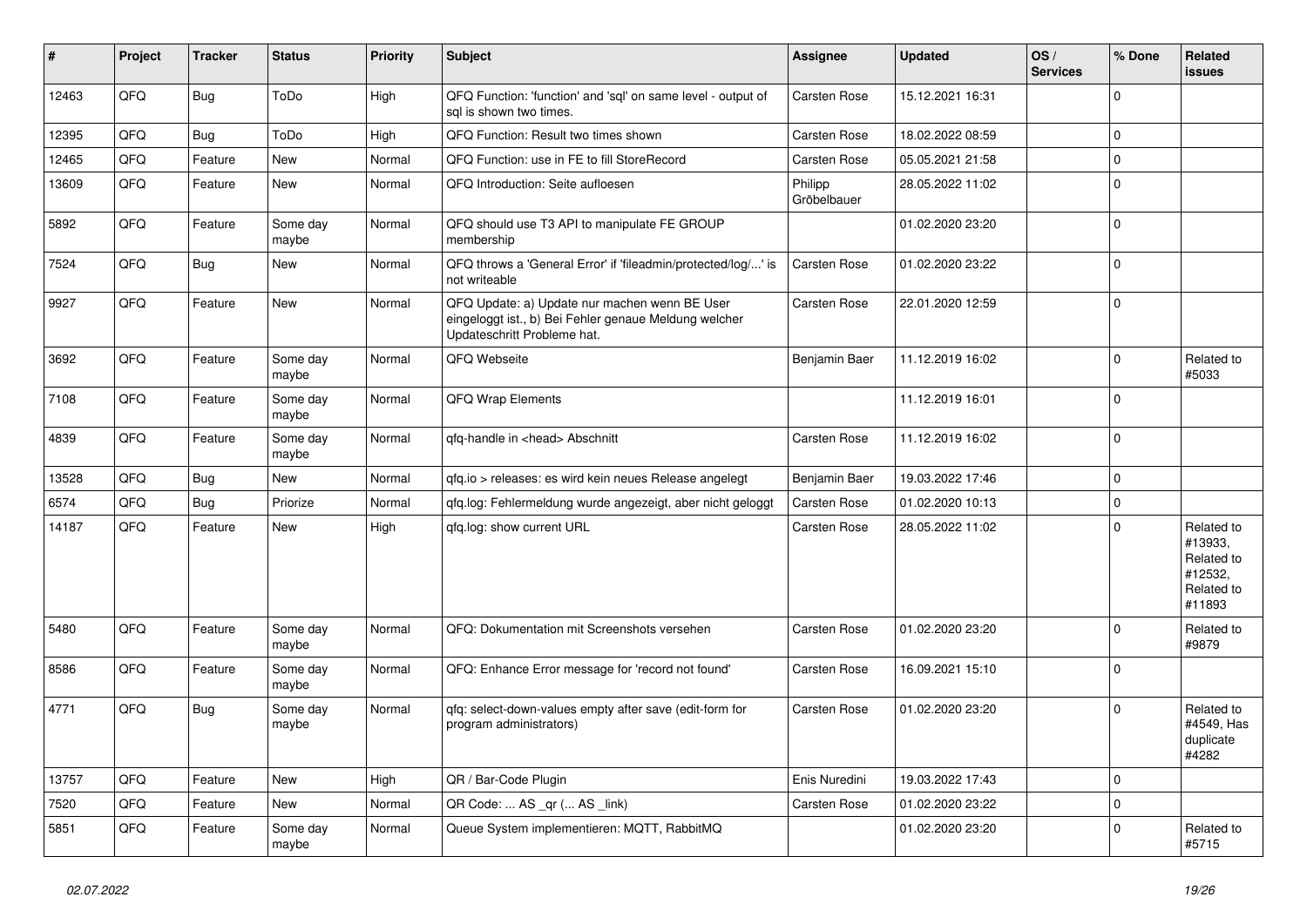| $\vert$ # | <b>Project</b> | <b>Tracker</b> | <b>Status</b>     | <b>Priority</b> | <b>Subject</b>                                                                      | Assignee            | <b>Updated</b>   | OS/<br><b>Services</b> | % Done      | Related<br><b>issues</b>                                               |
|-----------|----------------|----------------|-------------------|-----------------|-------------------------------------------------------------------------------------|---------------------|------------------|------------------------|-------------|------------------------------------------------------------------------|
| 6483      | QFQ            | Bug            | <b>New</b>        | Normal          | R Store funktioniert nicht bei 'Report Notation' im FE                              | Carsten Rose        | 01.02.2020 23:21 |                        | $\mathbf 0$ |                                                                        |
| 9020      | QFQ            | Bug            | Some day<br>maybe | Normal          | radio mit buttonClass und dynamicUpdate lassen sich nicht<br>kombinieren            |                     | 11.12.2019 16:01 |                        | $\Omega$    |                                                                        |
| 7924      | QFQ            | Feature        | New               | Normal          | Radio/Checkbox with Tooltip                                                         | Carsten Rose        | 01.02.2020 23:22 |                        | $\Omega$    |                                                                        |
| 11239     | QFQ            | <b>Bug</b>     | <b>New</b>        | Normal          | Radiobutton (plain): horizontales Rendern abhängig vom<br>Datentyp in der Datenbank | Carsten Rose        | 30.09.2020 18:37 |                        | $\Omega$    |                                                                        |
| 11237     | QFQ            | Bug            | <b>New</b>        | High            | Radiobutton / parameter.buttonClass= btn-default - kein dirty<br>Trigger            | Benjamin Baer       | 03.05.2021 21:12 |                        | $\Omega$    | Related to<br>#10766                                                   |
| 10766     | QFQ            | Bug            | New               | High            | Radiobutton / parameter.buttonClass=btn-default: dynamic<br>update                  |                     | 03.05.2021 21:12 |                        | $\mathbf 0$ | Related to<br>#11237                                                   |
| 7513      | QFQ            | <b>Bug</b>     | <b>New</b>        | Normal          | Radios not correct aligned                                                          | <b>Carsten Rose</b> | 01.02.2020 23:22 |                        | $\Omega$    |                                                                        |
| 7795      | QFQ            | Bug            | <b>New</b>        | Normal          | Readonly Form: Typeahead-Felder                                                     | Carsten Rose        | 01.02.2020 23:22 |                        | $\Omega$    | Related to<br>#10640                                                   |
| 3867      | QFQ            | Feature        | Priorize          | Normal          | Readonly Formular: Template Groups add/delete<br>ausbeldnen                         | <b>Carsten Rose</b> | 05.05.2021 22:12 |                        | $\Omega$    |                                                                        |
| 3109      | QFQ            | Bug            | Some day<br>maybe | High            | RealUrl: Links werden nicht korrekt gerendert                                       | <b>Carsten Rose</b> | 03.05.2021 21:14 |                        | 0           |                                                                        |
| 7280      | QFQ            | Feature        | <b>New</b>        | Normal          | recently used table                                                                 | <b>Carsten Rose</b> | 01.02.2020 23:21 |                        | $\Omega$    |                                                                        |
| 7480      | QFQ            | Feature        | <b>New</b>        | Normal          | Record History (Undo / Redo)                                                        | Carsten Rose        | 11.12.2019 16:16 |                        | $\Omega$    | Related to<br>#2361                                                    |
| 7099      | QFQ            | Feature        | <b>New</b>        | Normal          | Redesign FormEditor                                                                 | <b>Carsten Rose</b> | 01.02.2020 23:21 |                        | $\Omega$    |                                                                        |
| 13700     | QFQ            | Feature        | <b>New</b>        | Normal          | Redesign qfq.io Seite                                                               | Carsten Rose        | 19.03.2022 17:43 |                        | $\mathbf 0$ |                                                                        |
| 10012     | QFQ            | Feature        | Priorize          | Normal          | redirectAllMailTo: {{beEmail:T}}                                                    | <b>Carsten Rose</b> | 08.05.2021 09:54 |                        | $\Omega$    | Related to<br>#12412,<br>Related to<br>#12413,<br>Related to<br>#10011 |
| 12611     | QFQ            | Feature        | Some day<br>maybe | Normal          | Refactoring: Bootstrap with Lazy Loading                                            | <b>Carsten Rose</b> | 08.06.2022 10:37 |                        | $\Omega$    | Related to<br>#12490,<br>Related to<br>#10013,<br>Related to<br>#7732  |
| 4640      | QFQ            | Feature        | Some day<br>maybe | Normal          | Rename System Forms                                                                 |                     | 01.02.2020 23:20 |                        | $\mathbf 0$ |                                                                        |
| 10005     | QFQ            | Feature        | Priorize          | Normal          | Report / special column name:  AS _calendar                                         | <b>Carsten Rose</b> | 03.06.2020 17:28 |                        | $\mathbf 0$ |                                                                        |
| 11323     | QFQ            | Feature        | Some day<br>maybe | Normal          | Report Frontend Editor Modal + Codemirror                                           | <b>Carsten Rose</b> | 16.09.2021 15:10 |                        | $\Omega$    | Related to<br>#11036                                                   |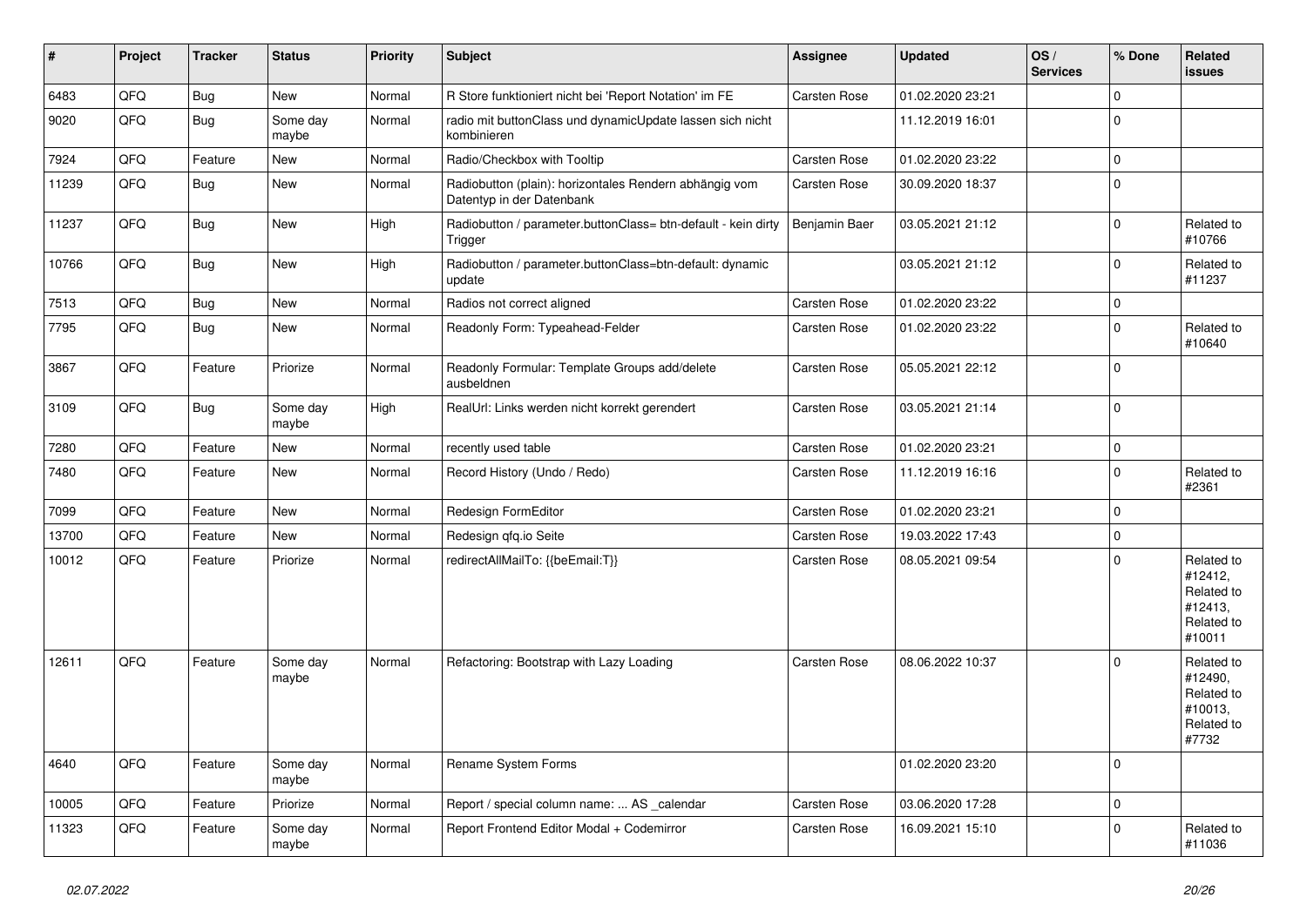| #     | <b>Project</b> | <b>Tracker</b> | <b>Status</b>     | <b>Priority</b> | Subject                                                                                            | Assignee      | <b>Updated</b>   | OS/<br><b>Services</b> | % Done         | Related<br><b>issues</b> |
|-------|----------------|----------------|-------------------|-----------------|----------------------------------------------------------------------------------------------------|---------------|------------------|------------------------|----------------|--------------------------|
| 8975  | QFQ            | Feature        | New               | Normal          | Report Notation: 2.0                                                                               | Carsten Rose  | 01.02.2020 23:22 |                        | $\Omega$       | Related to<br>#8963      |
| 9983  | QFQ            | Feature        | New               | Normal          | Report Notation: new keyword 'range'                                                               | Carsten Rose  | 01.02.2020 15:55 |                        | $\mathbf 0$    |                          |
| 7261  | QFQ            | Bug            | <b>New</b>        | Normal          | Report pathFilename for user without path, only the filename                                       | Carsten Rose  | 01.02.2020 23:21 |                        | $\mathbf 0$    |                          |
| 6723  | QFQ            | Feature        | New               | Normal          | Report QFQ Installation and Version                                                                | Carsten Rose  | 12.06.2021 09:07 |                        | $\mathbf 0$    |                          |
| 10463 | QFQ            | Feature        | New               | Normal          | Report link: expliztes setzen von HTML Tags (Bedarf fuer<br>'data-selenium' & 'id')                | Enis Nuredini | 23.03.2022 09:23 |                        | $\Omega$       | Related to<br>#7648      |
| 9535  | QFQ            | Bug            | Feedback          | Normal          | Report:  AS '_vertical' - column to wide - vertical >> rot45,<br>rot <sub>90</sub>                 | Benjamin Baer | 01.02.2020 15:56 |                        | $\mathbf 0$    |                          |
| 11534 | QFQ            | Feature        | New               | Normal          | Report: Action on selected rows - Table batchprocessing<br>feature                                 |               | 18.11.2020 08:15 |                        | $\mathbf 0$    |                          |
| 3967  | QFQ            | Feature        | Some day<br>maybe | High            | Report: Checkbox, Radio, Dropdown, Input welches ohne<br>Submit funktioniert - 'Inline-Form'       | Carsten Rose  | 03.05.2021 21:14 |                        | $\mathbf 0$    |                          |
| 9052  | QFQ            | Feature        | Feedback          | High            | Report: CodeMirror with SQL Syntax Highlight in FE                                                 | Enis Nuredini | 08.06.2022 10:25 |                        | $\mathbf 0$    |                          |
| 3991  | QFQ            | Feature        | Some day<br>maybe | Normal          | report: Columnname '_skipWrap' skips 'fbeg', 'fend'                                                | Carsten Rose  | 11.12.2019 16:03 |                        | $\mathbf 0$    |                          |
| 14323 | QFQ            | Bug            | In Progress       | Normal          | Report: render=both single - no impact                                                             | Carsten Rose  | 19.06.2022 18:31 |                        | $\mathbf 0$    |                          |
| 4435  | QFQ            | Feature        | Some day<br>maybe | Normal          | Report: striptags - specify allowed tags                                                           |               | 01.02.2020 23:20 |                        | $\mathbf 0$    |                          |
| 9811  | QFQ            | Feature        | New               | Normal          | Report: tag every n'th row                                                                         | Carsten Rose  | 01.02.2020 23:22 |                        | $\mathbf 0$    |                          |
| 5345  | QFQ            | Feature        | New               | Normal          | Report: UPDATE / INSERT / DELETE statements should<br>trigger subqueries, depending on the result. | Carsten Rose  | 27.05.2020 16:11 |                        | 0              |                          |
| 5129  | QFQ            | Feature        | Some day<br>maybe | Normal          | Reports: SQL fuer x Achse und y Achse                                                              |               | 11.12.2019 16:02 |                        | 0              |                          |
| 9855  | QFQ            | Bug            | New               | Normal          | <b>Required Check</b>                                                                              |               | 01.02.2020 15:56 |                        | $\mathbf 0$    |                          |
| 4454  | QFQ            | Bug            | Some day<br>maybe | Normal          | Required Elements: multiple elements in a row - whole row<br>marked if only one input is empty.    | Benjamin Baer | 01.02.2020 23:20 |                        | $\mathbf 0$    |                          |
| 14028 | QFQ            | Feature        | New               | Normal          | Required notification: visual nicer                                                                | Enis Nuredini | 28.05.2022 11:01 |                        | $\mathbf 0$    |                          |
| 7921  | QFQ            | Feature        | Some day<br>maybe | Normal          | Rest API Export: URL kuerzer machen                                                                |               | 01.02.2020 23:19 |                        | 0              |                          |
| 9394  | QFQ            | Feature        | Priorize          | Normal          | REST: allow for non numerical ids in get requests                                                  | Carsten Rose  | 05.05.2021 22:10 |                        | 0              |                          |
| 12974 | QFQ            | <b>Bug</b>     | New               | High            | Sanitize Queries in Action-Elements                                                                | Carsten Rose  | 07.12.2021 17:19 |                        | $\overline{0}$ |                          |
| 5366  | QFQ            | Feature        | Priorize          | Normal          | Saving with keyboard shortcuts                                                                     | Benjamin Baer | 21.03.2022 09:47 |                        | 0              |                          |
| 5428  | QFQ            | Feature        | Some day<br>maybe | Normal          | secure thumbnail: late render on access.                                                           | Carsten Rose  | 01.02.2020 23:20 |                        | 0              |                          |
| 880   | QFQ            | Feature        | Some day<br>maybe | Urgent          | Security: PHP, SQL Injection, XSS                                                                  |               | 03.05.2021 21:14 |                        | 0              | Related to<br>#14320     |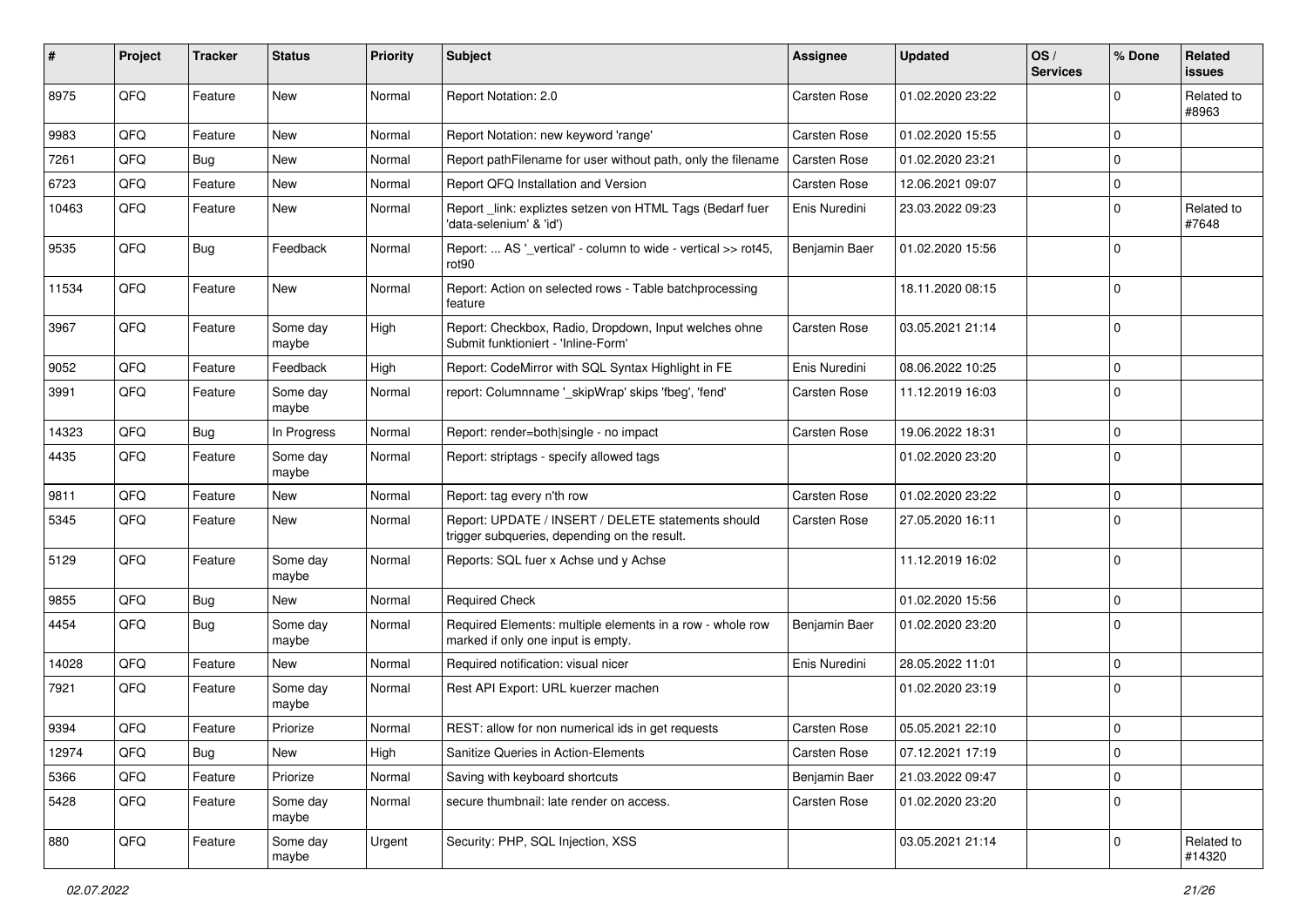| #     | Project | <b>Tracker</b> | <b>Status</b>     | <b>Priority</b> | <b>Subject</b>                                                                                    | <b>Assignee</b>     | <b>Updated</b>   | OS/<br><b>Services</b> | % Done       | Related<br><b>issues</b>                      |
|-------|---------|----------------|-------------------|-----------------|---------------------------------------------------------------------------------------------------|---------------------|------------------|------------------------|--------------|-----------------------------------------------|
| 3727  | QFQ     | Feature        | <b>New</b>        | High            | Security: Session Hijacking erschweren                                                            | Carsten Rose        | 03.05.2021 21:14 |                        | $\Omega$     |                                               |
| 11076 | QFQ     | Feature        | In Progress       | Normal          | SELECT  AS _websocket                                                                             | Carsten Rose        | 30.08.2020 17:49 |                        | $\Omega$     |                                               |
| 7730  | QFQ     | Feature        | Priorize          | Normal          | SELECT Box: title in between                                                                      | Benjamin Baer       | 01.02.2020 23:22 |                        | $\Omega$     |                                               |
| 7519  | QFQ     | Feature        | New               | Normal          | Select: Multi                                                                                     | Carsten Rose        | 01.02.2020 23:22 |                        | $\Omega$     |                                               |
| 7616  | QFQ     | Bug            | Priorize          | Normal          | Selectlist with Enum & Dynamic Update                                                             | <b>Carsten Rose</b> | 01.02.2020 10:13 |                        | 0 I          |                                               |
| 14227 | QFQ     | Feature        | New               | Normal          | Selenium Konkurrenz: cypress.io                                                                   | Enis Nuredini       | 28.05.2022 11:02 |                        | $\Omega$     |                                               |
| 13900 | QFQ     | Feature        | Priorize          | Normal          | Selenium: Check das Cookie/PDF funktioniert                                                       | Enis Nuredini       | 25.03.2022 12:45 |                        | $\Omega$     |                                               |
| 13899 | QFQ     | <b>Bug</b>     | ToDo              | Normal          | Selenium: zum laufen bringen                                                                      | Enis Nuredini       | 25.03.2022 10:24 |                        | $\Omega$     |                                               |
| 11080 | QFQ     | Feature        | New               | Normal          | Send MQTT messages                                                                                | <b>Carsten Rose</b> | 29.08.2020 19:49 |                        | $\Omega$     |                                               |
| 7014  | QFQ     | Bug            | New               | Normal          | Sending invalid emails succeeds when<br>debug.redirectAllMailTo is set                            | Carsten Rose        | 01.02.2020 23:21 |                        | $\Omega$     |                                               |
| 4956  | QFQ     | Feature        | Some day<br>maybe | Normal          | Sendmail: Benutzerdefinierte Headers                                                              | Carsten Rose        | 11.12.2019 16:02 |                        | $\Omega$     |                                               |
| 4551  | QFQ     | Feature        | Some day<br>maybe | Normal          | Set 'pills' via dynamicUpdate to show/hide/disabled                                               |                     | 01.02.2020 23:20 |                        | $\Omega$     | Related to<br>#3752                           |
| 8963  | QFQ     | Feature        | Priorize          | Normal          | Setting values in a store: flexible way                                                           | Carsten Rose        | 05.05.2021 22:10 |                        | $\Omega$     | Related to<br>#8975                           |
| 3537  | QFQ     | Feature        | Some day<br>maybe | Low             | SHOW COLUMNS FROM tableName - Extend '{{!'<br>definition                                          | Carsten Rose        | 11.12.2019 16:02 |                        | $\Omega$     |                                               |
| 7107  | QFQ     | Feature        | Some day<br>maybe | Normal          | Showcase Registration Tool: Anmeldung / Administration :<br>Liste Anmeldungen / Emaileinaldung    | <b>Carsten Rose</b> | 11.12.2019 16:01 |                        | l n          |                                               |
| 9121  | QFQ     | <b>Bug</b>     | Priorize          | High            | sip links have r and dblndexData set                                                              | <b>Carsten Rose</b> | 12.06.2021 10:41 |                        | $\mathbf{0}$ |                                               |
| 9707  | QFQ     | Feature        | New               | Normal          | SIP security: encode pageld and check pageld on decode                                            | <b>Carsten Rose</b> | 01.02.2020 23:22 |                        | $\mathbf{0}$ |                                               |
| 12532 | QFQ     | Feature        | New               | High            | SIP-Parameter bei Seitenaufruf in Browser-Console<br>anzeigen                                     | Carsten Rose        | 07.12.2021 17:19 |                        | $\Omega$     | Related to<br>#11893,<br>Related to<br>#14187 |
| 12512 | QFQ     | <b>Bug</b>     | <b>New</b>        | Normal          | Some MySQL Installation can't use 'stored procedures'                                             | Carsten Rose        | 19.03.2022 17:48 |                        | l 0          |                                               |
| 4442  | QFQ     | Feature        | Some day<br>maybe | Normal          | Special Column Name: _link - new symbol G (Glyph) to<br>choose any available symbol               |                     | 11.12.2019 16:02 |                        | $\Omega$     |                                               |
| 7683  | QFQ     | Feature        | New               | Normal          | Special column names in '{{ SELECT  AS link }}' should<br>be detected                             | Carsten Rose        | 01.02.2020 23:21 |                        | $\mathbf{0}$ |                                               |
| 9928  | QFQ     | Feature        | Priorize          | Normal          | SpecialColumnName: a) Deprecated: ' AS "_+tag "', b)<br>New: ' AS "_ <tag1><tag2>"'</tag2></tag1> | <b>Carsten Rose</b> | 01.02.2020 23:17 |                        | $\Omega$     | Related to<br>#9929                           |
| 8806  | QFQ     | Feature        | <b>New</b>        | Normal          | SQL Function nl2br                                                                                | Carsten Rose        | 01.02.2020 23:22 |                        | $\Omega$     |                                               |
| 12545 | QFQ     | Bug            | <b>New</b>        | Urgent          | sql.log not created / updated                                                                     | <b>Carsten Rose</b> | 14.12.2021 16:02 |                        | $\Omega$     |                                               |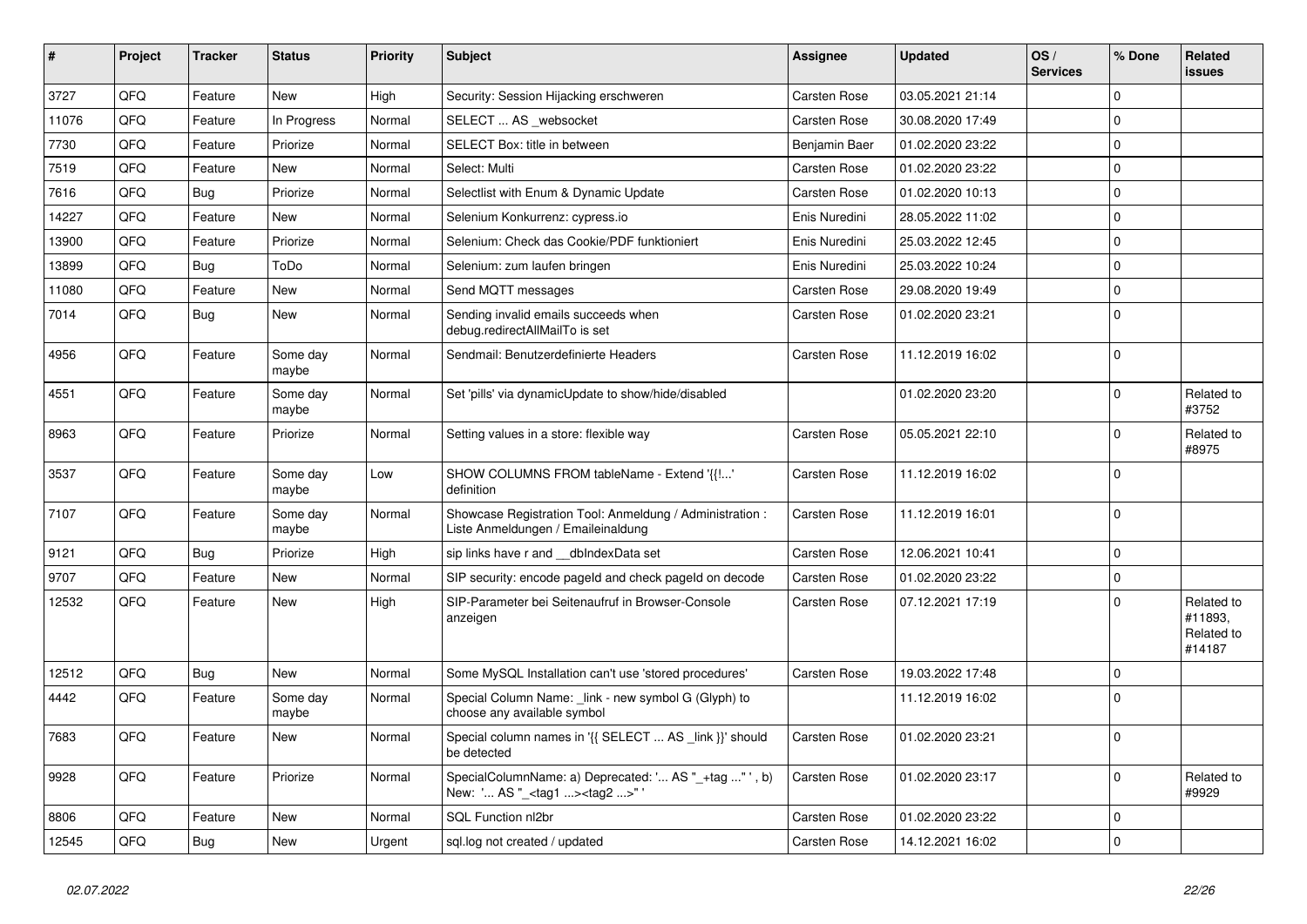| $\vert$ # | Project | <b>Tracker</b> | <b>Status</b>     | <b>Priority</b> | <b>Subject</b>                                                                                       | Assignee                                               | <b>Updated</b>   | OS/<br><b>Services</b> | % Done      | Related<br><b>issues</b>                      |                      |
|-----------|---------|----------------|-------------------|-----------------|------------------------------------------------------------------------------------------------------|--------------------------------------------------------|------------------|------------------------|-------------|-----------------------------------------------|----------------------|
| 4050      | QFQ     | Feature        | <b>New</b>        | Normal          | sql.log: 1) FormElement ID which causes a specific action,<br>2) Result in the same row.             | Carsten Rose                                           | 15.04.2020 11:35 |                        | $\mathbf 0$ | Related to<br>#5458                           |                      |
| 12504     | QFQ     | Feature        | Priorize          | Normal          | sgl.log: report fe.id                                                                                | Carsten Rose                                           | 05.05.2021 22:09 |                        | $\mathbf 0$ |                                               |                      |
| 3941      | QFQ     | Feature        | Some day<br>maybe | Normal          | sglAfter: es sollten mehrere moeglich sein                                                           | Carsten Rose                                           | 11.12.2019 16:03 |                        | $\mathbf 0$ | Related to<br>#3942                           |                      |
| 4026      | QFQ     | Feature        | Some day<br>maybe | Normal          | sqlLog.sql: log number of FE.id                                                                      | Carsten Rose                                           | 11.12.2019 16:03 |                        | $\mathbf 0$ | Related to<br>#5458                           |                      |
| 9129      | QFQ     | Feature        | New               | Normal          | sqlValidate: Message as notification, not as error                                                   | Carsten Rose                                           | 01.02.2020 23:22 |                        | $\mathbf 0$ | Related to<br>#9128                           |                      |
| 10081     | QFQ     | <b>Bug</b>     | New               | High            | Stale record lock after 'forbidden' character                                                        | Carsten Rose                                           | 03.05.2021 21:12 |                        | $\Omega$    | Related to<br>#10082,<br>Related to<br>#9789  |                      |
| 9173      | QFQ     | Bug            | Priorize          | Urgent          | Stale Record Lock: Firefox                                                                           | Carsten Rose                                           | 03.05.2021 21:14 |                        | $\mathbf 0$ | Related to<br>#9789                           |                      |
| 12413     | QFQ     | Feature        | New               | Normal          | STORE_TYPO3: enhance for {{be_users.email:T}},<br>{{fe_users.email:T}}                               | Carsten Rose                                           | 03.05.2021 20:45 |                        | 0           | Related to<br>#12412,<br>Related to<br>#10012 |                      |
| 11775     | QFQ     | Feature        | <b>New</b>        | Normal          | Subrecord Tooltip pro Feld                                                                           | Carsten Rose                                           | 18.12.2020 15:22 |                        | $\Omega$    | Related to<br>#11955                          |                      |
| 3432      | QFQ     | Feature        | New               | Normal          | subrecord: dynamicUpdate                                                                             | Carsten Rose                                           | 11.06.2020 21:10 |                        | $\mathbf 0$ | Related to<br>#5691                           |                      |
| 8187      | QFQ     | Feature        | New               | Normal          | Subrecord: enable/hide new button - make new/edit/delete<br>customizeable.                           | Carsten Rose                                           | 06.03.2021 18:44 |                        | $\Omega$    | Related to<br>#11326                          |                      |
| 11955     | QFQ     | Feature        | New               | Normal          | subrecord: new title option to set <th> attributes - e.g. to<br/>customize tablesorter options.</th> | attributes - e.g. to<br>customize tablesorter options. | Carsten Rose     | 03.05.2021 20:47       |             | $\mathbf 0$                                   | Related to<br>#11775 |
| 12135     | QFQ     | Feature        | New               | Normal          | Subrecord: Notiz                                                                                     |                                                        | 24.04.2021 16:58 |                        | $\mathbf 0$ |                                               |                      |
| 7281      | QFQ     | <b>Bug</b>     | Some day<br>maybe | Normal          | Subrecords: on large screen separator line too short                                                 |                                                        | 01.02.2020 23:19 |                        | $\Omega$    |                                               |                      |
| 7574      | QFQ     | Bug            | New               | Normal          | Substitute error: form element not reported / dont parse<br>Form.note                                | Carsten Rose                                           | 01.02.2020 23:21 |                        | $\mathbf 0$ |                                               |                      |
| 12477     | QFQ     | Feature        | <b>New</b>        | Normal          | Support for refactoring: Form, FormElement, diverse<br>Tabellen/Spalten, tt-content Records          | Carsten Rose                                           | 03.05.2021 20:45 |                        | $\mathbf 0$ |                                               |                      |
| 12520     | QFQ     | <b>Bug</b>     | <b>New</b>        | Normal          | Switch FE User: still active even FE User session expired                                            | Carsten Rose                                           | 19.03.2022 17:48 |                        | $\mathbf 0$ |                                               |                      |
| 10114     | QFQ     | Feature        | New               | High            | Symbol (Link): 'G:' (Glyphicon) replaced by 'i:' (icon)                                              |                                                        | 07.12.2021 17:19 |                        | $\mathbf 0$ | Related to<br>#3797,<br>Related to<br>#4194   |                      |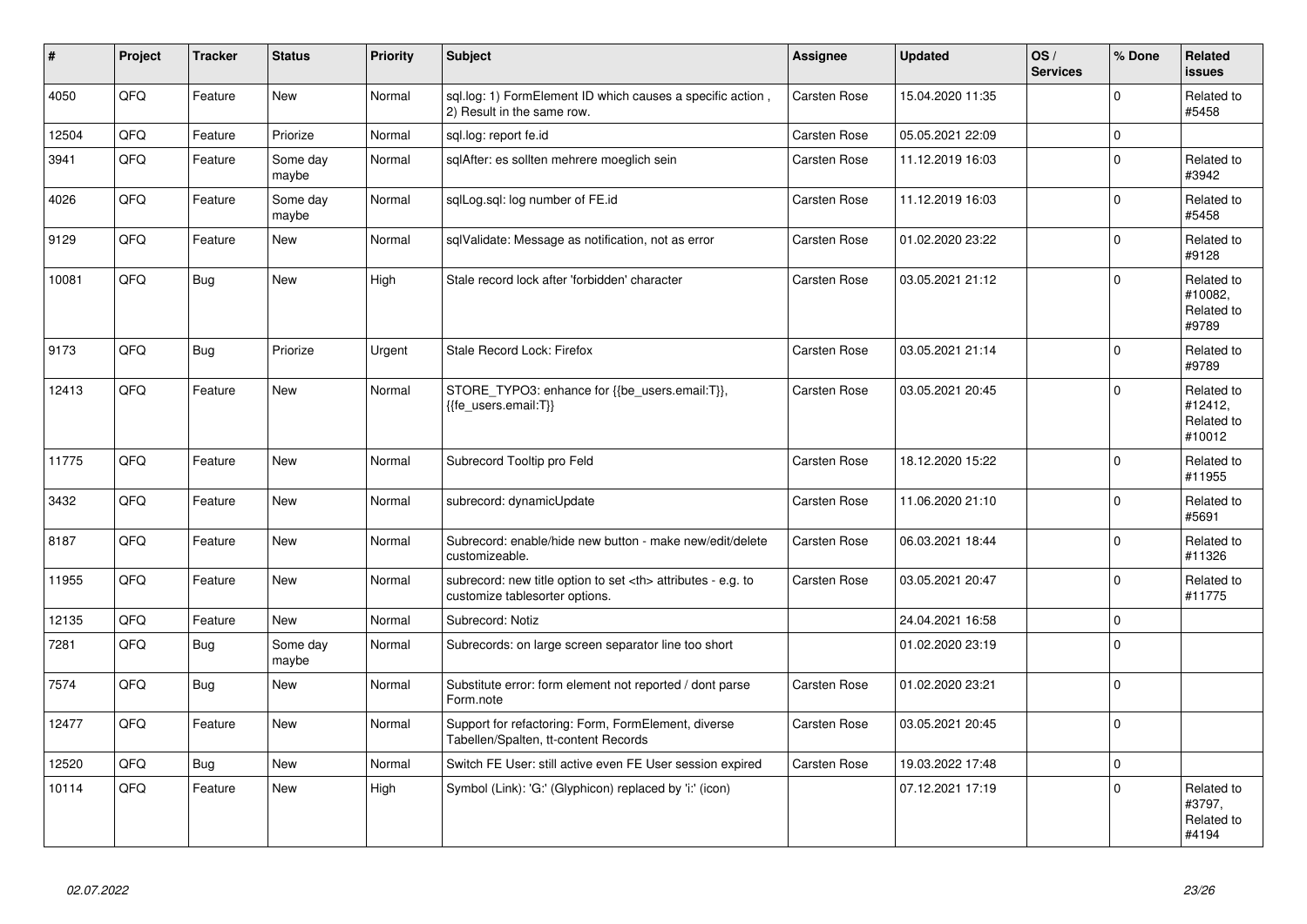| #     | Project    | <b>Tracker</b> | <b>Status</b>     | <b>Priority</b> | <b>Subject</b>                                                                                            | Assignee            | <b>Updated</b>   | OS/<br><b>Services</b> | % Done      | Related<br><b>issues</b>                    |
|-------|------------|----------------|-------------------|-----------------|-----------------------------------------------------------------------------------------------------------|---------------------|------------------|------------------------|-------------|---------------------------------------------|
| 4258  | QFQ        | Feature        | Some day<br>maybe | High            | <b>System Defaults: Forms</b>                                                                             | <b>Carsten Rose</b> | 03.05.2021 21:14 |                        | $\Omega$    |                                             |
| 14304 | QFQ        | <b>Bug</b>     | New               | Normal          | table sorter view safer does not work                                                                     | Carsten Rose        | 10.06.2022 11:49 |                        | $\Omega$    |                                             |
| 10745 | QFQ        | Feature        | Some day<br>maybe | Normal          | <b>Tablesorter Excel Export</b>                                                                           | <b>Carsten Rose</b> | 16.09.2021 15:09 |                        | $\Omega$    |                                             |
| 9130  | QFQ        | Feature        | Some day<br>maybe | Normal          | tablesorter: Automatic Row numbering / Zeilenummer                                                        | Benjamin Baer       | 01.02.2020 23:22 |                        | $\Omega$    |                                             |
| 11892 | QFQ        | Feature        | <b>New</b>        | Normal          | tablesorter: columns with links are hard to order - new<br>qualifier 'Y: <ord>'</ord>                     | Enis Nuredini       | 23.03.2022 09:22 |                        | $\Omega$    |                                             |
| 12679 | QFQ        | Feature        | <b>New</b>        | Normal          | tablesorter: custom column width                                                                          | <b>Carsten Rose</b> | 16.06.2021 11:10 |                        | $\Omega$    |                                             |
| 6970  | QFQ        | Feature        | Some day<br>maybe | Normal          | tablesorter: default fuer 'sortReset' aendern von 'Ctrl' zu 'Alt'                                         | Benjamin Baer       | 01.02.2020 23:21 |                        | $\Omega$    |                                             |
| 10506 | QFQ        | <b>Bug</b>     | <b>New</b>        | High            | Template Group broken on MultiDB instance                                                                 | <b>Carsten Rose</b> | 03.05.2021 21:12 |                        | $\Omega$    | Related to<br>#10505                        |
| 4445  | <b>OFO</b> | Feature        | Some day<br>maybe | Normal          | template group: Option to simulate fieldset                                                               |                     | 28.06.2021 14:11 |                        | $\Omega$    |                                             |
| 12716 | QFQ        | <b>Bug</b>     | <b>New</b>        | Normal          | template group: Pattern only applied to first instance                                                    | <b>Carsten Rose</b> | 19.03.2022 17:47 |                        | $\mathbf 0$ |                                             |
| 12045 | QFQ        | Bug            | <b>New</b>        | Normal          | templateGroup afterSave FE: Aufruf ohne<br>sglHonorFormElements funktioniert nicht                        | <b>Carsten Rose</b> | 18.02.2021 16:33 |                        | $\Omega$    |                                             |
| 12702 | QFQ        | Bug            | <b>New</b>        | High            | templateGroup: broken in multiDb Setup                                                                    | <b>Carsten Rose</b> | 14.12.2021 16:02 |                        | $\mathbf 0$ |                                             |
| 3882  | QFQ        | <b>Bug</b>     | Some day<br>maybe | Normal          | templateGroup: disable 'add' if limit is reached - funktioniert<br>nicht wenn bereits records existierten | <b>Carsten Rose</b> | 11.12.2019 16:03 |                        | $\mathbf 0$ |                                             |
| 7521  | QFQ        | Feature        | New               | Normal          | TemplateGroup: fe.type=upload                                                                             | <b>Carsten Rose</b> | 01.02.2020 23:21 |                        | $\Omega$    | Related to<br>#9706                         |
| 3385  | QFQ        | Feature        | Some day<br>maybe | Normal          | templateGroup: insert/update/delete non primary records                                                   | <b>Carsten Rose</b> | 11.12.2019 16:02 |                        | $\Omega$    |                                             |
| 3588  | QFQ        | <b>Bug</b>     | Some day<br>maybe | Normal          | templateGroup: versteckte Elemente werden weiterhin<br>gespeichert.                                       | <b>Carsten Rose</b> | 11.12.2019 16:02 |                        | $\Omega$    |                                             |
| 4549  | QFQ        | <b>Bug</b>     | Some day<br>maybe | Normal          | TemplateGroups: FE.type SELECT loose selected value<br>after save                                         | <b>Carsten Rose</b> | 01.02.2020 23:20 |                        | $\Omega$    | Related to<br>#4548,<br>Related to<br>#4771 |
| 10345 | QFQ        | Feature        | <b>New</b>        | Normal          | Templates - Patterns QFQ Style                                                                            |                     | 03.05.2021 21:01 |                        | $\Omega$    | Related to<br>#10713                        |
| 4816  | QFQ        | Feature        | Some day<br>maybe | Normal          | Templates for QFQ Reports (Tables, Radios, )                                                              |                     | 01.02.2020 23:20 |                        | $\Omega$    |                                             |
| 8056  | QFQ        | Feature        | Some day<br>maybe | Normal          | Termin Organisation (Reservation)                                                                         |                     | 01.02.2020 23:19 |                        | $\Omega$    | Related to<br>#8658                         |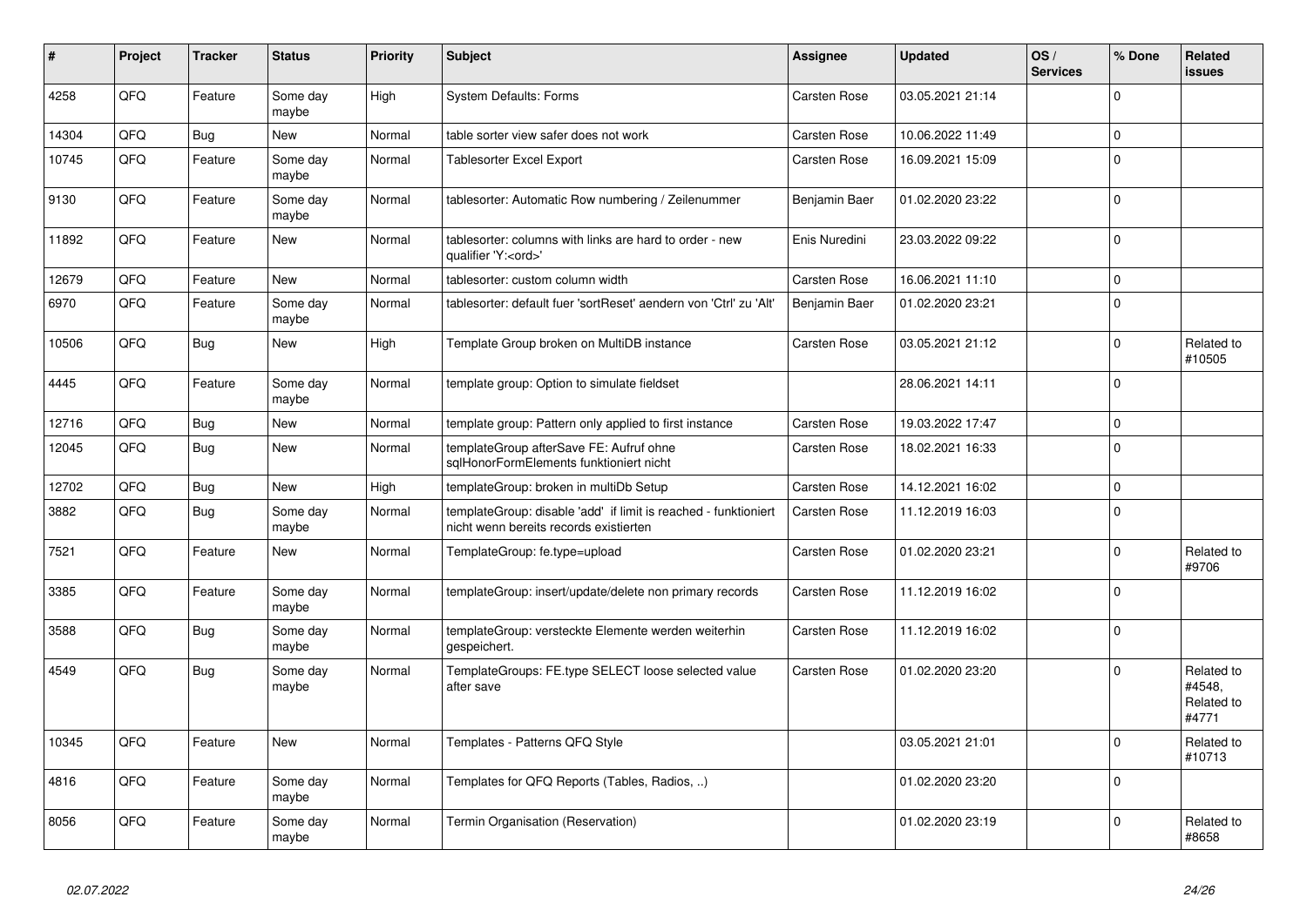| #     | Project | <b>Tracker</b> | <b>Status</b>     | <b>Priority</b> | <b>Subject</b>                                                                                                       | Assignee            | <b>Updated</b>   | OS/<br><b>Services</b> | % Done      | Related<br><b>issues</b>                    |
|-------|---------|----------------|-------------------|-----------------|----------------------------------------------------------------------------------------------------------------------|---------------------|------------------|------------------------|-------------|---------------------------------------------|
| 4757  | QFQ     | Feature        | Some day<br>maybe | Normal          | Test subrecord: download links ok? Links ok?                                                                         | <b>Carsten Rose</b> | 01.02.2020 23:20 |                        | $\Omega$    |                                             |
| 7402  | QFQ     | <b>Bug</b>     | Some day<br>maybe | Normal          | thumbnail cache: outdated picture when permission denied<br>and permission resolved.                                 |                     | 01.02.2020 23:20 |                        | $\Omega$    |                                             |
| 5452  | QFQ     | Feature        | Some day<br>maybe | Normal          | Thumbnails from PDF: bad quality                                                                                     |                     | 01.02.2020 23:20 |                        | $\mathbf 0$ |                                             |
| 9704  | QFQ     | Feature        | Some day<br>maybe | Normal          | Thumbnails Generieren beim Splitten von PDF Files                                                                    | Carsten Rose        | 11.12.2019 16:01 |                        | $\Omega$    |                                             |
| 10782 | QFQ     | Feature        | Feedback          | Normal          | Tiny MCE: Image Upload                                                                                               | Enis Nuredini       | 16.05.2022 23:16 |                        | $\Omega$    | Related to<br>#12452                        |
| 12186 | QFQ     | Feature        | <b>New</b>        | High            | TinyMCE Config für Objekte                                                                                           | <b>Carsten Rose</b> | 07.12.2021 17:19 |                        | $\mathbf 0$ | <b>Blocks</b><br>#12632                     |
| 12439 | QFQ     | Feature        | In Progress       | Normal          | TinyMCE Paste from Word & Character Count/Limit                                                                      | Carsten Rose        | 05.05.2021 22:15 |                        | $\mathbf 0$ |                                             |
| 14455 | QFQ     | Support        | <b>New</b>        | Normal          | TinyMCE: Activate save button after upload picture over<br>drag&drop                                                 | Enis Nuredini       | 01.07.2022 08:37 |                        | $\Omega$    |                                             |
| 7239  | QFQ     | Feature        | New               | Normal          | TinyMCE: html tag whitelist                                                                                          | <b>Carsten Rose</b> | 01.02.2020 23:21 |                        | $\Omega$    | Related to<br>#14320                        |
| 12664 | QFQ     | Feature        | <b>New</b>        | Normal          | TinyMCE: report/remove malicous HTML/JS Code                                                                         | Carsten Rose        | 19.03.2022 17:47 |                        | $\Omega$    | Related to<br>#14320                        |
| 7456  | QFQ     | Bug            | Some day<br>maybe | Low             | Todos in Code: solve or make ticket                                                                                  | <b>Carsten Rose</b> | 16.09.2021 15:10 |                        | $\Omega$    |                                             |
| 9968  | QFQ     | Feature        | Priorize          | Normal          | Tooltip in Links for Developer                                                                                       | <b>Carsten Rose</b> | 01.02.2020 23:17 |                        | $\mathbf 0$ |                                             |
| 8044  | QFQ     | Feature        | Priorize          | Normal          | Transaction: a) Form, b) Report                                                                                      | <b>Carsten Rose</b> | 05.05.2021 22:14 |                        | $\Omega$    | Related to<br>#8043                         |
| 12187 | QFQ     | Bug            | New               | Normal          | Trigger FormAsFile() via Report: probably problem with multi<br>DB setup                                             | <b>Carsten Rose</b> | 20.03.2021 21:20 |                        | $\Omega$    |                                             |
| 12400 | QFQ     | Feature        | <b>New</b>        | Normal          | Tutorial ist in QFQ Doku, Wird in der Suche gefunden, es<br>gibt aber kein Menupunkt - Inhalt ueberpruefen           | Carsten Rose        | 03.05.2021 20:45 |                        | $\mathbf 0$ |                                             |
| 5895  | QFQ     | Feature        | Some day<br>maybe | Normal          | Tutorial: List of all QFQ Features                                                                                   |                     | 01.02.2020 23:19 |                        | $\Omega$    |                                             |
| 5894  | QFQ     | Feature        | Feedback          | Normal          | Typeahead in Report: show/hide rows dynamically                                                                      | <b>Carsten Rose</b> | 18.02.2022 08:50 |                        | $\Omega$    | Related to<br>#5893,<br>Related to<br>#5885 |
| 3895  | QFQ     | <b>Bug</b>     | Some day<br>maybe | Normal          | typeahead pedantic: on lehrkredit Idap webpass - if only one<br>person is in dropdown, such person can't be selected | Carsten Rose        | 11.12.2019 16:03 |                        | $\mathbf 0$ |                                             |
| 5805  | QFQ     | Feature        | Some day<br>maybe | Normal          | TypeAHead SQL value instead of key stored                                                                            |                     | 01.02.2020 23:19 |                        | $\Omega$    | Related to<br>#5444                         |